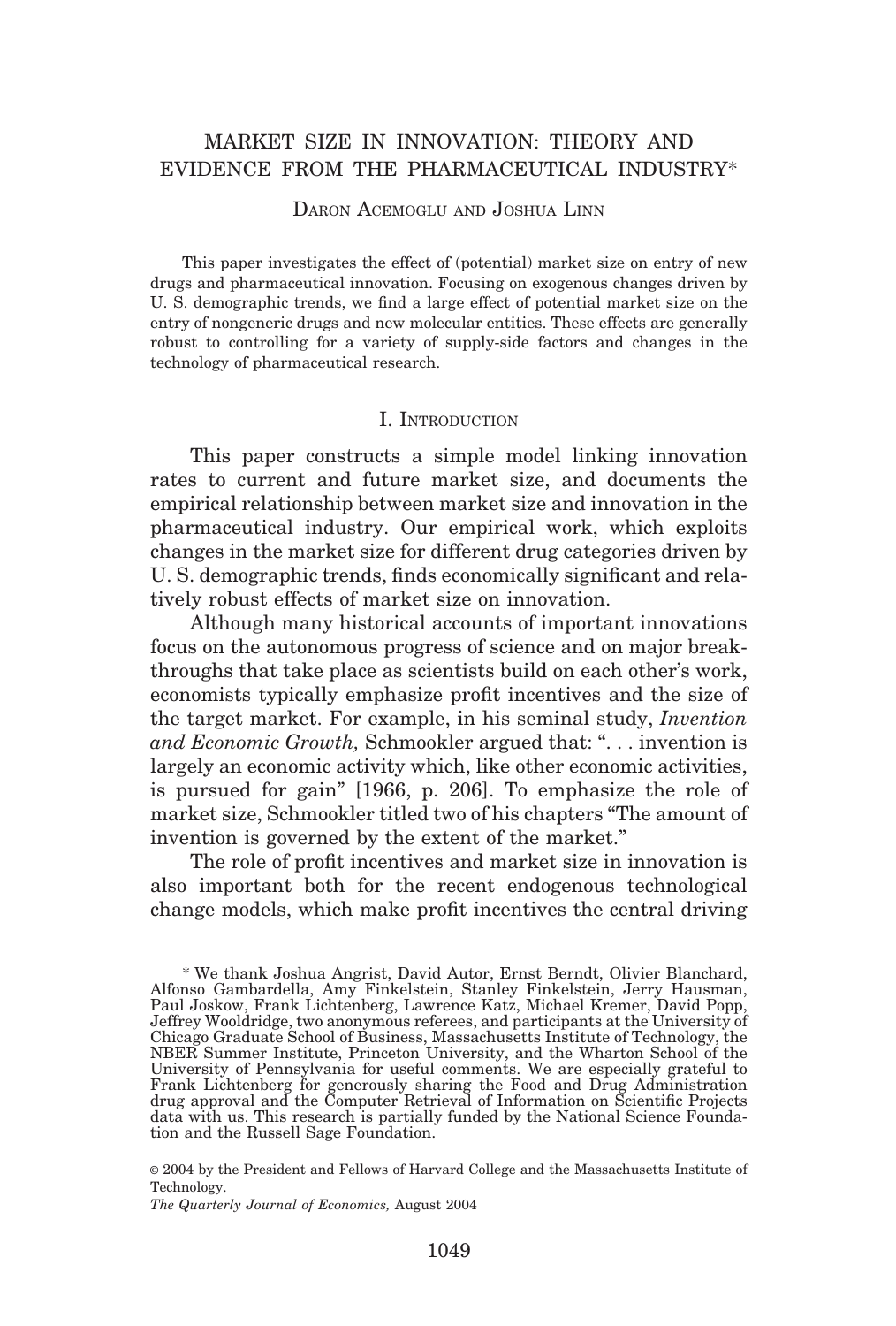force of the pace of aggregate technological progress (e.g., Romer [1990], Grossman and Helpman [1991], and Aghion and Howitt [1992]), and for the induced innovation and directed technical change literatures, which investigate the influence of profit incentives on the types and biases of new technologies (see, e.g., Kennedy [1964], Drandakis and Phelps [1965], Samuelson [1965], Hayami and Ruttan [1970], and Acemoglu [1998, 2002, 2003]). A recent series of papers by Kremer, for example [2002], also builds on the notion that pharmaceutical research is driven by market size and argues that there is generally insufficient research to develop cures for third-world diseases such as malaria, because those who suffer from these diseases have a limited ability to pay.

In this paper we investigate the effect of market size on drug entry and pharmaceutical innovation. A major difficulty in any investigation of the impact of market size on innovation is the endogeneity of market size—better products will have larger markets. Our strategy to overcome this problem is to exploit variations in market size driven by U. S. demographic changes, which should be exogenous to other, for example scientific, determinants of innovation and entry of new drugs.<sup>1</sup> To estimate potential market size, we construct age profiles of users for each drug category, and then compute the implied market size from aggregate demographic and income changes given these (timeinvariant) age profiles.<sup>2</sup> We measure entry and innovation using the Food and Drug Administration's (FDA) approval of new drugs.<sup>3</sup>

Our results show that there is an economically and statistically significant response of the entry of new drugs to market size. As the baby boom generation aged over the past 30 years, the markets for drugs mostly consumed by the young have declined, and those for drugs consumed by the middle-aged have increased. The data show a corresponding decrease in the rate of entry of

<sup>1.</sup> For many drugs non-U. S. markets may also be relevant. Nevertheless, the U. S. market is disproportionately important, constituting about 40 percent of the world market [IMS 2000]. Below, we report results using changes in OECD market size as well as U. S. market size.

<sup>2.</sup> Loosely speaking, "market size" corresponds to the number of users times their marginal willingness to pay. Therefore, market size can increase both because the number of users increases and because their marginal willingness to pay changes. We focus on changes driven by demographics to isolate exogenous changes in market size.

<sup>3.</sup> These data were previously used by Lichtenberg and Virahbak [2002], who obtained them under the Freedom of Information Act. We thank Frank Lichtenberg for sharing these data with us.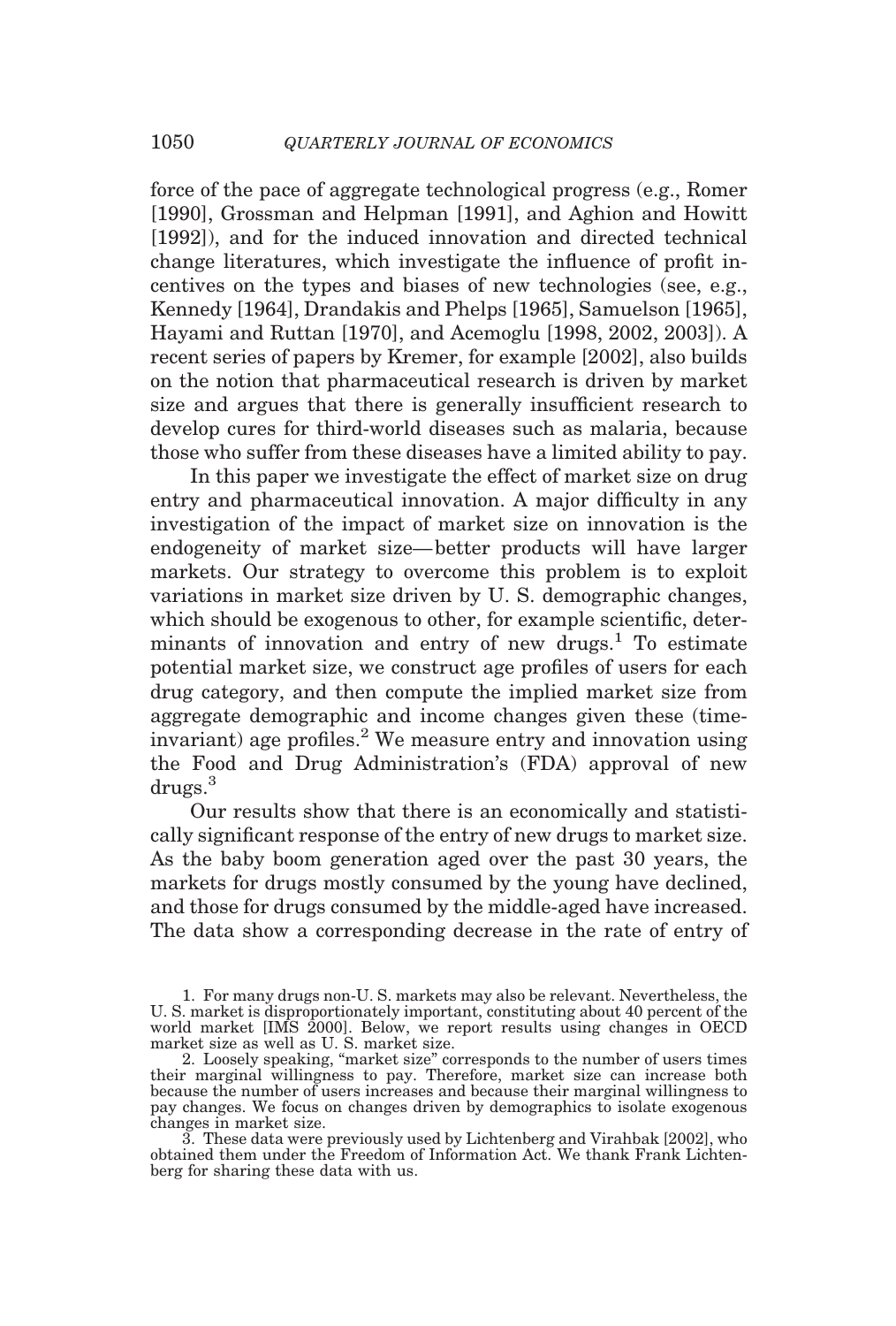new drugs in categories mostly demanded by the young and an increase for drugs mostly consumed by the middle-aged. Our estimates suggest that a 1 percent increase in the size of the potential market for a drug category leads to a 6 percent increase in the total number of new drugs entering the U. S. market. Much of this response comes from the entry of generics, which are drugs that are identical or bioequivalent to an existing drug no longer under patent protection.

More important, there is a statistically significant response of the entry of nongeneric drugs, which more closely correspond to new products and "innovation": a 1 percent increase in potential market size leads to approximately a 4 percent increase in the entry of new nongeneric drugs. We also look at the relationship between market size and entry of new molecular entities. These drugs, which contain active ingredients that have not been previously marketed in the United States, provide a measure of more radical innovations (there are 442 new molecular entities compared with 2203 new nongenerics during our sample period). We find that a 1 percent increase in potential market size is associated with a 4–6 percent increase in the entry of new molecular entities. These results together show an important effect of potential market size on pharmaceutical innovation.

The effect of market size on the entry of new drugs is generally robust. We obtain similar results when we use different measures of market size, when we exploit changes in OECD market size, and when we control for a variety of supply-side factors including advances in biotechnology.

We also investigate whether it is current market size or past or future market sizes that have the largest effect on entry of new drugs. On the one hand, because changes in demographics can be anticipated in advance, drug entry may respond to future market size. On the other hand, because there is typically a 10–15 year gap between research and FDA approval (e.g., DiMasi, Hansen, and Lasagna [1991]), entry may respond to past market size. We find that all nongenerics respond to current market size, while current and five-year leads of market size have the strongest effects on new molecular entities and generics. These results suggest that pharmaceutical research responds to anticipated changes in market size with a lead of 10–20 years.

The magnitude of the effect of potential market size on drug entry is quite large. This may be partly because our key variable measures potential market size rather than actual market size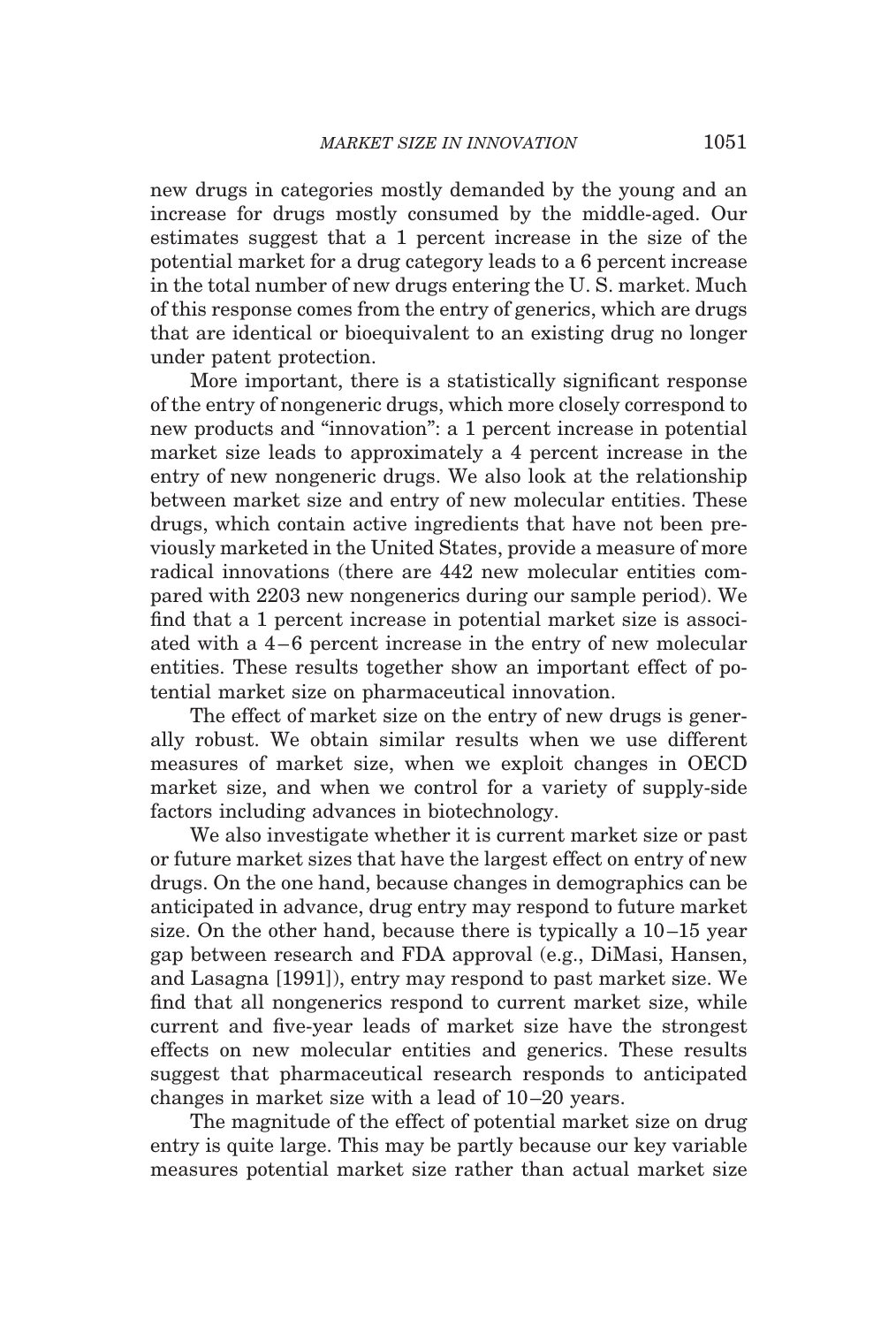(i.e., what the market size would be if the number and incomes of individuals in a particular age group change without a change in the age profile of use and expenditure). Results using another data source suggest that a 1 percent increase in potential market size is associated with approximately a 4 percent increase in actual market size, so the estimates for nongenerics and new molecular entities are consistent with a proportional effect of actual market size on innovation as predicted by our theoretical model $4$ 

There are a number of other studies related to our work. First, Schmookler [1966] documents a correlation between sales and innovation, and argues that the causality ran largely from the former to the latter. The classic study by Griliches [1957] on the spread of hybrid seed corn in U. S. agriculture also provides evidence consistent with the view that technological change and technology adoption are closely linked to profitability and market size. Pakes and Schankerman [1984] investigate this issue using a more structural approach, linking R&D intensity at the industry level to factor demands and to growth of output. In more recent research, Scott Morton [1999] and Reiffen and Ward [2004] study the decision of firms to introduce a generic drug and find a positive relationship between entry and expected revenues in the target market. None of these studies exploit a potentially exogenous source of variation in market size, however.

Second, some recent research has investigated the response of innovation to changes in energy prices. Most notably, Newell, Jaffe, and Stavins [1999] show that between 1960 and 1980, the typical air conditioner sold at Sears became significantly cheaper, but not much more energy-efficient. On the other hand, between 1980 and 1990, there was little change in costs, but air conditioners became much more energy-efficient, which, they argue, was a response to higher energy prices. In a related study, Popp [2002] finds a strong positive relationship between patents for energysaving technologies and energy prices.

Third, there is substantial research focusing on innovation in the pharmaceutical industry. Henderson and Cockburn [1996], Cockburn and Henderson [2001], and Danzon, Nichelson, and Sousa Pereira [2003] study the determinants of success in clinical

<sup>4.</sup> It is also possible that the marginal innovations induced by an increase in market size are less productive, so a 4–6 percent increase in the number of new drugs may correspond to a smaller increase when weighted by effectiveness or other measures of productivity.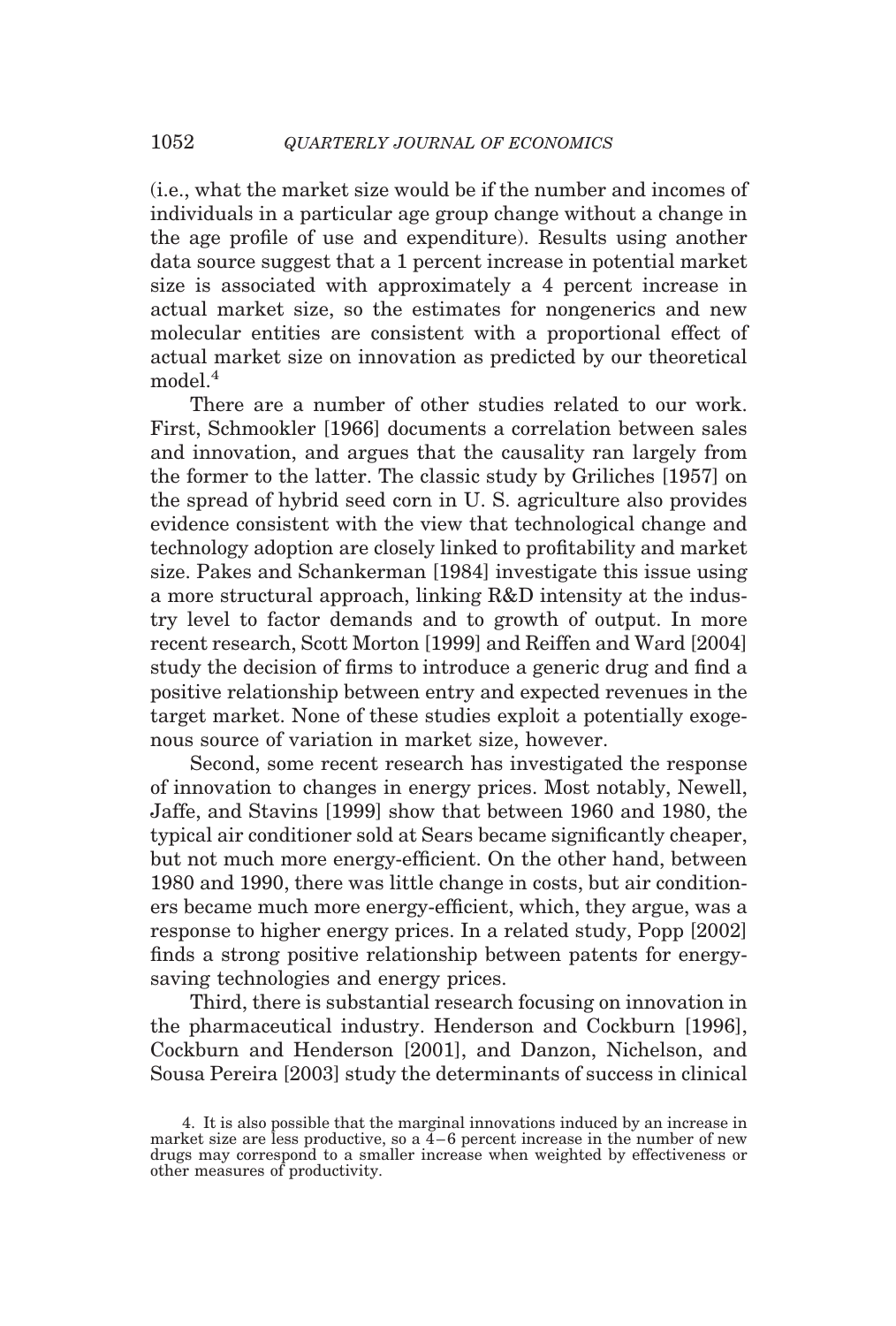trials, focusing mainly on firm and project size. Galambos and Sturchio [1998], Cockburn, Henderson, and Stern [1999], Gambardella [2000], Malerba and Orsenigo [2002], and Ling, Berndt, and Frank [2003] discuss various aspects of the recent technological developments in the pharmaceutical industry.

Most closely related to this study are Lichtenberg and Waldfogel [2003], Finkelstein [2004], Cerda [2003], and DellaVigna and Pollet [2004]. Lichtenberg and Waldfogel [2003] document a relative decline in mortality among individuals with rare diseases following the Orphan Drug Act, and argue that this is related to the incentives created by the Act to develop drugs for these conditions. Finkelstein exploits three different policy changes affecting the profitability of developing new vaccines against six infectious diseases: the 1991 Center for Disease Control recommendation that all infants be vaccinated against hepatitis B, the 1993 decision of Medicare to cover the costs of influenza vaccinations, and the 1986 introduction of funds to insure manufacturers against product liability lawsuits for certain kinds of vaccines. She finds that increases in vaccine profitability resulting from these policy changes are associated with a significant increase in the number of clinical trials to develop new vaccines against the relevant diseases.<sup>5</sup> Cerda's Ph.D. dissertation from the University of Chicago is an independent study of the effect of demographics on innovation in the pharmaceutical sector. Although Cerda uses a somewhat different empirical methodology, he reaches similar conclusions to our study. Finally, DellaVigna and Pollet investigate whether the stock market responds to demographics-driven changes in the size of the market for a number of products.

The rest of the paper is organized as follows. We outline a simple model linking innovation to market size in the next section. Section III briefly explains our empirical strategy, and Section IV describes the basic data sources and the construction of the key variables. Section V presents the empirical results and a variety of robustness checks. Section VI contains some concluding remarks, and Appendix 1 gives further data details.

<sup>5.</sup> Lichtenberg [2003] also presents evidence suggesting that the types of new drugs changed toward drugs more useful for the elderly after Medicare was established.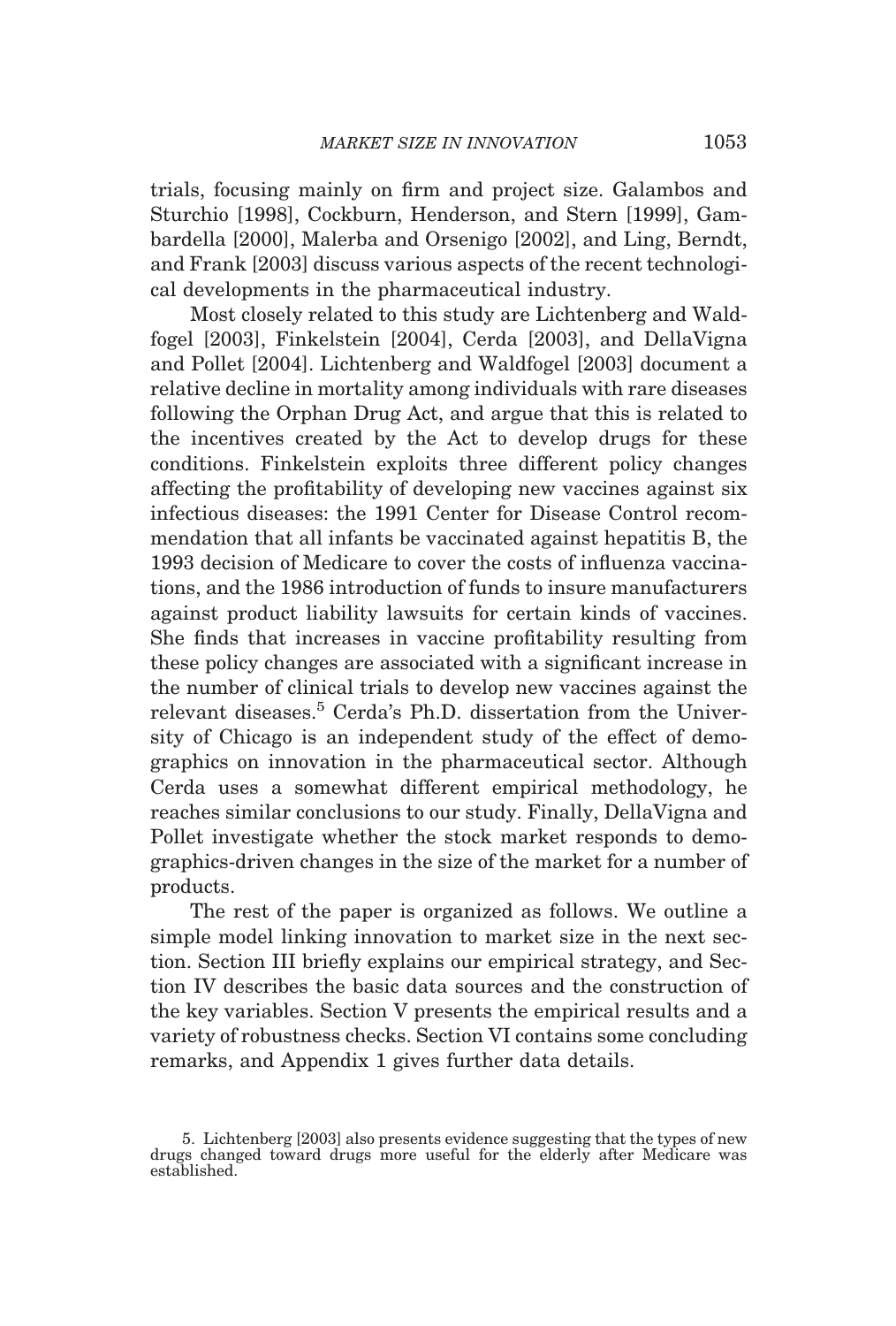### II. THEORY

This section outlines a simple model that illustrates the impact of market size on innovation. We consider a small open economy consisting of a set *I* of infinitely lived individuals. Time is continuous  $t \in [0,\infty)$ . There are two types of goods in this economy. First, there is a basic good *y*, which can be consumed, used for the production of other goods, or for research expenditure. Individual *i* has an exogenously given endowment  $y_i(t)$  at time *t*. Second, there are *J* drugs,  $x_1, \ldots, x_J$ , each with a potentially time-varying "quality,"  $q_1(t), \ldots, q_J(t)$ . Each individual demands only one type of drug. Hence, we partition the set *I* of individuals into *J* disjoint groups,  $G_1, \ldots, G_J$  with  $G_1 \cup G_2$  $\cup$  ...  $\cup$   $G_J$  = *I*, such that if  $i \in G_j$ , then individual *i* demands drug *j*. More specifically, if  $i \in G_i$ , then his preferences are given by

(1) 
$$
\int_0^\infty \exp(-rt)[c_i(t)^{1-\gamma}(q_j(t)x_{ji}(t))^{\gamma}] dt,
$$

where *r* is the discount rate of the consumers and the interest rate faced by the economy,  $\gamma \in (0,1)$ ,  $c_i(t)$  is the consumption of individual *i* of the basic good at time *t*, and  $x_{ji}(t)$  is the consumption of drug *j*. This Cobb-Douglas functional form and the assumption that each individual only consumes one type of drug are for simplicity and do not affect the main results.<sup>6</sup>

Normalizing the price of the basic good to 1 in all periods, and denoting the price of drug *j* at time *t* by  $p_i(t)$ , the demand of individual  $i \in I$  for drug  $j$  is  $x_{ij}(t) = \gamma y_i(t)/p_j(t)$  if  $i \in G_j$ , and  $x_{ij}(t) = 0$  if  $i \notin G_j$ . Summing across individuals, total demand for drug *j* is

(2) 
$$
X_j(t) = \frac{\gamma Y_j(t)}{p_j(t)},
$$

where  $Y_i(t) = \sum_{i \in G_i} y_i(t)$  is the total income of the group of individuals consuming drug *j*.

At any point in time, there is one firm with the best-practice

<sup>6.</sup> The Cobb-Douglas assumption implies that the share of income spent on drugs is constant. This assumption can easily be relaxed by considering a utility function with an elasticity of substitution different from one, as in the factor market models with directed technical change (see, e.g., Acemoglu [1998, 2002]).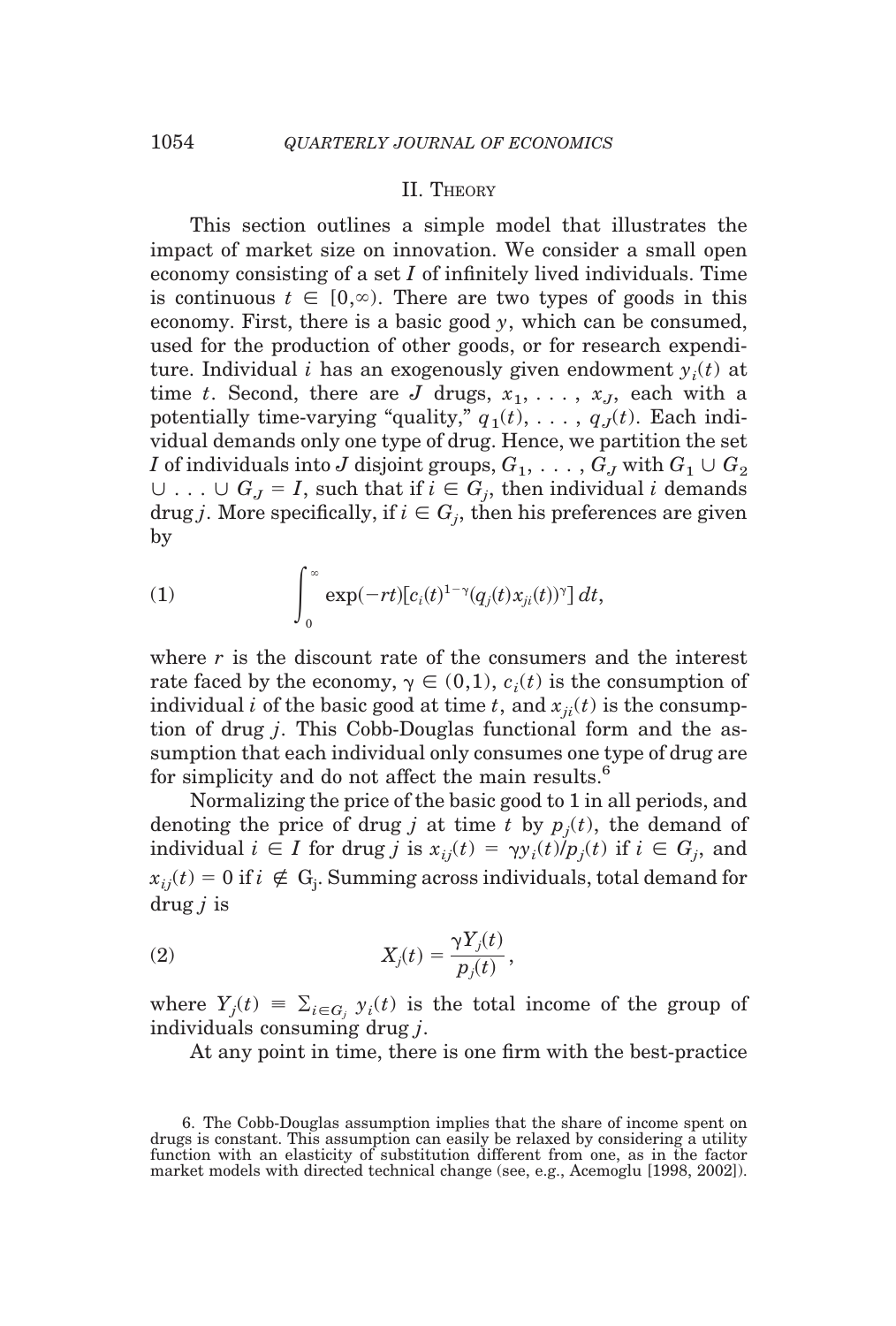technology for producing each type of drug, and it can produce one unit of this drug with quality  $q_i(t)$  using one unit of the basic good. If there is an innovation for drug line *j* currently with quality  $q_i(t)$ , this leads to the discovery of a new drug of quality  $\lambda q_j(t)$ , where  $\lambda \geq 1.$  For the purposes of the model, we think that any innovation is approved (for example, by the FDA) and can be sold to consumers immediately (and is under patent protection indefinitely).

There is free entry into R&D, and each firm has access to an R&D technology that generates a flow rate  $\delta_i$  of innovation for every dollar spent for research on drug *j*. So if R&D expenditure at time  $t$  is  $z_j(t)$ , the flow rate of innovation (and of entry of new drugs) for drug *j* is

(3) 
$$
n_j(t) = \delta_j z_j(t).
$$

Differences in  $\delta_i$ 's introduce the possibility that technological progress is scientifically more difficult in some lines than others.

A key feature of this R&D technology for our focus is that research is *directed* in the sense that firms can devote their R&D to developing particular types of drugs. The pharmaceutical industry, especially in the recent past, is a prime example of an industry where companies with fairly sophisticated R&D divisions or specialized R&D firms can undertake research for specific drug lines (e.g., Gambardella [2000] and Malerba and Orsenigo [2002]).<sup>7</sup>

The demand curves in (2) have an elasticity equal to one, so an unconstrained monopolist would charge an arbitrarily high price. However, the firm with the best drug in line *j* is competing with the next best drug in that line. An arbitrarily high price would allow the next best firm to capture the entire market. Therefore, the firm with the best drug sets a *limit* price to exclude the next best firm—i.e., to ensure that consumers prefer its product rather than the next best drug supplied at the lowest possible price (i.e., equal to marginal cost, which is 1). If a consumer buys from the best-practice firm with quality  $q_i(t)$  and price  $p_i(t)$  and

<sup>7.</sup> Naturally, there exist examples of research directed at a specific drug type leading to the discovery of a different product, such as the well-known example of Viagra, which resulted from research on hypertension and angina, and was partly accidentally discovered from the detection of side effects in a clinical study (see, e.g., Kling [1998]). The working paper version [Acemoglu and Linn 2003] shows that the results here generalize even when there is a large component of random R&D, whereby research directed at drug *j* can result in the discovery of other drugs.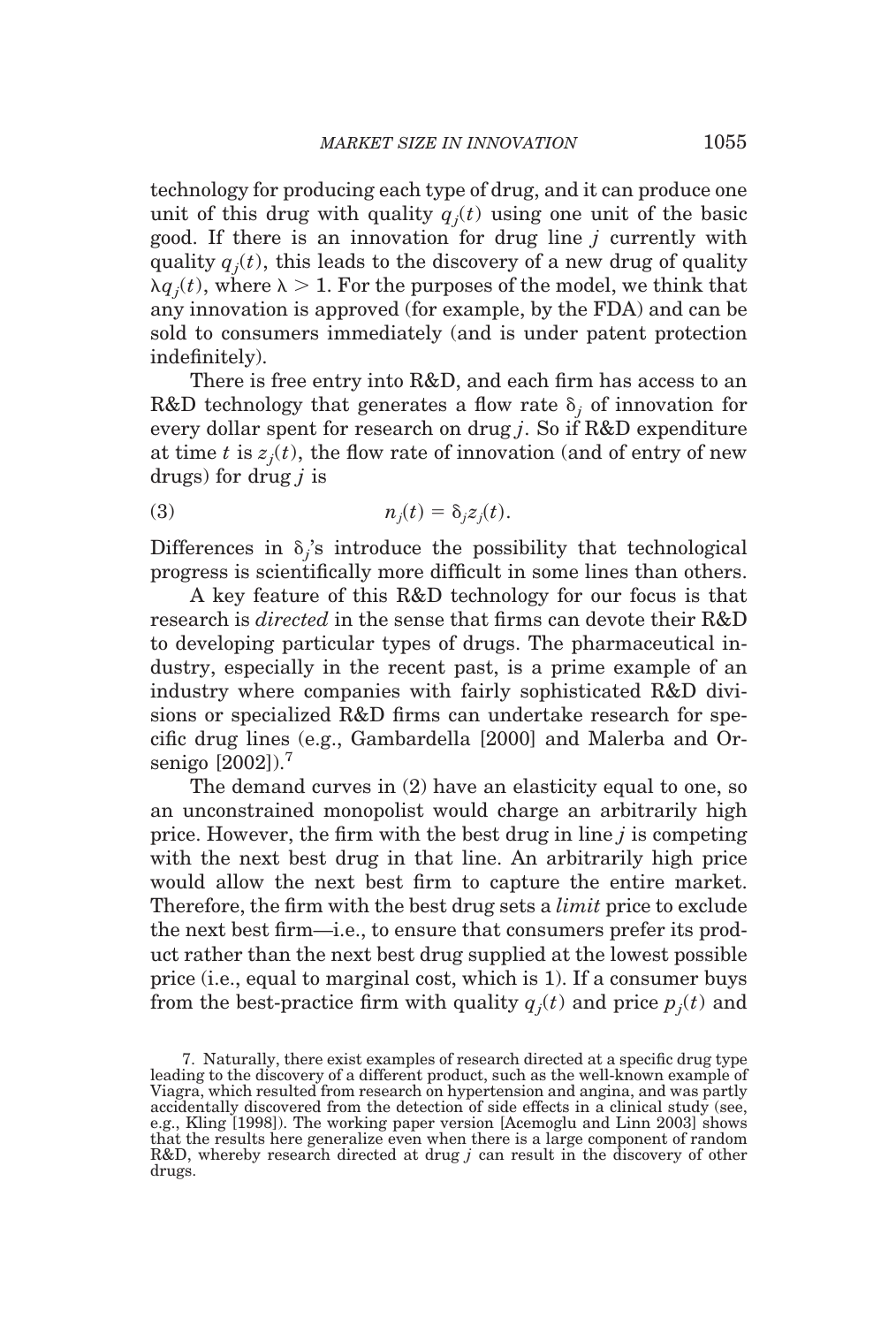chooses her optimal consumption as given by (2), her instantaneous utility at time *t* is  $(q_j(t))$ <sup> $\gamma$ </sup>(1 -  $\gamma$ )<sup>1- $\gamma$ </sup> $\gamma$ <sup> $\gamma$ </sup> $(p_j(t))$ <sup>- $\gamma$ </sup> $y_i(t)$ ; and if she purchases from the next best firm, at quality  $q_j(t)$  and price equal to marginal cost, 1, she obtains utility  $\lambda^{-\gamma}(q_j(t))^{\gamma} (1 - \gamma)^{1-\gamma} \gamma^{\gamma} y_i(t)$ . The limit price, which equalizes these two expressions, is

(4) 
$$
p_j(t) = \lambda \text{ for all } j \text{ and } t.
$$

The profits of the firm with the best product of quality  $q_i(t)$  in line *j* at time *t* are

(5) 
$$
\pi_j(q_j(t)) = (\lambda - 1)\gamma Y_j(t).
$$

Here  $\lambda \gamma Y_j(t)$  corresponds to the market size (total sales) for drug *j*. Notice that profits of drug companies are independent from quality,  $q_i(t)$ , which is a feature of the Cobb-Douglas utility.

Firms are forward-looking, and discount future profits at the rate *r*. The discounted value of profits for firms can be expressed by a standard dynamic programming recursion.  $V_j(t|q_j)$ , the value of a firm that owns the most advanced drug of quality  $q_i$  in line *j* at time *t*, is<sup>8</sup>

(6) 
$$
rV_j(t|q_j) - \dot{V}_j(t|q_j) = \pi_j(q_j(t)) - \delta_j z_j(t) V_j(t|q_j),
$$

where  $\pi_i(q_i(t))$  is the flow profits given by (5), and  $z_i(t)$  is R&D effort at time  $t$  on this line by other firms.<sup>9</sup> Intuitively, the value of owning the best technology in line *j*,  $rV_j(t|q_j)$ , is equal to the flow profits,  $\pi_i(q_i(t))$ , plus the potential appreciation of the value,  $\dot{V}_j(t|q_j)$ , and takes into account that at the flow rate  $n_j(t) = \delta_j z_j(t)$ there will be an innovation, causing the current firm to lose its leading position and to make zero profits thereafter.

Free entry into R&D to develop better quality drugs implies zero profits; i.e.,

(7) if 
$$
z_j(t) > 0
$$
, then  $\delta_j V_j(t|q_j) = 1$  for all j and t

 $(\text{and if } z_j(t) = 0, \delta_j V_j(t|q_j) \leq 1 \text{ and there will be no equilibrium})$ R&D for this drug).

An equilibrium in this economy is given by sequences of  $\left. \mathit{p}_j(t) \right|_{j=1,\ldots,J}$  that satisfy (4), consumer demands for

<sup>8.</sup> Throughout, we assume that the relevant transversality conditions hold and discounted values are finite.

<sup>9.</sup> Because of the standard replacement effect first emphasized by Arrow [1962], the firm with the best technology does not undertake any R&D itself (see, for example, Aghion and Howitt [1992]).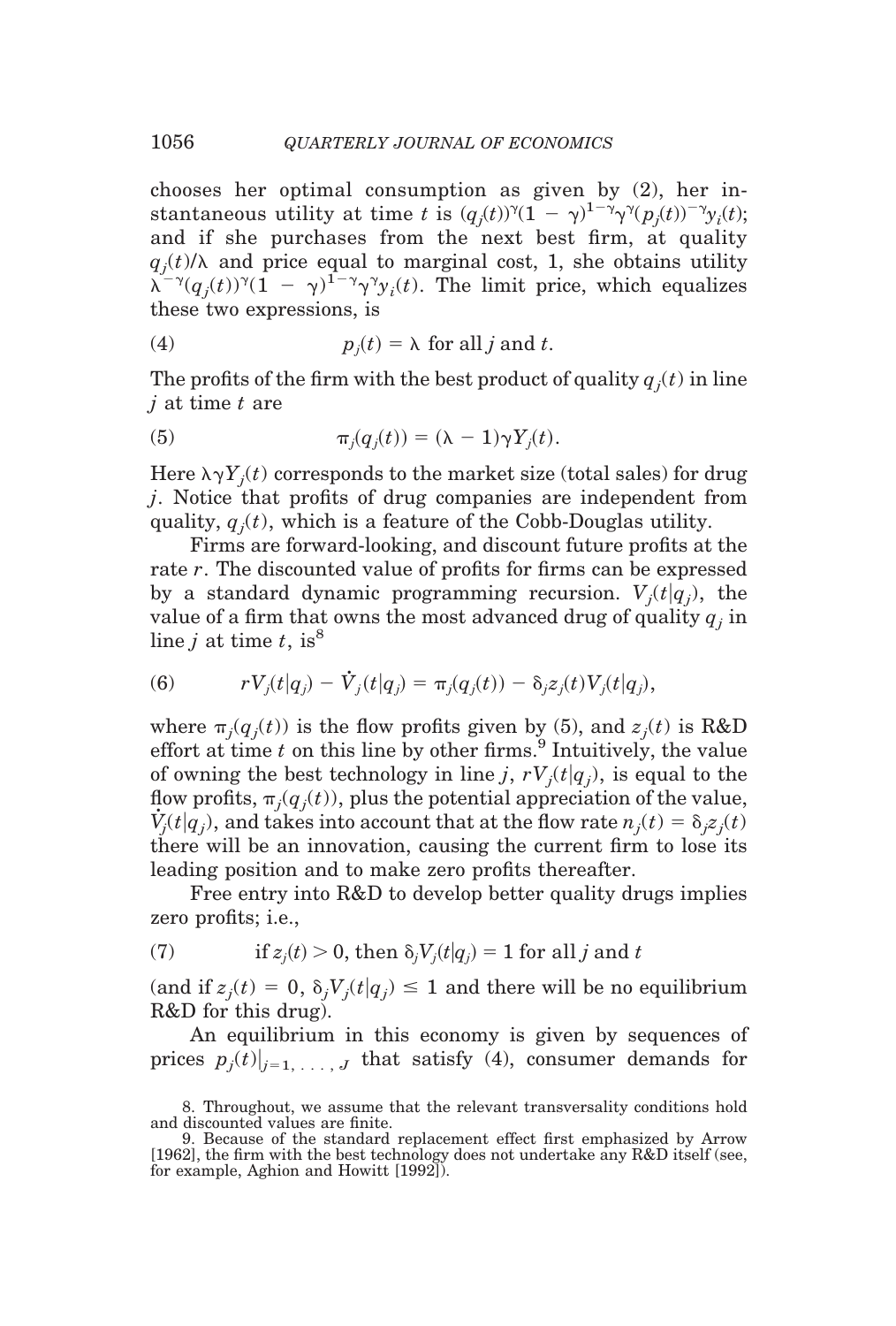$\text{drugs } x_i(t)|_{i \in I} \text{ that satisfy (2) and R&D levels } z_j(t)|_{j=1,\text{ } \dots \text{ , } J} \text{ that}$ satisfy (7) with  $V_j(\cdot)$  given by (6).

An equilibrium is straightforward to characterize. Differentiating equation (7) with respect to time implies that  $\dot{V}_j(t|q_j) = 0$ for all *j* and *t*, as long as  $z<sub>j</sub>(t) > 0$ . Substituting this equation and  $(7)$  into  $(6)$  yields the levels of R&D effort in the unique equilibrium as

(8) 
$$
z_j(t) = \max\left\{\frac{\delta_j(\lambda-1)\gamma Y_j(t)-r}{\delta_j}; 0\right\} \text{ for all } j \text{ and } t.
$$

Equation (8) highlights the market size effect in innovation: the greater is  $Y_i(t)$ , i.e., the greater is the market size for a particular drug, the more profitable it is to be the supplier of that drug, and consequently, there will be greater research effort to acquire this position. In addition, a higher productivity of R&D as captured by  $\delta_i$  also increases R&D, and a higher interest rate reduces R&D since current R&D expenditures are rewarded by future revenues.

Another important implication of this equation is that there are no transitional dynamics. At any point in time, R&D for a particular drug line is determined by the current market size past and anticipated future market sizes do not affect current research effort. This is an implication of the linear R&D technology, which ensures that whenever there are profit opportunities, there will immediately be sufficient R&D to arbitrage them, ensuring that  $\dot{V}_j(t|q_j) = 0$ . The intuition for the lack of response to anticipated changes in future market size highlights an important effect in quality ladder models of technological progress: firms would like to own the best-practice product at the time the market size actually becomes larger. Investing in R&D far in advance of the increase in market size is not profitable, since another firm would improve over this innovation by the time the larger market size materializes. In fact, with the linear model here, *zj* can change discontinuously, so investing even a little in advance of the actual increase in the size of the market is not profitable.

Combining equations (3) and (8) gives entry of new drugs as

(9) 
$$
n_j(t) = \max \{ \delta_j(\lambda - 1) \gamma Y_j(t) - r; 0 \}.
$$

This equation relates innovation or entry of new products to market size (total expenditure of consumers in this line of drug).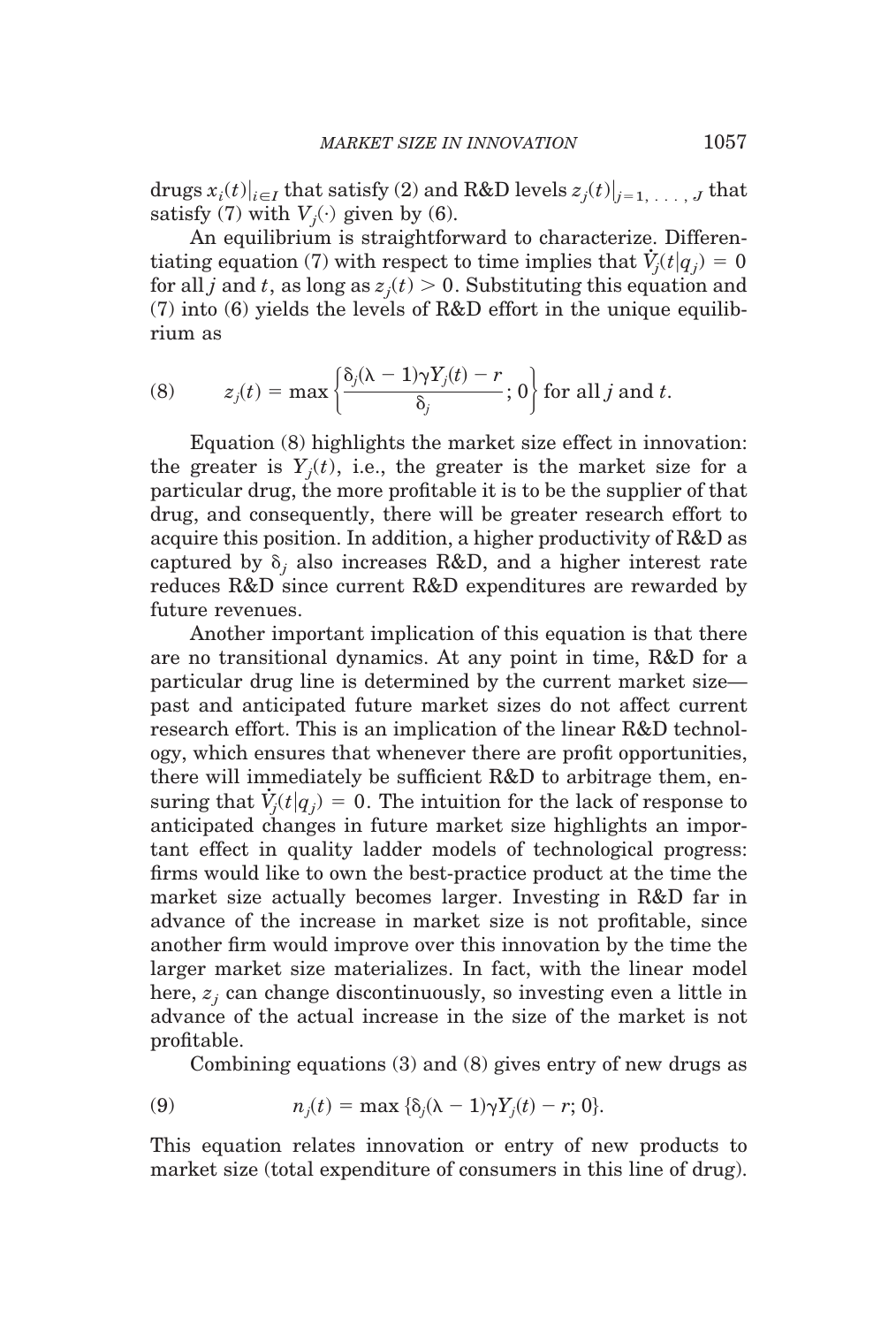It also encompasses the alternative view of the determinants of innovation discussed in the Introduction, that the cross-drug distribution of R&D is determined by technological research opportunities or perhaps by other motives unrelated to profits. If there are large and potentially time-varying differences in  $\delta_j$ 's, then these may be the primary factor determining variation in R&D across drug lines, and market size may have only a small effect. Whether or not this is so is an empirical question.

The working paper version of our paper [Acemoglu and Linn 2003] presented a number of generalizations of this framework. First and most importantly, we modified the R&D technology captured in equation (3) to allow for within-period decreasing returns, so that

$$
n_j(t) = \delta_j z_j(t) \phi(z_j(t)),
$$

where  $\phi'(z) \leq 0$  (the model studied above is the special case with  $\phi'(z) \equiv 0$ ). Most of the results here generalize, but the model also implies a potential response to anticipated changes in market size. In particular, let us assume that  $Y_j(t) = Y_j$  for all *t*. Then it is straightforward to show that steady-state R&D will be given by

$$
z_j^S = \max \bigg\{ \frac{(\delta_j \phi(z_j^S)(\lambda - 1)\gamma Y_j - r)}{\delta_j \phi(z_j^S)}; 0 \bigg\},\,
$$

which is similar to  $(8)$ . If there is an unanticipated change in  $Y_i$ , there continues to be no transitional dynamics (i.e.,  $z_j$  immediately jumps to its new steady-state value). But it can be shown that if there is an *anticipated* increase in market size, there will be entry of new drugs in advance of the actual increase. Nevertheless, the same forces emphasized here imply that investing in R&D too far in advance would not be profitable because another firm is likely to innovate further before the actual increase in market size materializes. In terms of our empirical work, even if demographic changes are anticipated 20 or 30 years in advance, we may expect significant entry and innovation responses much later, perhaps 5 or 10 years in advance.

Second, we extended this model to incorporate entry of both generic and nongeneric drugs and showed that market size has a positive effect on entry of both types of drugs, and that, under plausible circumstances, the effect of market size on generic entry should be larger than on nongenerics.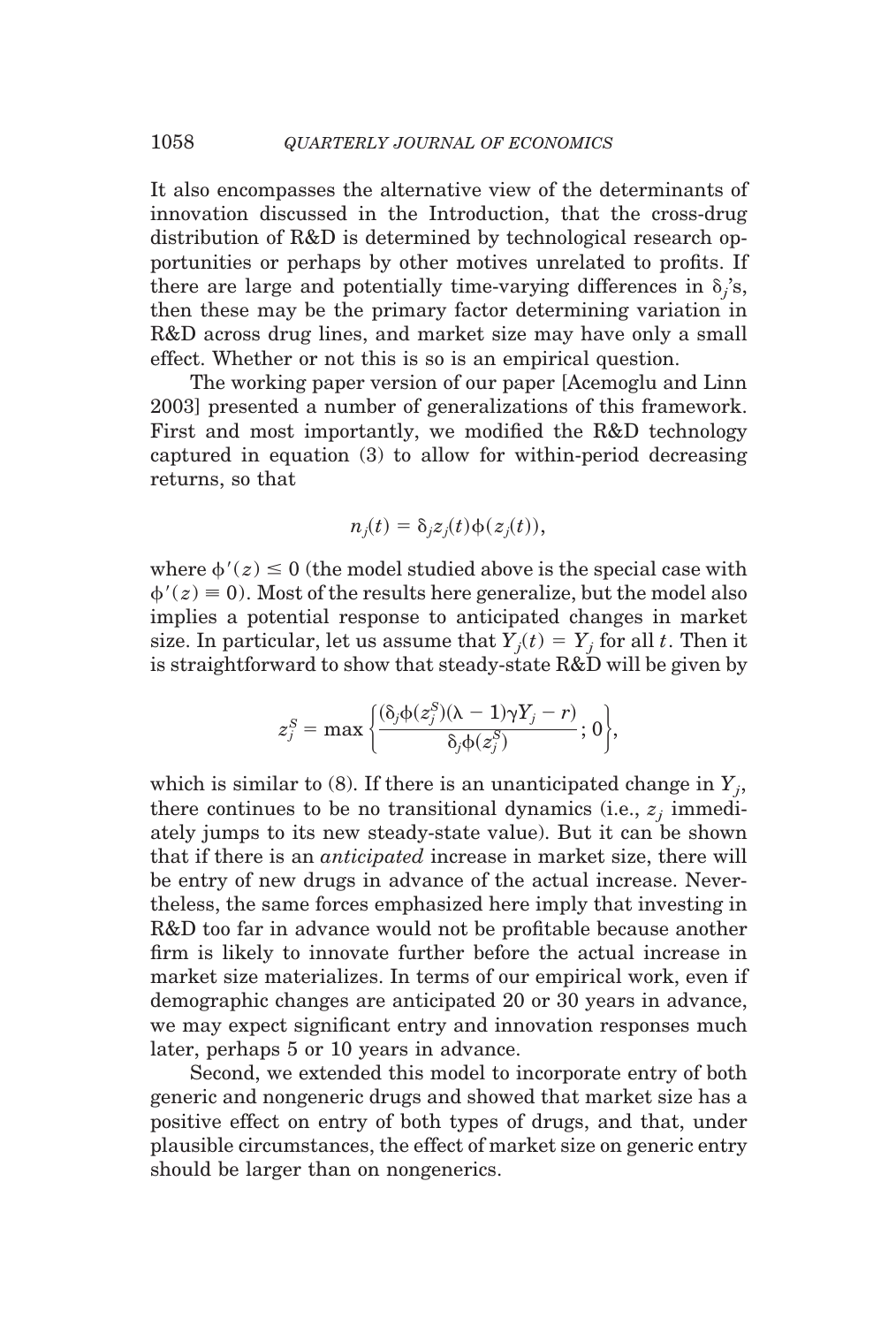## III. EMPIRICAL STRATEGY

# *III.A. Empirical Specification and Estimation Issues*

As  $r \to 0$ , equation (9) implies that  $n_i(t)$  is proportional to  $\delta_j m_j(t)$ , where  $m_j(t) \equiv \lambda \gamma Y_j(t)$  is the market size for drug line *j* at time *t*. We measure entry of new drugs (or innovation),  $n<sub>i</sub>(t)$ , as new drug approvals by the FDA in broad drug categories as described below. This measure, denoted by  $N_{ct}$  for drug category *c* at time *t*, includes entry of generic drugs. Although generic drugs do not correspond to "innovation," their entry is driven by the same profit incentives as innovation. After presenting results using all drug approvals, our analysis focuses on the relationship between market size and entry of nongenerics and new molecular entities. Nongenerics include all drugs that are not identical or bioequivalent to an existing drug, while new molecular entities are drugs classified by the FDA as containing an active ingredient previously not marketed in the United States. Throughout, instead of actual market size, we use potential market size driven by demographic changes, which we denote by  $M_{ct}$ . The construction of this variable is discussed below.

Adding other potential determinants, time effects, and rearranging, equation (9) yields a Poisson model for the conditional mean of new drugs (see Wooldridge [2002]):

(10) 
$$
E[N_{ct}|\zeta_c,\bar{X}_c] = \exp(\alpha \cdot \log M_{ct} + X_{ct}' \cdot \beta + \zeta_c + \mu_t),
$$

where  $E$  is the expectations operator,  $N_{ct}$  is the number of new drugs in category  $c$  in time period  $t$ ,  $M_{ct}$  is potential market size,  $X_{ct}'$  is a vector of controls, including a constant,  $\zeta_c$ 's are a full set of category fixed effects that correspond to the  $\delta_j$  terms above,  $\mu_i$ 's are a full set of time effects capturing any common time component, and finally,  $\bar{X}_c$  is the vector  $((M_{c1}, \ldots, M_{cT}); X'_{c1}; \ldots)$  $:X'_{cT}:(\mu_1,\ldots,\mu_T)$ , with *T* denoting the number of time periods in our sample. This specification ensures that time effects have proportional impacts on entry of new drugs. Note also that this equation allows the coefficient of  $\log M_{ct}$  to differ from 1, which could be the case if actual market size differs systematically from the potential market size,  $\log M_{ct}$ , or if preferences are not Cobb-Douglas (see Acemoglu [1998, 2002]).

The estimation of (10) would lead to biased estimates, however, since the nonlinearity in (10) makes it impossible to estimate the fixed effects, the  $\zeta_c$ 's, consistently. To deal with this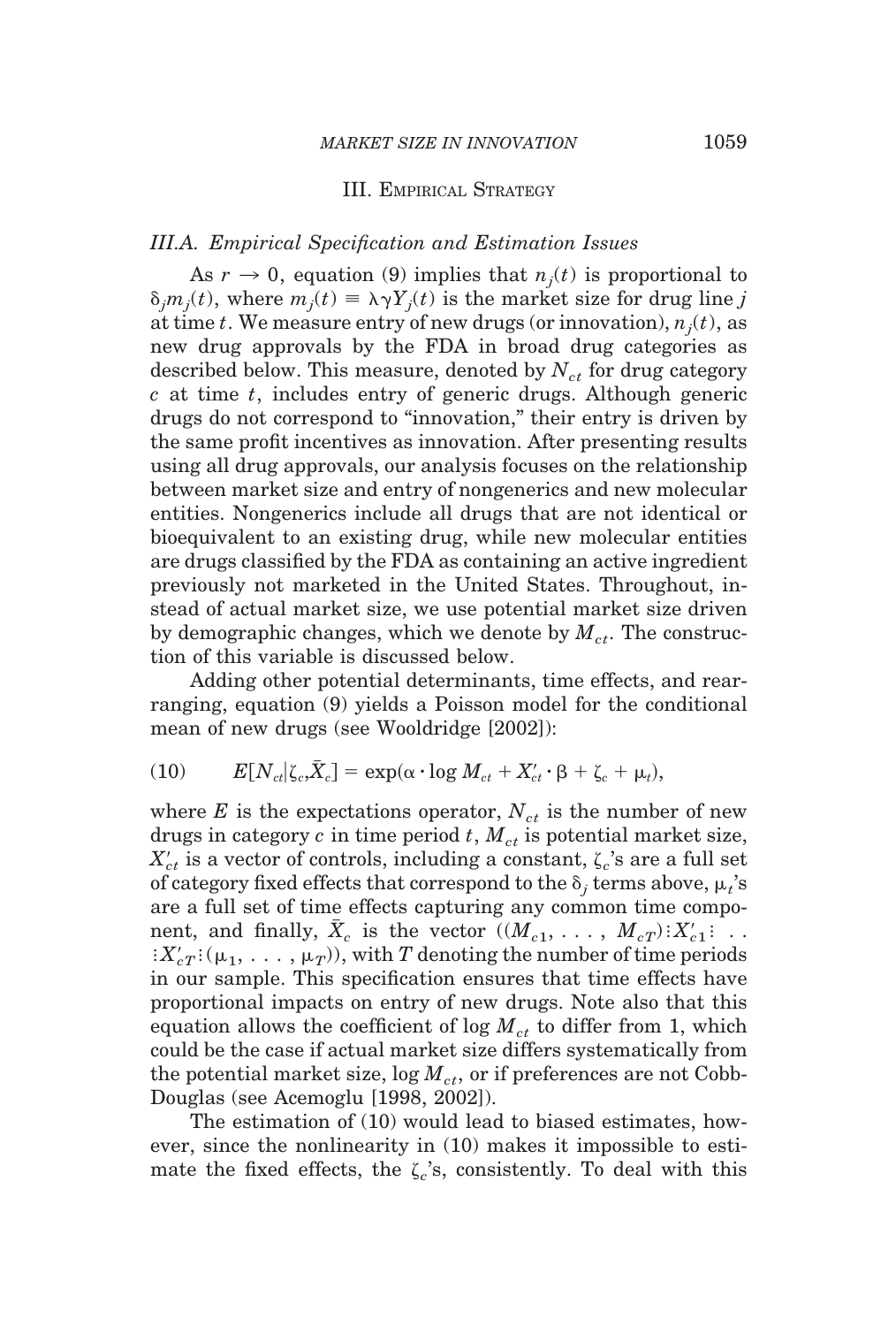problem, we follow Hausman, Hall, and Griliches [1984], and transform (10) to obtain a multinomial distribution for  $N_{ct}$  of the form,

$$
(11)\quad E[N_{ct}|\zeta_c,\bar{X}_c,\bar{N}_c] = \frac{\exp(\alpha \cdot \log M_{ct} + X_{ct}' \cdot \beta + \mu_t)}{\sum_{\tau=1}^T \exp(\alpha \cdot \log M_{ct} + X_{ct}' \cdot \beta + \mu_{\tau})} \bar{N}_c,
$$

where  $\bar{N}_c = \sum_{\tau=1}^T N_{c\tau}$  is the number of drugs approved in category *c* over the entire sample. This transformation removes the drug category dummies, and the coefficient of interest,  $\alpha$ , can be estimated consistently. We estimate this equation using quasi-maximum likelihood (QML). Wooldridge [1999] shows that QML has good consistency properties, even when the true model is not Poisson, for example, when there is a different distribution of the error term.10

Below, we also estimate a linear model of the form,

(12) 
$$
\log \tilde{N}_{ct} = \alpha \cdot \log M_{ct} + d_{ct} + X'_{ct} \cdot \beta + \zeta_c + \mu_t + \varepsilon_{ct},
$$

where the left-hand-side variable is defined as  $\tilde{N}_{ct} = N_{ct}$  if  $N_{ct} \ge$ 1 and  $\tilde{N}_{ct} = 1$  if  $N_{ct} = 0$ , and  $d_{ct}$  is a dummy that equals 1 when  $N_{ct}$  = 0. This procedure, first used by Pakes and Griliches [1980], is simple and flexible, but the estimates are biased, since  $d_{ct}$  is endogenous.

In addition, we estimate equations with lags and leads of log  $M_{ct}$  to determine whether there are significant delays and anticipation effects. Delayed effects are possible, since, as reported by DiMasi, Hansen, and Lasagna [1991], drug approval may be as much as fifteen years after the time of initial research. Anticipation effects are possible, since changes in demographics can be anticipated a long time in advance (see the discussion in Section II). $^{11}$ 

10. Define the vector  $η ≡ (α:β:μ)$ . Then the QML estimate  $\hat{η}$  maximizes the log likelihood function  $\Sigma_{c=1}^C L_c(\hat{η})$ , where *C* is the number of categories,  $L_c(\hat{\eta}) = \sum_{t=1}^T N_{ct} \log p_t(\hat{\eta})$ , and  $p_t(\hat{\eta}) = \exp(\alpha \cdot \log M_{ct} + X'_{ct} \cdot \beta + \mu_t)/(\sum_{t=1}^T T'_{t-1})$ 

 $\exp(\alpha \cdot \log M_{c\tau} + X'_{c\tau} \cdot \beta + \mu_{\tau})$ .<br>The (Huber-White) robust asymptotic variance-covariance matrix is calculated as  $\hat{A}^{-1}\hat{B}\hat{A}^{-1}/C$ , where  $\hat{A} = C^{-1} \sum_{c=1}^{C} \bar{N}_c \nabla_{\eta} p_i(\hat{\eta}) D_c(\hat{\eta}) \nabla_{\eta} p_i(\hat{\eta})$ ,  $\hat{B} =$  $\Sigma_{c=1}^C \nabla_{\eta} p_i'(\hat{\eta}) D_c(\hat{\eta}) \hat{u}_c \hat{u}_c' D_c(\hat{\eta}) \nabla_{\eta} p_i(\hat{\eta}), p(\hat{\eta}) = [p_1(\hat{\eta}), \ldots, p_T(\hat{\eta})]^{\dagger},$  and  $D_c(\hat{\eta}) = [\text{diag } [p_1(\hat{\eta}), \ldots, p_T(\hat{\eta})] ]^{-1}$ . Here  $\nabla_{\eta}$  denotes the gradient with respect to  $\eta$  and  $\hat{u}_c$  is the vector of residuals calculated as  $\hat{u}_c = N_c - p(\hat{\eta}) \bar{N}_c$ , with  $N_c \equiv [N_{c1},\ldots, N_c]$  $N_{cT}$ . See Wooldridge [1999] for more details.

11. An additional issue is that the FDA approval process may be faster for more profitable drugs, and thus potentially for drugs with greater market size (see Dranove and Meltzer [1994]). Our data do not enable us to investigate this issue.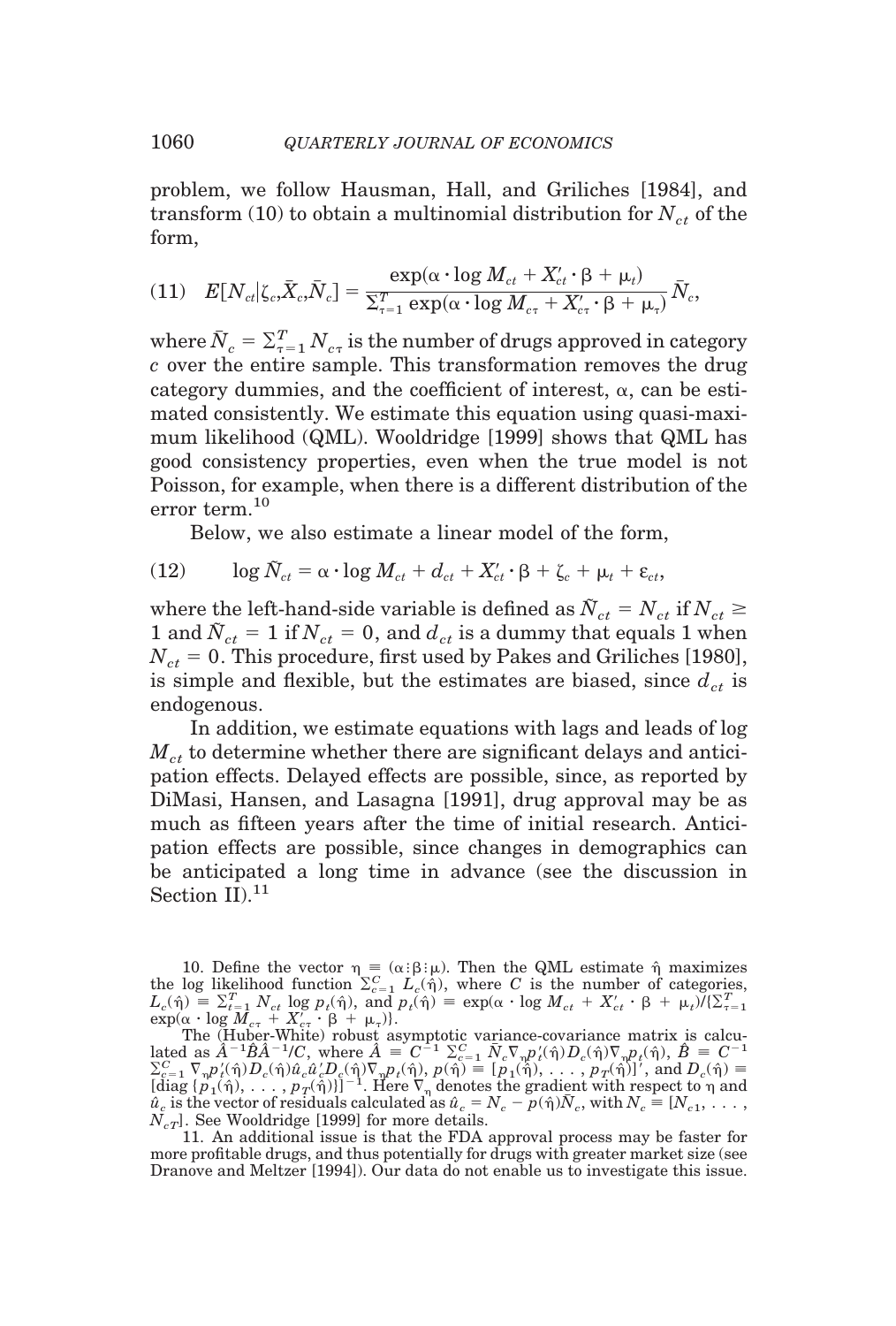### *III.B. Potential Market Size and Identification*

Throughout, we exploit the potentially exogenous component of market size driven by demographic trends, combined with differences in the age profiles of expenditure and use for different types of drugs. We obtain the age profiles from micro drug consumption data, and the changes in U. S. demographics from the Current Population Survey (CPS) data. Our (income-based) measure of potential market size is

$$
M_{ct} = \sum_{a} u_{ca} \cdot i_{at},
$$

where  $i_{at}$  is the income of individuals in age group  $a$  at time  $t$  in the United States, and  $u_{ca}$  gives the age profile for drug category *c*. We compute  $u_{ca}$  as the average expenditure share of drugs in category *c* in the total income of those in age group *a*. This income-based measure corresponds closely to the market size in the theoretical model, which is a combination of the number of consumers and their incomes. We also check the robustness of our results with an alternative population-based measure, calculated using the U.S. population for age group  $\alpha$  at time  $t$  for  $i_{\alpha t}$ , and the average number of drugs in category *c* used per person in age group *a* for  $u_{ca}$ . It is important that the over-time source of variation in both measures is not from changes in individual use, but purely from demographic changes captured by  $i_{at}$ ; i.e.,  $u_{ca}$ 's are not time-varying.<sup>12</sup> Consequently, changes in prices and drug quality, which may result from innovations and affect consumption patterns, will not cause over-time variation in  $M_{ct}$ . Our baseline measure uses five-year age groups and time periods corresponding to five-year intervals. We also check the robustness of our results using single year age groups and ten-year intervals.

The major threat to the validity of our empirical strategy is from potentially time-varying omitted variables (the drug category fixed effects take out any variable that is not time-varying). Omitted variables related to market size or profit opportunities

<sup>12.</sup> Because of data availability, we cannot use estimates of  $u_{ca}$  that predate our sample period. Therefore, our estimates of age profiles may have been affected by the availability of new drugs during the sample. This should not create a spurious relationship between potential market size,  $M_{ct}$ , and entry of new drugs, since all variation in  $M_{gt}$  is driven by aggregate demographic changes, and all of our regressions control for drug category fixed effects. In any case, the numbers in Table I suggest that age profiles do not change much over time (in fact, if preferences are Cobb-Douglas as in (1) and stable, the expenditure measure of  $u_{\rm\scriptscriptstyle ca}$ should be constant).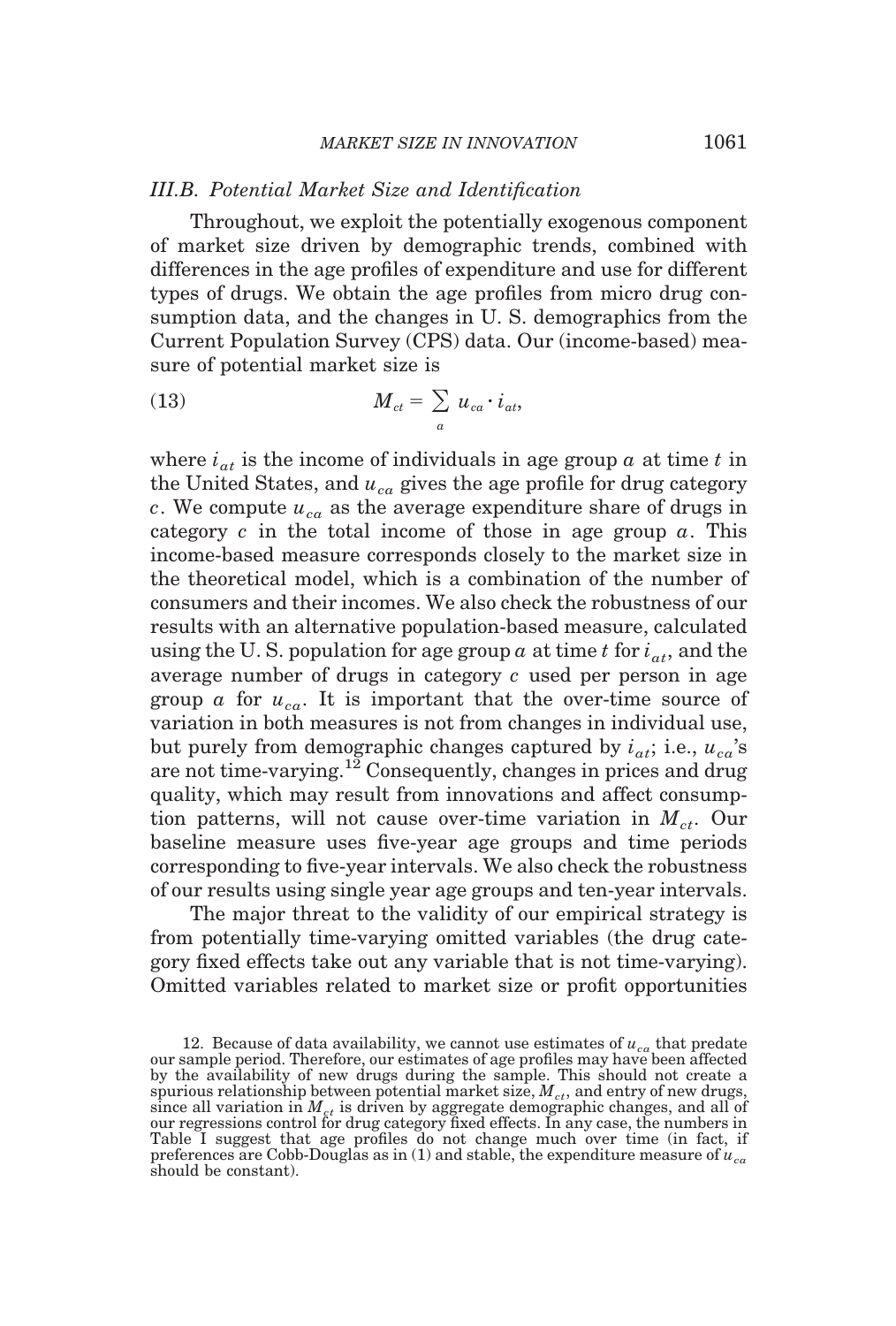may induce a bias in the implied magnitudes, but will not lead to spurious positive estimates of the effect of market size (in other words, the presence of such variables is essentially equivalent to mismeasurement of the appropriate market size). More threatening to our identification strategy would be omitted supply-side variables that are potentially correlated with our market size measure. To show that this is not the source of our findings, we check for residual serial correlation and control for potential supply-side determinants of innovation and entry.<sup>13</sup>

### IV. DATA AND DESCRIPTIVE STATISTICS

The demographic data come from the March CPS, 1965– 2000. We compute  $i_{at}$  in equation (13) for five-year age groups, ranging from  $0-4$  to  $90+$ . Individual income is constructed by dividing family income equally among the members of the family. For the purposes of the diagrammatic presentation, we aggregate the age groups into three broad categories, 0–30, 30–60, and  $60+$ , corresponding to young, middle-aged, and elderly users. Income and population movements of the five-year age groups within each of these broad groups are relatively similar.

Figure I shows population shares, and Figure II shows the corresponding income shares (i.e., income of the corresponding age group divided by total income in that period) for the three broad age groups. To facilitate comparison with Figure III, Figure II starts in 1970. Both figures show a large amount of variation across age groups over time. In particular, it is possible to trace the baby boomers, as the fraction of individuals in the age bracket 0–30 in the 1970s, and those in the age bracket 30–60 in the 1980s and the 1990s.

The FDA classifies all prescription drugs into 20 major drug categories, which are further subdivided into 159 categories. These categories are based on a combination of therapeutic intent and chemical structure. We drop four of the twenty major categories from this classification: Anesthetics, Antidotes, Radiophar-

<sup>13.</sup> Another source of endogeneity may be that innovations in certain drug categories extend the lives of the elderly, thus increasing their  $M_{ct}$ . Lichtenberg [2002, 2003] provides evidence that new drugs extend lives. This source of endogeneity is not likely to be quantitatively important, however, since the variation resulting from extended lives in response to new drugs is a small fraction of the total variation in  $M_{ct}$ . Nevertheless, we also report estimates that instrument  $M_{ct}$ with past demographics, purging it from changes in longevity.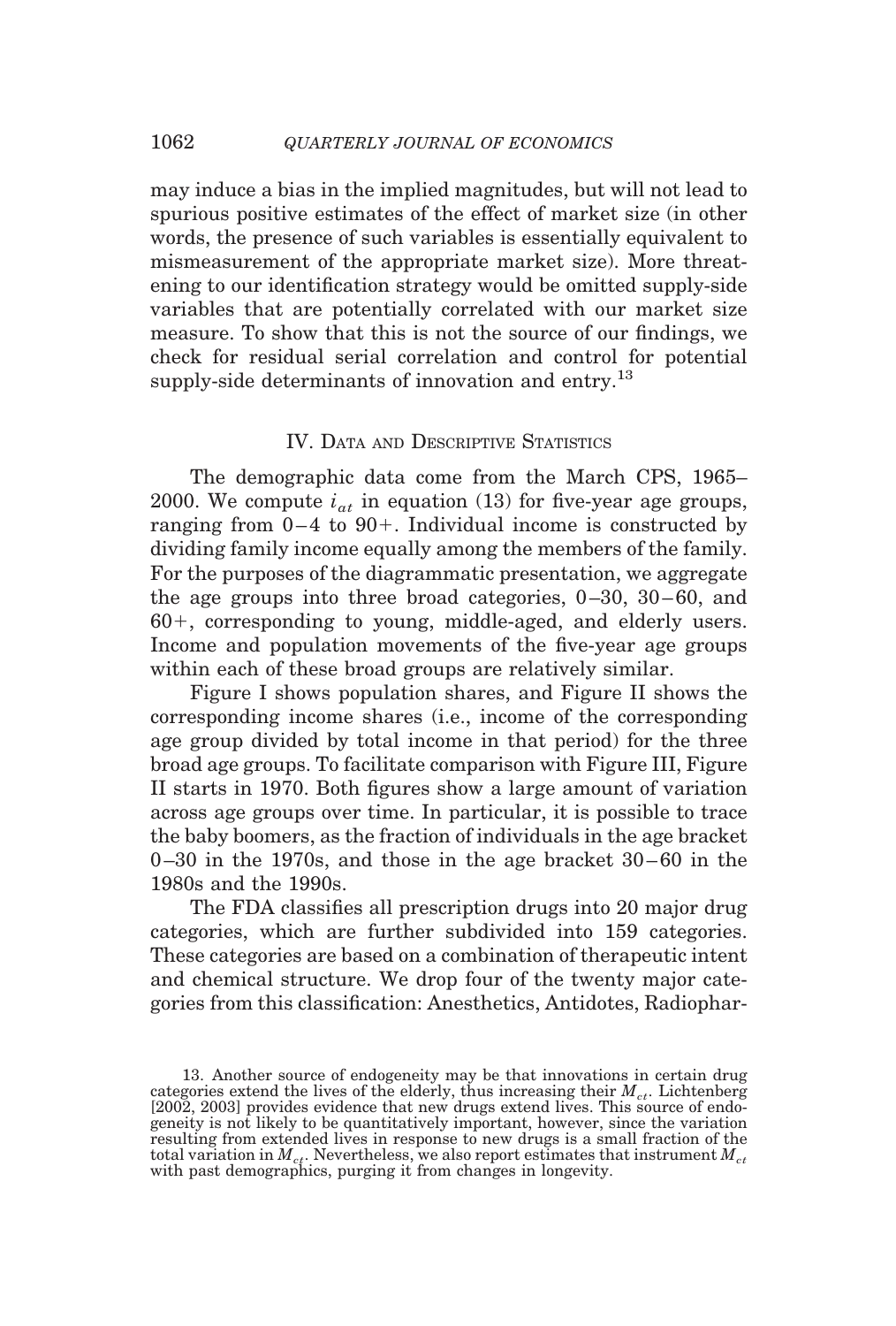

Share of Population by Age Group from CPS, 1965–2000 Share of population is the population of the corresponding age group divided by total population, computed from the March CPS.

maceuticals, and Miscellaneous.<sup>14</sup> We then subdivide some of these categories according to the conditions and diseases that the drugs are used to treat.<sup>15</sup> For example, within the Hematologics major category, we separate Anemia drugs from Anticoagulants because they treat different diseases. We also subdivide broader groups when the age distribution of expenditure is sufficiently heterogeneous. For example, the indications of drugs in Estrogens/Progestins and Contraceptives overlap somewhat, but the age structure of users is quite different: 20–30 year-olds use Contraceptives most, while 50–60 year-olds use Estrogens/Progestins most. In one case, we combine categories from different major classes, Antifungals and Dermatologics, because the drugs have similar indications and age distributions. The result is a

<sup>14.</sup> We drop the Anesthetics, Radiopharmaceuticals, and Miscellaneous categories because most of the items in these categories were not developed for a distinct market. Radiopharmaceuticals are used for diagnostic purposes, and the Miscellaneous category mainly contains surgical and dental tools. The Antidote category is dropped because there are few drugs approved and there is little use of these drugs in the surveys. See Appendix 1 for further details on the construction of our categories.

<sup>15.</sup> Other authors, for example Lichtenberg [2003], have used a more detailed classification system based on diseases. We were unable to construct a comprehensive mapping of the prescription drugs listed in the micro data surveys to the detailed disease classes. Our classification system relies on the FDA categories, but then subdivides those according to disease and age distribution.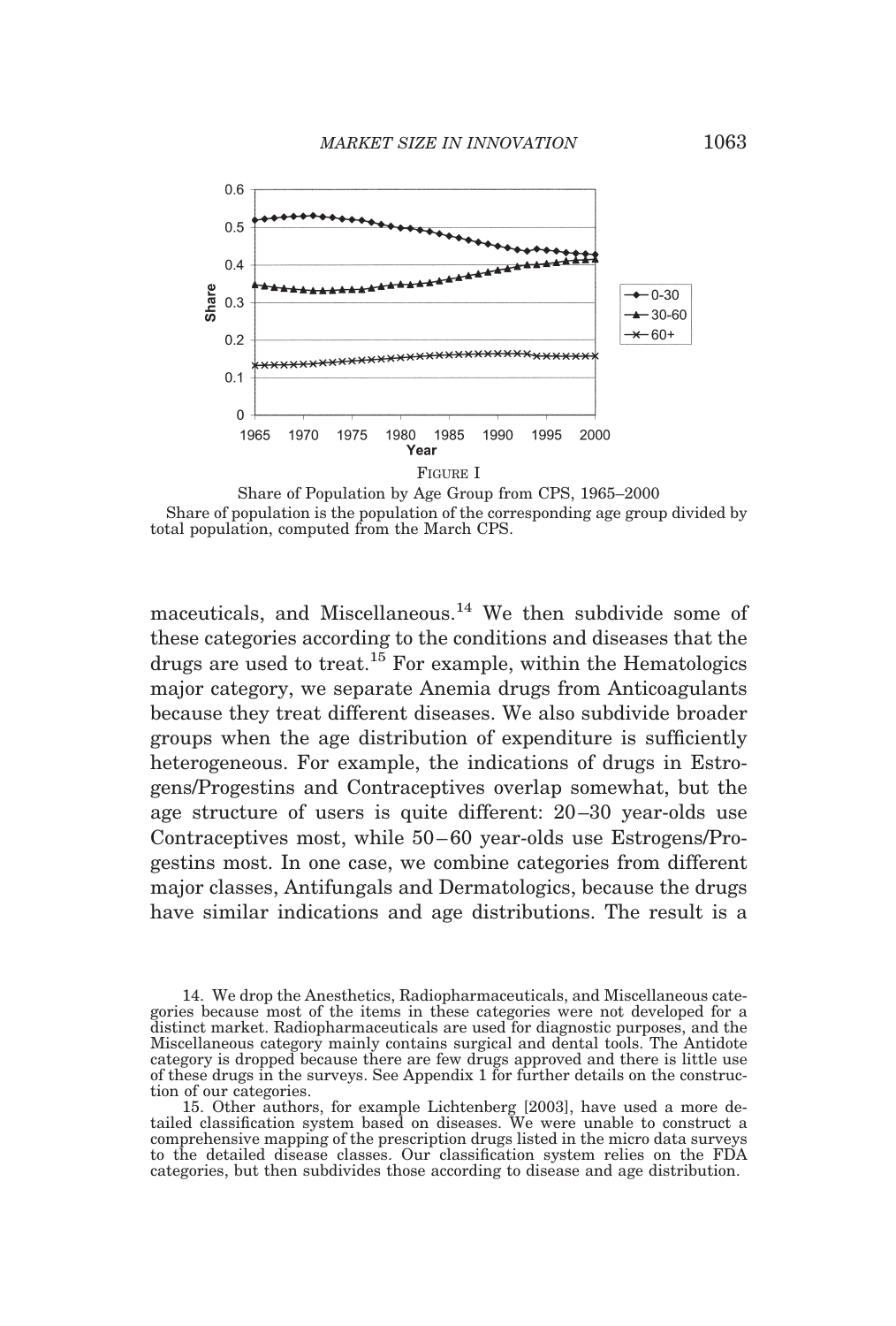

Share of Income by Age Group from CPS, 1970–2000

classification system with 33 categories, which are listed in Appendix  $2^{16}$ 

Our main data source for drug use is the Medical Expenditure Panel Survey (MEPS), which is a sample of U. S. households over the years 1996–1998. The survey has age and income data for each household member, and covers about 28,000 individuals each year. There is also a list of prescription drugs used by each person (if any), and the amount spent on drugs, which includes copayments and payments by insurance companies and government programs (e.g., Medicaid and worker's compensation).<sup>17</sup> In all, there are about 500,000 medications prescribed. We compute drug expenditure and use by five-year age groups, then divide these by the corresponding income and population numbers to construct the income-based and the population-based measures of

17. Respondents list the pharmacy or medical provider where they obtained the prescription drug, which are then contacted to validate this information and to gather additional information on prescription drug payments.

Share of income is income of the corresponding age group divided by total income, computed from the March CPS. Individual income is obtained by dividing total family income equally among family members.

<sup>16.</sup> The working paper version [Acemoglu and Linn 2003] used a system with 34 categories constructed purely based on differences in the age profiles of expenditure within the major FDA categories. Results using this alternative classification are reported in Table III. Further details on the construction of the 33 categories used here and on our alternative classification system are available upon request.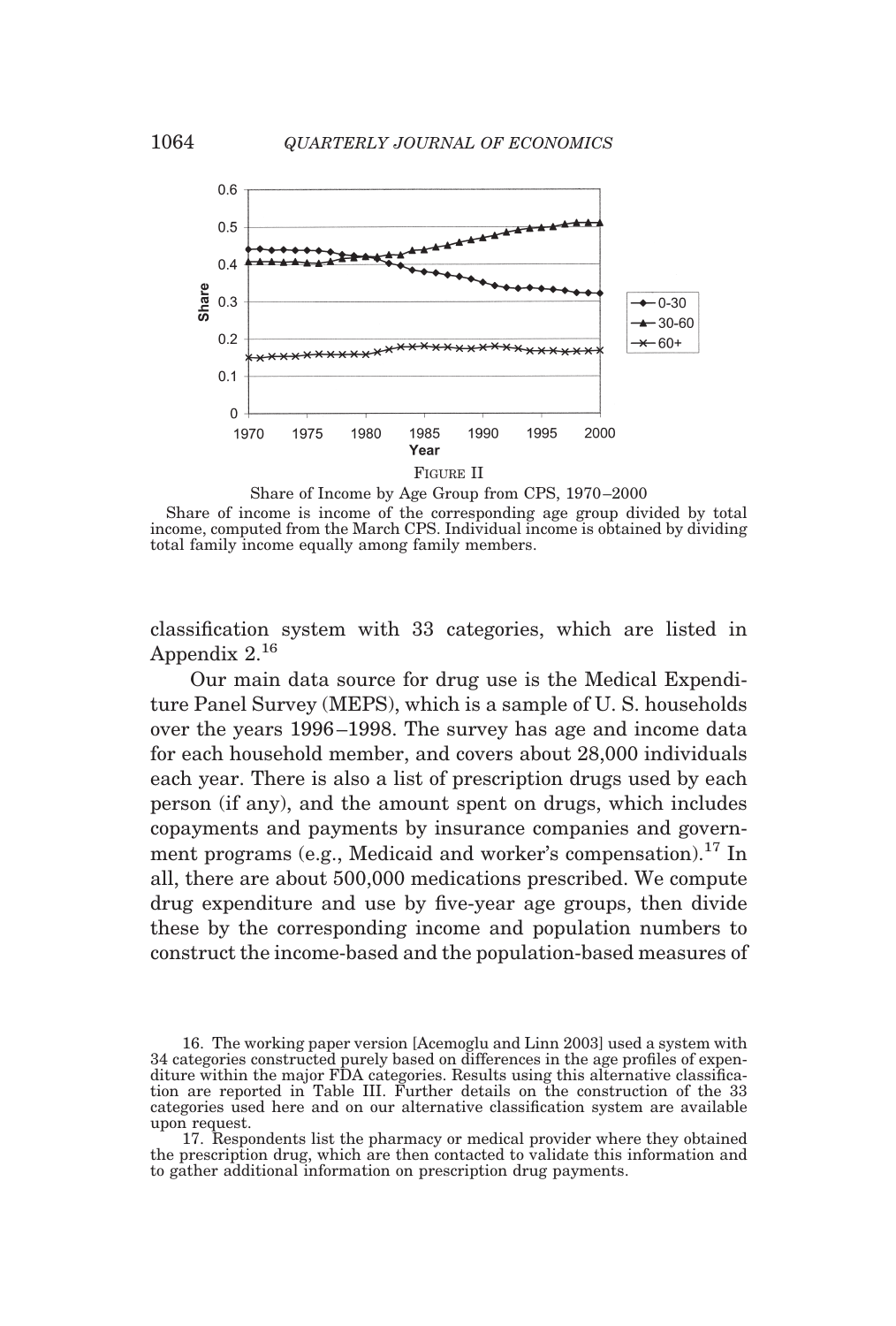$u_{ca}$ .<sup>18</sup> Appendix 2 reports these numbers aggregated to the three broad age groups used in the figures. It shows a large amount of variation in the age profiles of expenditure across the 33 drug categories. The elderly spend more on many categories than do younger individuals, but there are numerous exceptions. For example, Antibiotics are used most by individuals in the youngest group, while Contraceptives and Antivirals are used most by 30–60 year-olds.

To investigate the stability of the age profile of users, we supplement the MEPS data with the National Ambulatory Medical Care Survey (NAMCS), which is an annual survey of doctors working in private practice and includes drug use data for the years 1980, 1981, 1985, and 1989–2000. Observations are at the doctor-patient-visit level; there are about 40,000 visits per year. Doctors are selected randomly, surveyed for a week, and patientvisits are then selected randomly from all the visits that week (further details on this survey are given in Acemoglu and Linn [2003]). We use the same classification system with the NAMCS as with the MEPS. Because the NAMCS does not contain expenditure information and its sampling scheme makes it less representative and less reliable than the MEPS, we focus on the MEPS for our main analysis and use the NAMCS mainly to check the stability of the age profiles of users.

Table I gives correlations between various measures of drug use. The first two rows of Panel A show a high degree of correlation between age profiles of use from the NAMCS surveys at various dates, both unweighted or weighted by total use of each category in the survey. These results indicate that the age profiles are similar between the 1980s and the 1990s.19 The third and fourth rows report mean correlations by drug. These are constructed by computing the within category correlation between the measures and then averaging it across all categories. These correlations also show a substantial degree of persistence over time, especially when we look at the weighted correlation in row 4. The difference between the weighted and the unweighted cor-

<sup>18.</sup> Because income data from the CPS are more reliable, we use income estimates from the CPS to construct expenditure shares. Using the income estimates from the MEPS leads to very similar results (see the Appendix).

<sup>19.</sup> Nevertheless, as we will see below, there is evidence of an increase in use per person in categories that have also experienced an increase in market size due to demographic changes.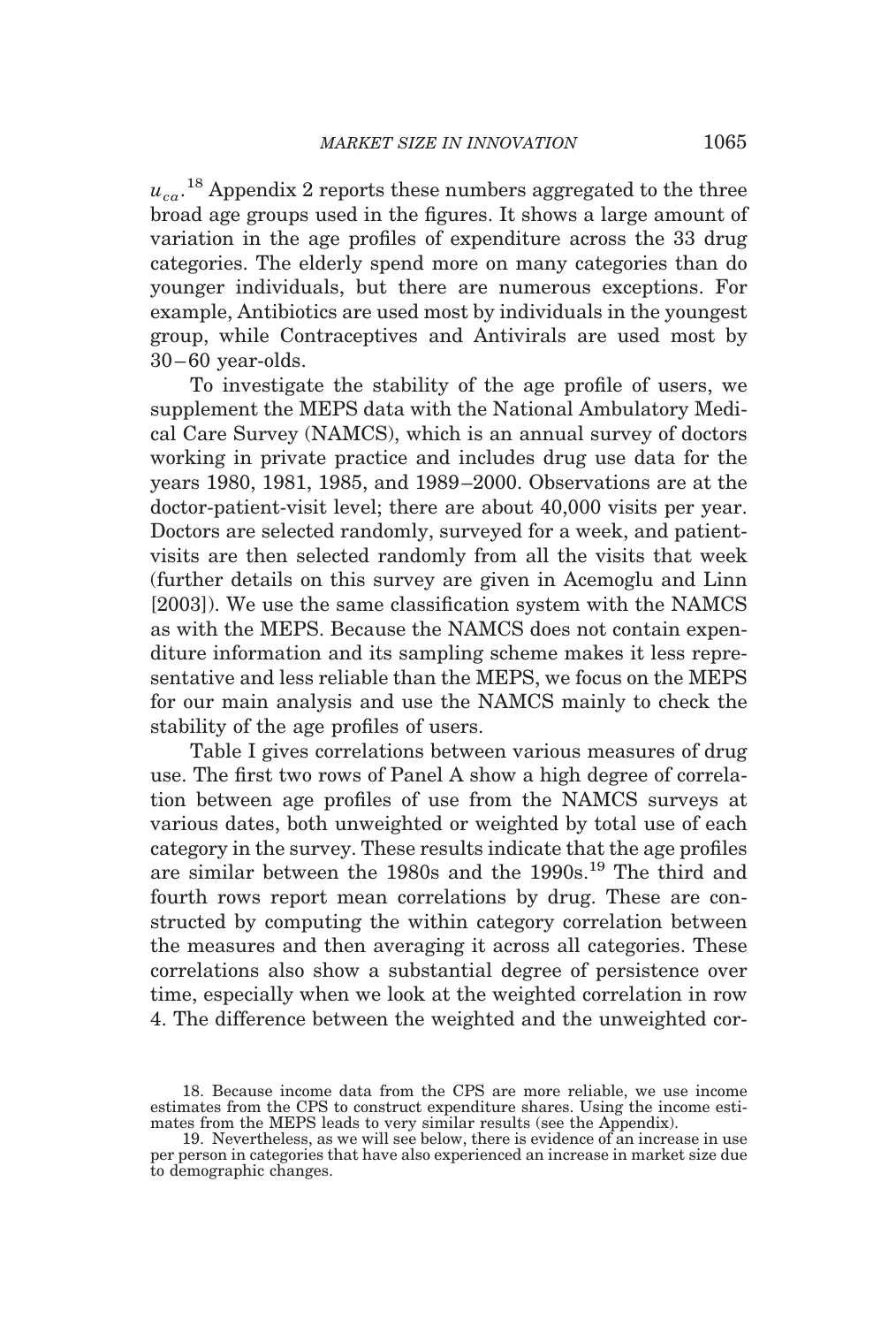|                                   |                | Panel A: NAMCS use per person |                                 |  |
|-----------------------------------|----------------|-------------------------------|---------------------------------|--|
|                                   | 1980/1990      | 1990/2000                     | 1980/2000                       |  |
| Correlation                       | 0.897          | 0.861                         | 0.861                           |  |
| Weighted correlation              | 0.906          | 0.843                         | 0.856                           |  |
| Mean correlation by drug          | 0.709          | 0.651                         | 0.626                           |  |
| Weighted mean correlation by drug | 0.820          | 0.825                         | 0.790                           |  |
|                                   |                |                               | Panel B: MEPS expenditure share |  |
|                                   | 1996/1997      | 1997/1998                     | 1996/1998                       |  |
| Correlation                       | 0.961          | 0.965                         | 0.929                           |  |
| Weighted correlation              | 0.962          | 0.973                         | 0.937                           |  |
| Mean correlation by drug          | 0.698          | 0.686                         | 0.575                           |  |
| Weighted mean correlation by drug | 0.865          | 0.881                         | 0.796                           |  |
|                                   |                | MEPS use/expenditure          | Panel C: NAMCS/MEPS use and     |  |
|                                   | NAMCS/MEPS use |                               | <b>MEPS</b><br>use/expenditure  |  |
| Correlation                       | 0.869          |                               | 0.954                           |  |
| Weighted correlation              | 0.891          |                               | 0.956                           |  |
| Mean correlation by drug          | 0.804          |                               | 0.902                           |  |
| Weighted mean correlation by drug | 0.935          |                               | 0.940                           |  |

TABLE I CORRELATIONS BETWEEN DIFFERENT DRUG USE MEASURES

The numbers refer to the correlation of use per person or average expenditure share between the indicated dates and data sets. Observations are for five-year age groups by drug category (there are 33  $\times$  19 = 627 observations in each case). In weighted correlations, observations are weighted by total use or expenditure from the MEPS or NAMCS. Mean correlation by drug computes correlations separately by drug category, and then calculates the average.

relations reflects the relatively imprecise estimates of use per person for the smaller categories.

Panel B performs the same calculation for expenditure shares from the three waves of the MEPS (weighted correlations now use total expenditure in each category as weights), and similarly shows substantial persistence in the age profiles of expenditure. Notably, there is now an even larger difference between weighted and unweighted mean correlations by drug, presumably because the MEPS, which is a more representative sample of the U. S. population than the NAMCS, has only a few observations in some of the smaller drug categories. This motivates our focus below on weighted regressions. Finally, Panel C shows high correlations both between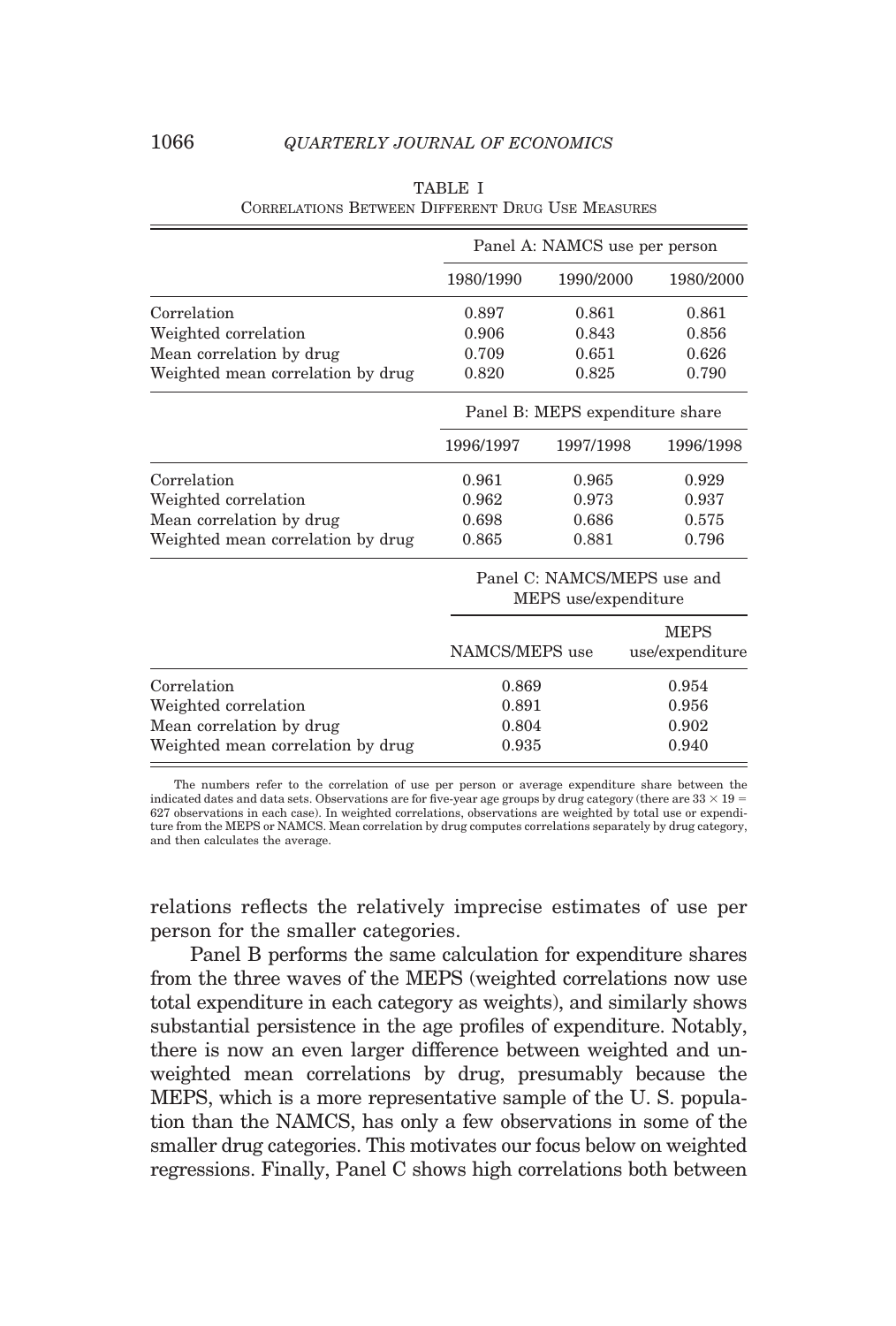

#### FIGURE III

Share of FDA Approvals by Age Group, 1970–2000

the NAMCS and the MEPS measures and between expenditure shares and use per person in the MEPS.

The last major data source is a list of FDA new drug approvals. We exclude over-the-counter drugs, the so-called orphan  $drugs<sub>1</sub><sup>20</sup>$  and drugs that have the same identifying characteristics (i.e., same name, company, and category, or the same FDA approval number). We focus on the time period 1970–2000. Both the quality of the approvals data and the quality of our measures of potential market size deteriorate as we go back in time for a number of reasons. First, we can only match FDA categories for drugs that are still listed by the FDA; second, before 1970 we cannot separately identify generics and nongenerics; and finally, we are using age profiles from the 1990s. Our approvals data set for 1970–2000 comprises 5374 prescription drugs, including both generics and nongenerics (see the Appendix). Since 1970 there have been 2203 nongeneric approvals and 442 new molecular entities.

Figure III shows the share of drug approvals over time to compare with changes in income shares depicted in Figure II. To

Share of FDA approvals is computed as approvals of drugs in the corresponding broad age group divided by total approvals in that period, calculated from the FDA data set of New Drug Approvals. Each of the 33 drug categories is assigned to one of the three broad age groups according to which broad age group has the largest expenditure (see Appendix 2).

<sup>20.</sup> These drugs treat rare conditions, affecting fewer than 200,000 people. An example is botox, first developed to treat adult dystonia, which causes involuntary muscle contractions. We drop these drugs because we have difficulty matching them consistently, and because they receive special inducements under the Orphan Drug Act.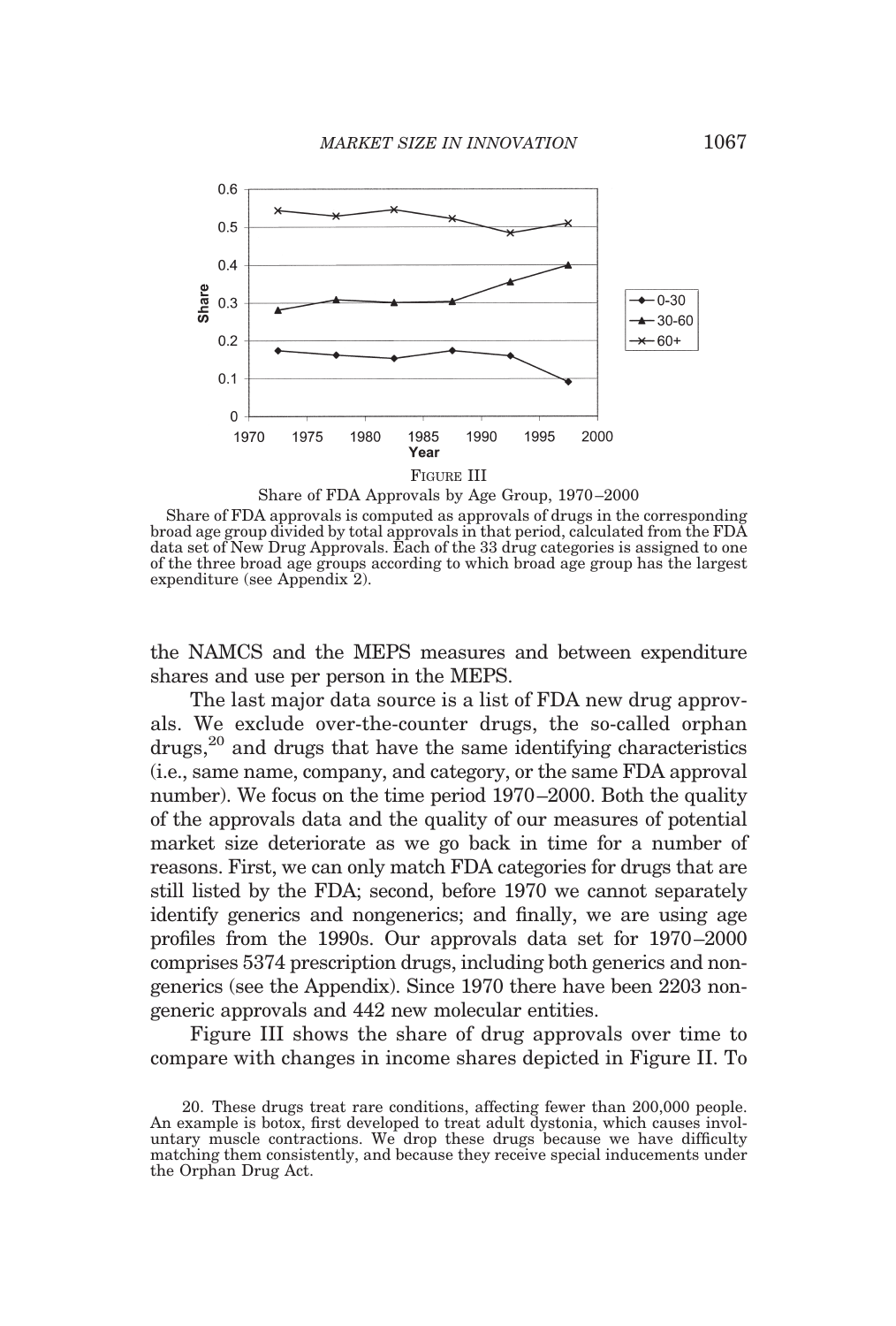construct Figure III, we allocate each of the 33 categories to the broad age group that has the largest expenditure in that category. The share of drug approvals is equal to the number of approvals in a given category in each five-year period divided by total approvals in that period.<sup>21</sup> Although this cut of the data uses only a small part of the information that the regression analysis below exploits, a positive association between changes in income shares and changes in drug approvals can be detected by comparing this figure with Figure II. For example, the income share of the 30–60 group increases over the sample, as does the entry of drugs most used by this group. The shares of income and entry of drugs for those 0–30, on the other hand, show a downward trend. Finally, both the shares of income and entry of drugs for the  $60<sup>+</sup>$  group are relatively constant over the sample period. We explore these patterns in greater detail in the regression analysis below.

# V. RESULTS

### *V.A. Basic Specifications*

Table II provides the basic results from the estimation of equation (11) with quasi-maximum likelihood (QML). The top panel is for all approvals. Panels B and C look at nongenerics and new molecular entities (nongenerics containing new molecules), and Panel D reports results for generics. Throughout the paper the standard errors are corrected for heteroskedasticity using the Huber-White formula (see footnote 10). In this table we use the basic (incomebased) measure of  $\log M_{ct}$ , constructed using expenditure data from the MEPS, and income from the CPS, the time periods correspond to five-year intervals, and observations are weighted by total expenditure in the corresponding drug category in the MEPS.

Column (1) of Panel A shows that the QML estimate of  $\alpha$  for all new drugs is 6.15 with a standard error of 1.23, which is significant at the 1 percent level.

The remaining columns of Panel A investigate whether it is current market size or past or future market size that has the

<sup>21.</sup> There are large fluctuations in the total number of approvals, partly because of a number of institutional changes. For example, it was discovered in 1989 that some FDA officials were taking bribes to speed up the approval process for generic drugs. As a result, in the early 1990s the approval process for generics was greatly slowed. See, for example, *The Washington Post,* August 16, 1989. In fact, there is a large drop in generics approvals in the early 1990s, but only a small decline for nongenerics. We thank Ernst Berndt for suggestions on this issue.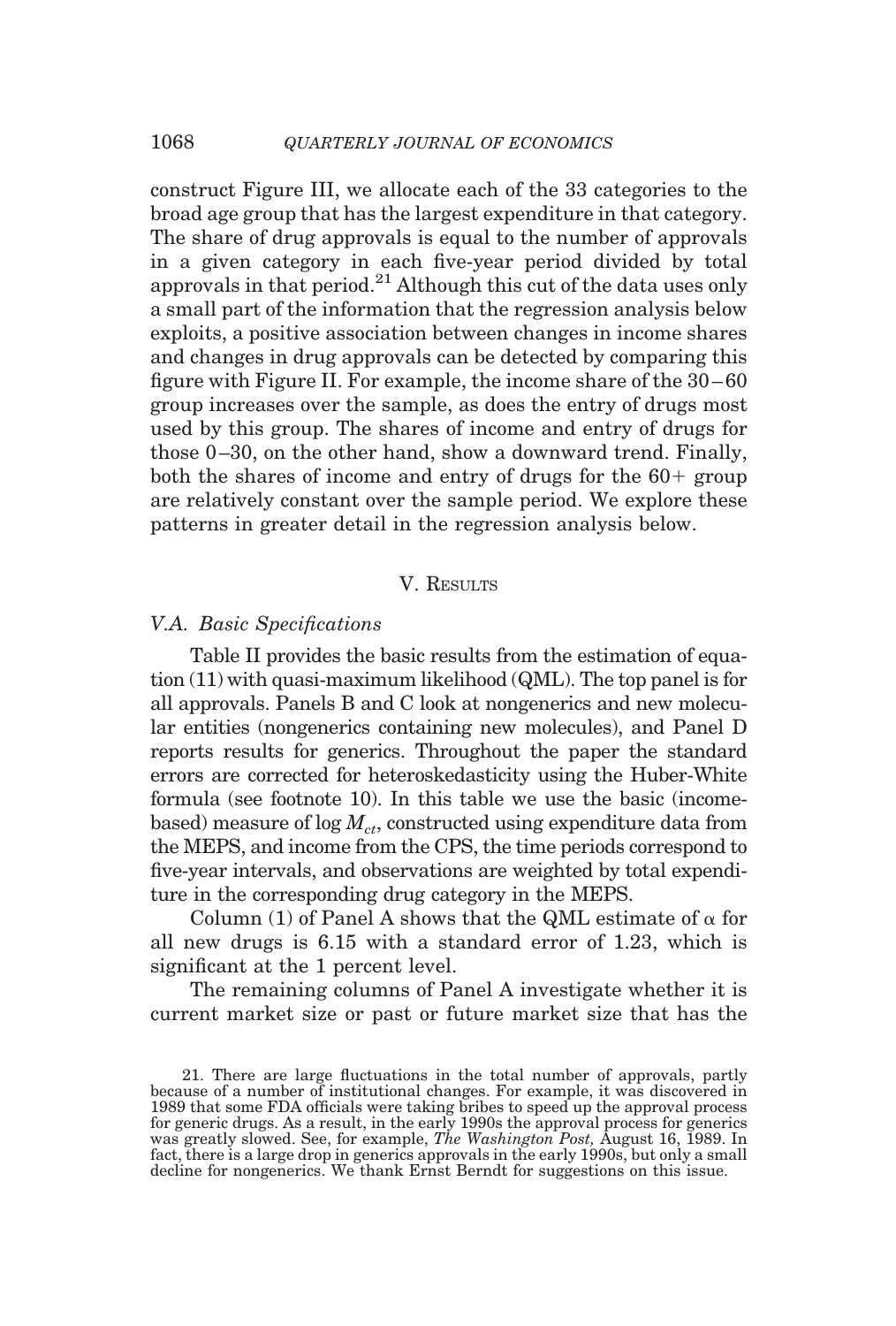|                                                                               | (1)    | (2)     | (3)     | (4)    |
|-------------------------------------------------------------------------------|--------|---------|---------|--------|
|                                                                               |        |         |         |        |
| Panel A: QML for Poisson model, dep var is count of drug approvals            |        |         |         |        |
| Market size                                                                   | 6.15   | 6.84    | $-2.22$ |        |
|                                                                               | (1.23) | (4.87)  | (4.12)  |        |
| Lag market size                                                               |        | $-0.61$ |         |        |
|                                                                               |        | (3.85)  |         |        |
| Lead market size                                                              |        |         | 10.16   | 7.57   |
|                                                                               |        |         | (4.28)  | (1.99) |
| Panel B: QML for Poisson model, dep var is count of nongeneric drug approvals |        |         |         |        |
| Market size                                                                   | 3.82   | 6.72    | 2.91    |        |
|                                                                               | (1.15) | (7.63)  | (5.31)  |        |
| Lag market size                                                               |        | $-2.49$ |         |        |
|                                                                               |        | (5.97)  |         |        |
| Lead market size                                                              |        |         | $-1.77$ | 1.73   |
|                                                                               |        |         | (6.94)  | (2.02) |
| Panel C: QML for Poisson model, dep var is count of new molecular entities    |        |         |         |        |
| Market size                                                                   | 3.54   | 5.79    | $-1.38$ |        |
|                                                                               | (1.19) | (6.66)  | (5.16)  |        |
| Lag market size                                                               |        | $-1.99$ |         |        |
|                                                                               |        | (5.28)  |         |        |
| Lead market size                                                              |        |         | 7.35    | 5.75   |
|                                                                               |        |         | (5.11)  | (2.37) |
| Panel D: QML for Poisson model, dep var is count of generic drug approvals    |        |         |         |        |
| Market size                                                                   | 11.81  | 8.55    | 1.28    |        |
|                                                                               | (3.30) | (6.85)  | (7.17)  |        |
| Lag market size                                                               |        | 3.12    |         |        |
|                                                                               |        | (5.94)  |         |        |
| Lead market size                                                              |        |         | 13.24   | 14.65  |
|                                                                               |        |         | (8.66)  | (3.71) |
| Number of                                                                     |        |         |         |        |
| observations                                                                  | 198    | 198     | 165     | 165    |

TABLE II EFFECT OF CHANGES IN MARKET SIZE ON NEW DRUG APPROVALS

Huber-White robust standard errors are reported in parentheses. The dependent variable in Panel A is count of drug approvals, in Panel B the dependent variable is count of nongeneric drug approvals, in Panel C the dependent variable is new molecular entities, and in Panel D, it is generic drug approvals, all calculated from the FDA data set of New Drug Approvals (see Appendix 1). Market size is log potential market size calculated from the MEPS and the CPS, using five-year age groups (see text). Lag market size refers to one-period lag of market size, and Lead market size refers to one-period lead of market size. All regressions include drug and time dummies, and use the income-based measure of market size. Time intervals are five years. Estimates are weighted by total expenditure for the category in the MEPS. The Poisson model is estimated by quasi-maximum likelihood (QML), with the Hausman, Hall, and Griliches [1984] transformation. See equation (11) in the text.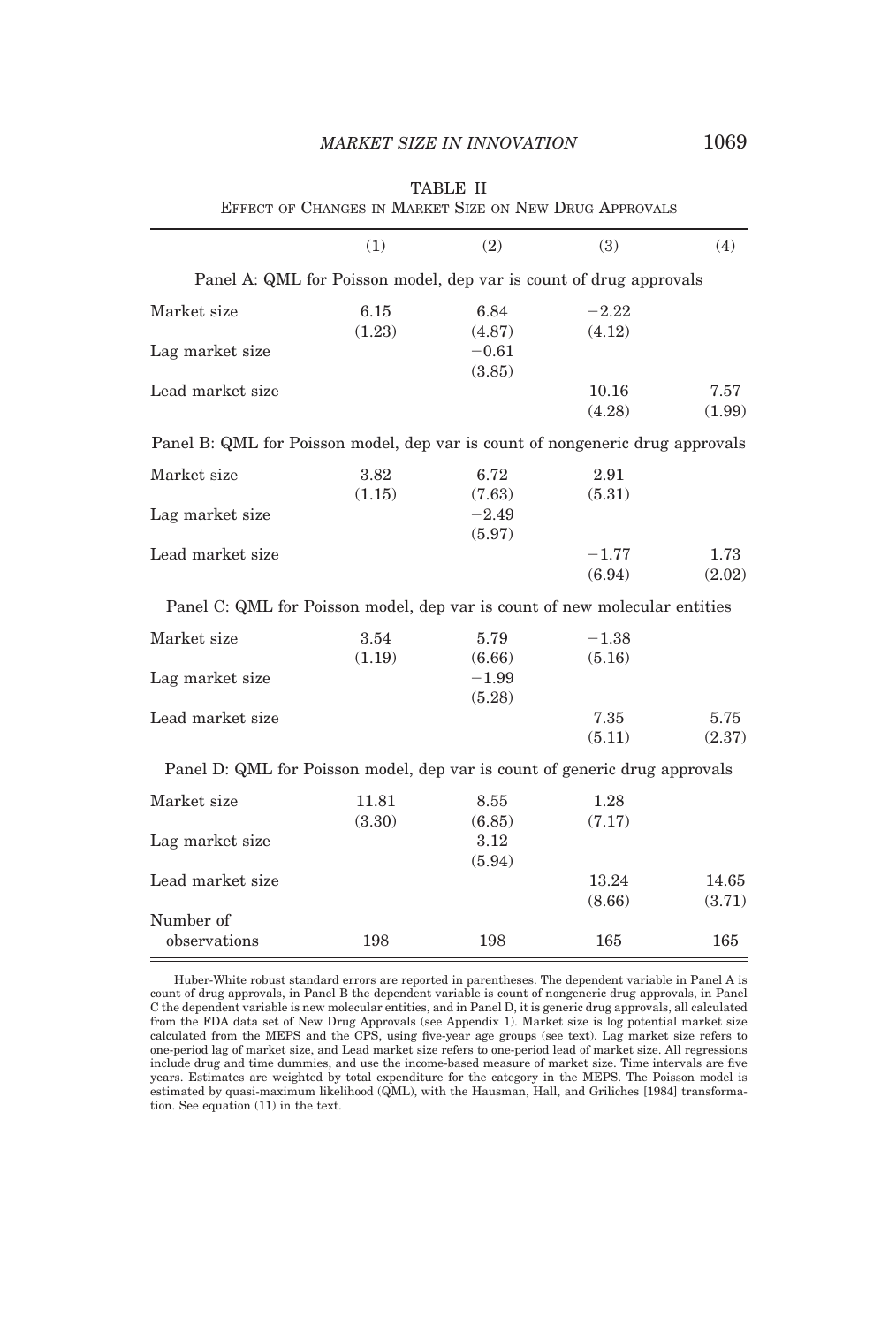strongest effect on entry of new drugs. Column (2) includes current and five-year lagged market size together; $^{22}$  column (3) includes current and five-year lead market size; and finally, column (4) looks at the relationship between lead market size and entry of new drugs.

The entry of all drugs appears to respond to current or five-year lead market size. When current and lagged market sizes are included together, the coefficient on current market size has a similar magnitude to column (1), while lagged market size is negative, and neither coefficient is significant, presumably because current and previous market sizes are highly correlated. When current and lead market sizes are included together, current market size is not significant, whereas lead market size is significant at 5 percent. Moreover, column (4) shows that lead market size has a somewhat larger effect than current market size (the estimate of  $\alpha$  is now 7.57, with standard error 1.99).

The results in Panel A combine generics and nongenerics. Entry of generics and nongenerics may be driven by different processes. Moreover, generics, which are identical to existing drugs, do not correspond to "innovation." Panel B shows the relationship between potential market size and entry of new nongeneric drugs. The estimate of  $\alpha$  is now 3.82, with standard error 1.15, which is also significant at 1 percent.

Perhaps more relevant for the relationship between market size and innovation is the response of new molecular entities. These are drugs classified by the FDA as containing new active ingredients, and thus correspond to more radical innovations (there are 442 new molecular entities and 2,203 new nongenerics in our data set). Panel C shows a significant relationship between market size and new molecular entities. The estimate of  $\alpha$  is 3.54 (standard error = 1.19), and is again statistically significant at 1 percent. Interestingly, while all nongenerics are most responsive to current market size, the coefficient of lead market size is larger with new molecular entities, 5.75, though the standard error is also larger, 2.37. This evidence, though not conclusive, is consistent with a limited anticipation effect in the response of innovation to market size.<sup>23</sup>

<sup>22.</sup> We construct the lagged market size measures for 1960s using demographic information from the CPS, so the number of observations does not decline. If we only use the post-1970 data, the results are similar, though lagged entry is somewhat stronger.

<sup>23.</sup> Here "limited" does not refer to the strength of the effect, but to the fact that the response to market size is five years before the change in market size, not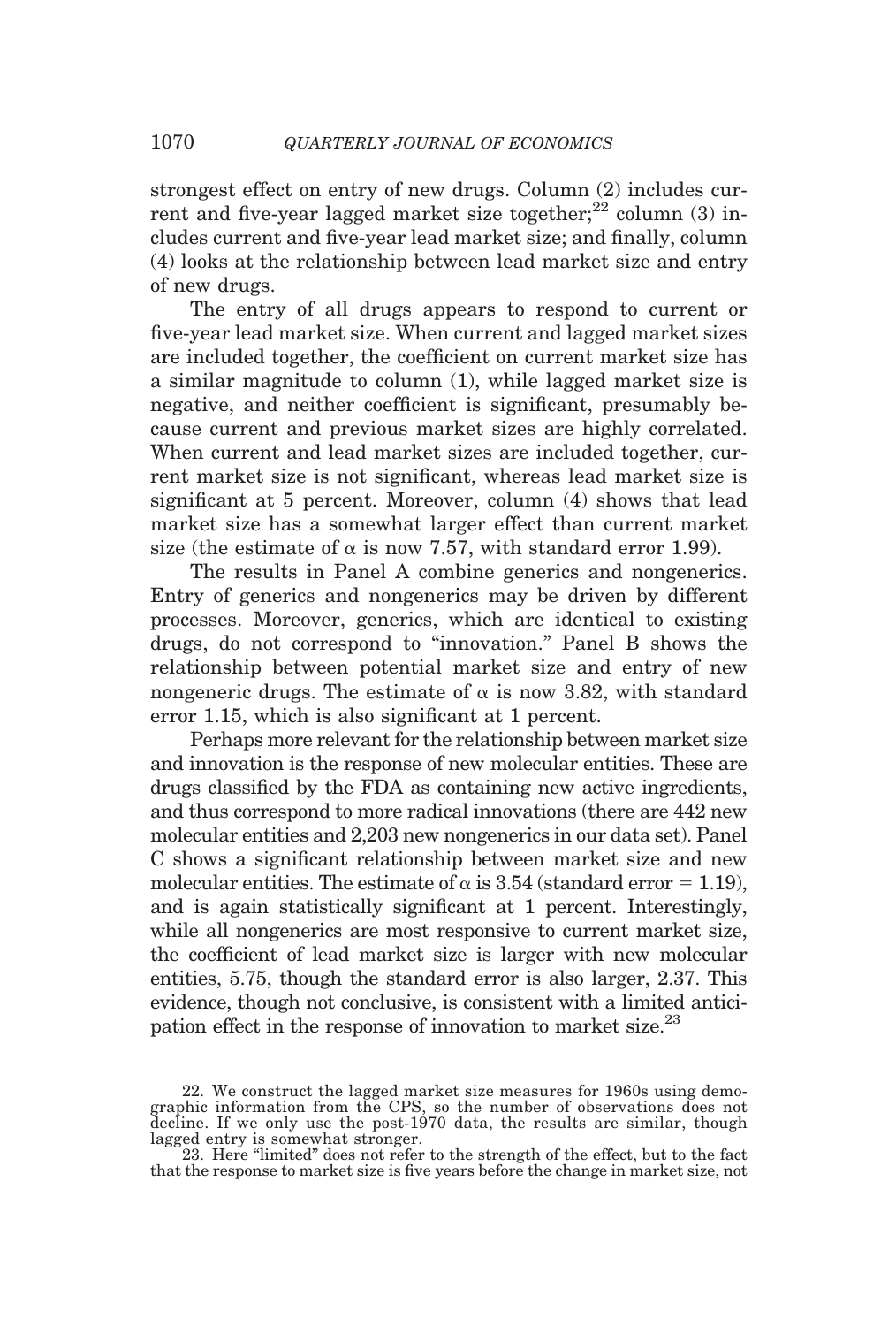Finally, for completeness, Panel D shows the effect of potential market size on the entry of generics. The estimate of  $\alpha$  in the baseline specification of column  $(1)$  is 11.81 (standard error = 3.30). This effect is considerably larger than those that are obtained in the cross-sectional studies, such as Scott Morton [1999] and Reiffen and Ward [2004]. This might partly reflect the complex entry dynamics of generic drugs, though we did not find evidence of such dynamics in our investigations. Since generics are not our main focus, we do not pursue potential explanations for this large effect further.

The magnitude of the effects of market size on entry of nongenerics and new molecular entities in Table II is also large, in particular, larger than the proportional effects predicted by our model.<sup>24</sup> Note, however, that our key right-hand-side variable measures potential market size rather than actual market size, and these two measures might differ because of changes in expenditure shares. To investigate whether the difference between actual and potential market size might affect the magnitude of our estimates, we use the NAMCS, where we can measure actual market size in terms of total use in each drug category between 1980 and 2000 (recall that the NAMCS data do not contain expenditure information). A simple regression of actual market size in each drug category on our measure of population-based potential market size and category and period dummies yields a coefficient of  $4.06$  (standard error  $= 1.60$ ), which suggests that

further in advance. Two-period (ten-year) lead of market size has a large, but imprecise effect on new molecular entities (significant at 5 percent), while further leads are insignificant.

<sup>24.</sup> Our estimates refer to the effect of market size on the flow of new drugs, which may differ from the effect on the stock of drugs. To check for this possibility, we estimate our basic models using  $\Sigma_{t=1}^t N_{cr}$ , i.e., the stock of drugs at time *t*, as the dependent variable. Consistent with our finding of limited residual serial correlation below, this procedure leads to slightly smaller estimates, 1.84 (standard error  $= 0.98$ ) for nongenerics, and 3.10 (standard error  $= 1.06$ ) for new molecular entities. The evidence is therefore consistent with a broadly similar and somewhat smaller response of the stock of drugs to market size than the response of the flow of new drugs.

It also has to be borne in mind that these estimates are informative about the effect of market size on the *composition* of research, and the relationship between total pharmaceutical market size and aggregate research could be quite different. If we estimate (11) for nongenerics without time effects, we obtain a coefficient of 0.22, with a standard error of 0.09 (for new molecular entities, the estimate is 0.41, with a standard error of 0.06). This is consistent with the view that the response of the composition of R&D to market size is quite different from the response of total R&D. Nevertheless, the difference between the results with and without time effects is at least partly due to the presence of other time-varying factors affecting entry of new drugs.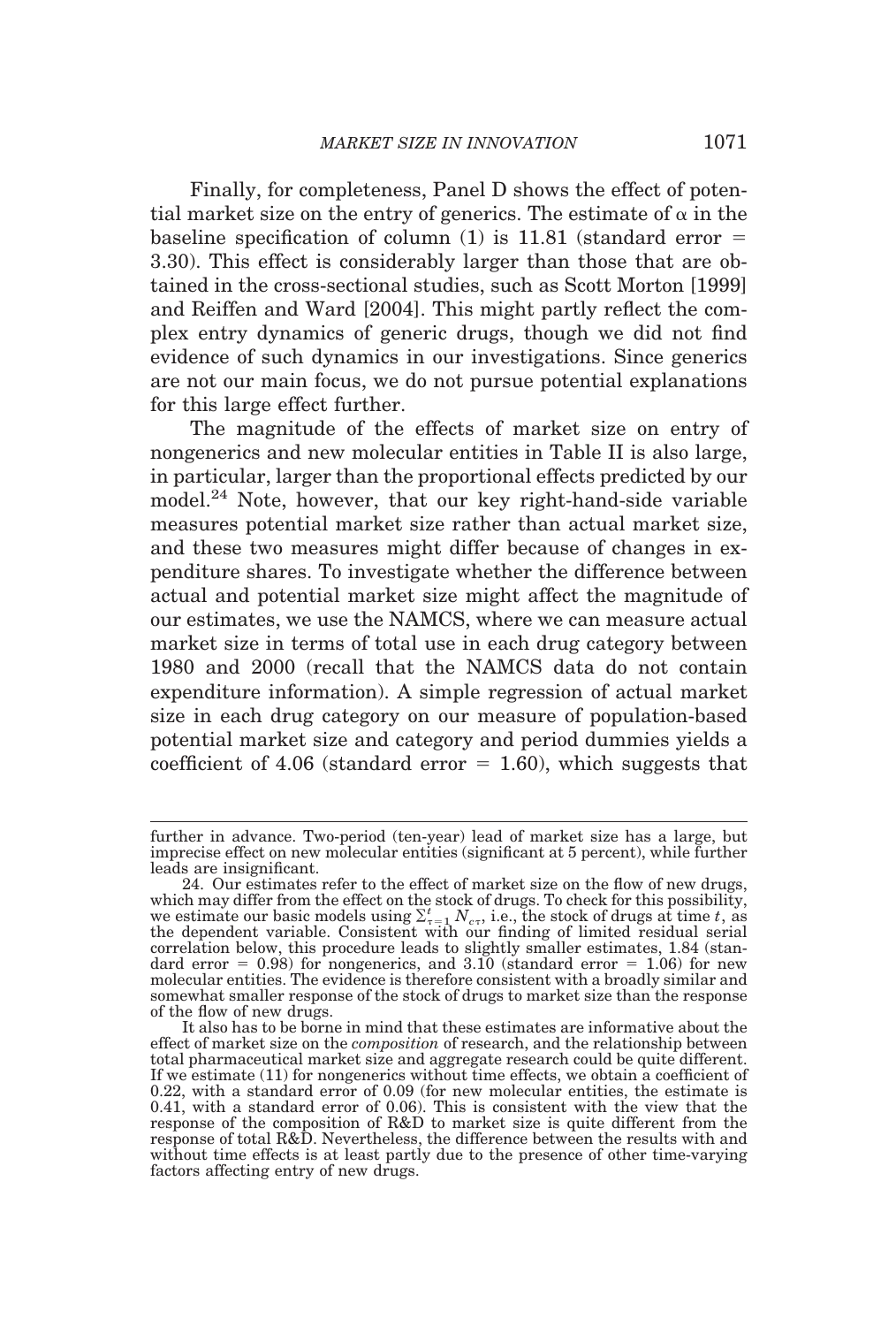between 1980 and 2000 actual market size went up by 4 percent for every 1 percent increase in potential market size.25 Assuming that this relationship also applies to the entire sample and to the income-based measure of market size, our estimates of 4–6 percent response to potential market size are consistent with a proportional relationship between entry of new drugs and actual market size.26

# *V.B. Robustness*

Table III investigates the robustness of the effect of potential market size on the entry of nongeneric drugs (Panel A) and new molecular entities (Panel B). Although the entry of new molecular entities may be responding somewhat more to the five-year lead of market size than to current market size, we report results for current market size in Panel B for compatibility with Panel A. Results for the effect of five-year leads of market size on new molecular entities are similar, and generally somewhat stronger.

Column (1) replicates the baseline results from Table II for comparison. In column (2) time periods are ten years instead of the five-year intervals. The estimate of  $\alpha$  for nongenerics is somewhat larger,  $4.81$  (standard error = 1.31), while the estimate for new molecular entities is similar to the baseline, 3.91 (standard  $error = 1.29$ . Both estimates are significant at 1 percent.

Column (3) looks at the effect of changes in market size driven purely by population changes (in this case, regression weights are total use in the corresponding category in the MEPS). The estimates in both panels are larger than the baseline, and continue to be significant at 1 percent. Since the income-based

<sup>25.</sup> This result implies that use per person went up in categories experiencing an increase in market size due to demographic changes, which may itself be partly due to increases in the number and quality of drugs in these categories.

<sup>26.</sup> In any case, our estimate of a 4 percent increase in the rate of entry of new nongenerics in response to a 1 percent increase in market size is not implausible. There are a total of 2203 nongeneric approvals between 1970 and 2000, thus, on average, 10 approvals in every five-year interval in each of our 33 categories. Therefore, our estimate implies that a 2.5 percent increase in market size should lead to the entry of about one new drug. Total pharmaceutical sales were approximately \$130 billion in 1999 [IMS 2000], which implies an average annual expenditure of \$3.9 billion per category. A 2.5 percent increase therefore corresponds to<br>\$97.5 million, or about \$1.5 billion over fifteen years, which is the life of a typical<br>nongeneric drug. Since entry costs for nongeneric 2000 dollars, DiMasi, Hansen, and Grabowski [2003]), entry of one new drug in response to an increase of approximately \$1.5 billion in revenue is within the range of plausible responses. Naturally, this calculation is very rough and only suggestive, since it ignores the difference between average demand and the demand that a marginal entrant will capture.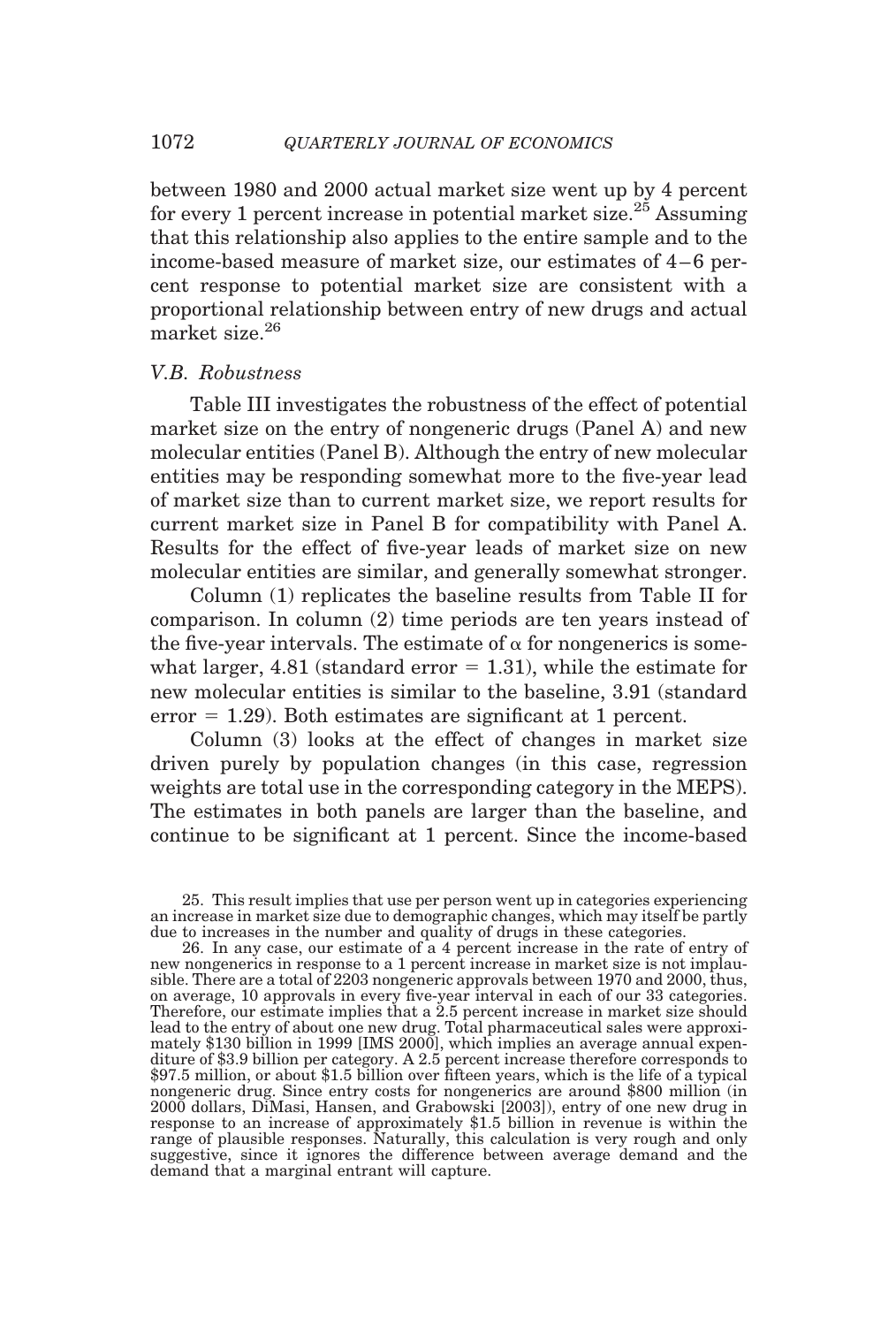|                           |                                    |                                                            |                                                                   |                                          | ROBUSTNESS CHECKS<br>TH FILLOW          |                                                                |                                                                |                                                                                                                                                                                                                                                                                                                                                                                                                                                                                                                                                                                                                                                                                                                                                                                                                                                                                             |                                   |                         |
|---------------------------|------------------------------------|------------------------------------------------------------|-------------------------------------------------------------------|------------------------------------------|-----------------------------------------|----------------------------------------------------------------|----------------------------------------------------------------|---------------------------------------------------------------------------------------------------------------------------------------------------------------------------------------------------------------------------------------------------------------------------------------------------------------------------------------------------------------------------------------------------------------------------------------------------------------------------------------------------------------------------------------------------------------------------------------------------------------------------------------------------------------------------------------------------------------------------------------------------------------------------------------------------------------------------------------------------------------------------------------------|-----------------------------------|-------------------------|
|                           | Baseline<br>QML<br>$\widehat{\Xi}$ | $\frac{10\text{-year}}{\text{intervals}}$<br>$\widehat{2}$ | market size<br>Population-<br>based<br>$\widehat{\mathcal{C}}$    | NAMCS<br>market<br>size<br>$\widehat{f}$ | market<br>OECD<br>size<br>$\widehat{5}$ | Unweighted<br>regressions<br>$\widehat{\mathbf{e}}$            | Market size<br>uses single-<br>groups<br>$\widehat{C}$<br>age: | uses previous<br>classification<br>Market size<br>$\circledS$                                                                                                                                                                                                                                                                                                                                                                                                                                                                                                                                                                                                                                                                                                                                                                                                                               | Linear<br>model<br>$\circledcirc$ | Drop<br>cardiac<br>(10) |
|                           |                                    |                                                            | Panel A: dependent variable is count of nongeneric drug approvals |                                          |                                         |                                                                |                                                                |                                                                                                                                                                                                                                                                                                                                                                                                                                                                                                                                                                                                                                                                                                                                                                                                                                                                                             |                                   |                         |
| Market size               | 3.82                               | 4.81                                                       | 5.35                                                              | 4.53                                     | 3.27                                    | 1.81                                                           | 3.67                                                           | 3.68                                                                                                                                                                                                                                                                                                                                                                                                                                                                                                                                                                                                                                                                                                                                                                                                                                                                                        | 3.37                              | 3.90                    |
|                           | (1.15)                             | (1.31)                                                     | (1.63)                                                            | (1.12)                                   | (0.86)                                  | (1.61)                                                         | (1.18)                                                         | (1.07)                                                                                                                                                                                                                                                                                                                                                                                                                                                                                                                                                                                                                                                                                                                                                                                                                                                                                      | (1.75)                            | (1.38)                  |
| Approvals                 | 2203                               | 2203                                                       | 2203                                                              | 2203                                     | 2203                                    | 2203                                                           | 2203                                                           | 2309                                                                                                                                                                                                                                                                                                                                                                                                                                                                                                                                                                                                                                                                                                                                                                                                                                                                                        | 2203                              | 2078                    |
|                           |                                    |                                                            |                                                                   |                                          |                                         | Panel B: dependent variable is count of new molecular entities |                                                                |                                                                                                                                                                                                                                                                                                                                                                                                                                                                                                                                                                                                                                                                                                                                                                                                                                                                                             |                                   |                         |
| Market size               | 3.54                               | 3.91                                                       | 5.13                                                              | 4.16                                     | 3.28                                    | 4.62                                                           | 3.35                                                           | 2.73                                                                                                                                                                                                                                                                                                                                                                                                                                                                                                                                                                                                                                                                                                                                                                                                                                                                                        | 3.54                              | 3.17                    |
|                           | (1.19)                             | (1.29)                                                     | (1.22)                                                            | (1.01)                                   | (0.84)                                  | (1.98)                                                         | (1.23)                                                         | (1.74)                                                                                                                                                                                                                                                                                                                                                                                                                                                                                                                                                                                                                                                                                                                                                                                                                                                                                      | (1.40)                            | (1.46)                  |
| Approvals                 | 442                                | 442                                                        | 442                                                               | 442                                      | 442                                     | 442                                                            | 442                                                            | 492                                                                                                                                                                                                                                                                                                                                                                                                                                                                                                                                                                                                                                                                                                                                                                                                                                                                                         | 442                               | 397                     |
| observations<br>Number of | 198                                | 99                                                         | 198                                                               | 198                                      | 198                                     | 198                                                            | 198                                                            | 204                                                                                                                                                                                                                                                                                                                                                                                                                                                                                                                                                                                                                                                                                                                                                                                                                                                                                         | 198                               | 192                     |
|                           |                                    |                                                            |                                                                   |                                          |                                         |                                                                |                                                                | B, computed from the FDA data set of New Drug Approvals. All columns except (3)–(5) use the income-based measure of market size; columns (3)–(5) use the population-based<br>measure. All regressions include drug and time dummies, and, except for column (6), are weighted. Market size in column (4) is computed using the NAMCS data for drug use, and<br>Huber-White robust standard errors are in parentheses. The dependent variable is count of nongeneric drug approvals in Panel A and count of new molecular entities in Panel<br>in column (5) market size is computed using total OECD population, as explained in text. In column (7) market size is computed using single-age groups (see text). In column (8)<br>monication anothing as in Table II avenue that the closefient from from and I inn IOOO2 is used (see that The Deseau model is actimated using our movimum |                                   |                         |

TABLE III TABLE III

market size is constructed as in Table 11, except that the classification from Acemoglu and Linn 12003) is used (see text). The Poisson model is estimated using quasi maximum the log approvils variable is set equal to zer market size is constructed as in Table II, except that the classification from Acemoglu and Linn [2003] is used (see text). The Poisson model is estimated using quasi maximum likelihood, with the Hausman, Hall, and Griliches [1984] transformation in columns (1)–(8) and (10). In column (9) the linear model in equation (12) is estimated. If a cell is empty, the log approvals variable is set equal to zero, and a dummy variable is added, equal to one when the cell is empty (see text).

# *MARKET SIZE IN INNOVATION* 1073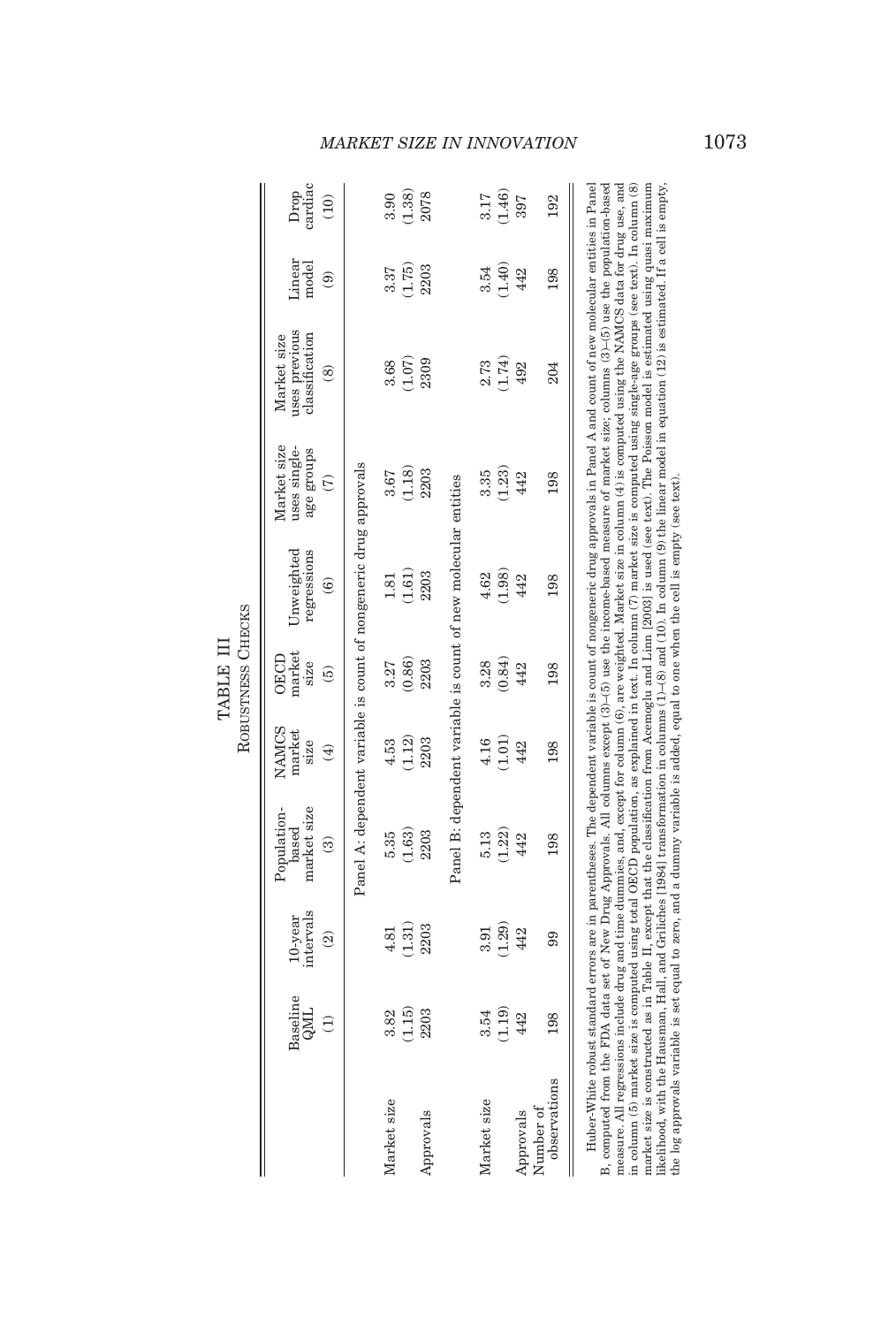measure is closer to the notion of market size suggested by theory, we continue to focus on this measure.<sup>27</sup> Column (4) shows similar results using the population-based measure of market size with our alternative data set, the NAMCS.

Column (5) uses an OECD market size measure combining West European and Japanese demographic information with the U. S. information.<sup>28</sup> Since we only have information on population for the other countries, we perform this exercise for the population-based measure of market size. The U. S. and OECD populations by age group have a high correlation, equal to 0.81. Using the OECD market size measure leads to similar, and somewhat surprisingly, more precise results. For all nongenerics, the estimate of  $\alpha$  is 3.27 (standard error = 0.86), while for new molecular entities, the estimate is  $3.28$  (standard error  $= 0.84$ ).

Column (6) investigates the effect of weighting on the estimates. The unweighted estimate of  $\alpha$  for all nongenerics is smaller than the baseline,  $1.81$  (standard error  $= 1.61$ ), and no longer statistically significant. For new molecular entities the estimate is larger and still significant:  $4.62$  (standard error  $= 1.98$ ). In both cases, the standard errors are significantly larger, reflecting the fact that expenditure shares in smaller cells are less precisely estimated.

Column (7) uses an alternative measure of market size constructed with single-age groups for  $i_{at}$ 's and  $u_{ca}$ 's in equation (13). This procedure uses more information about the age profiles, but since there are fewer observations in some single-age groups, the estimates of  $u_{ca}$ 's are less precise. The estimates using this alternative measure are very similar to the baseline results; the estimate of  $\alpha$  for nongenerics is 3.67 with a standard error of 1.18, and the estimate for new molecular entities is 3.35 (standard  $error = 1.23$ ).

Column (8) uses the alternative classification system from Acemoglu and Linn [2003], which uses only differences in the age profiles of expenditure to subdivide the major FDA categories. This classification system contains 34 categories, and because it includes a number of small FDA detailed categories that are dropped from the current sys-

<sup>27.</sup> Instrumenting the income-based market size measure with the population-based market size measure leads to similar estimates to the baseline. The estimate for nongenerics is  $4.07$  (standard error  $= 1.37$ ), and the estimate for new molecular entities is  $3.84$  (standard error  $= 1.41$ ).

<sup>28.</sup> These data were obtained from the United Nations Web site, esa.un.org/unpp/.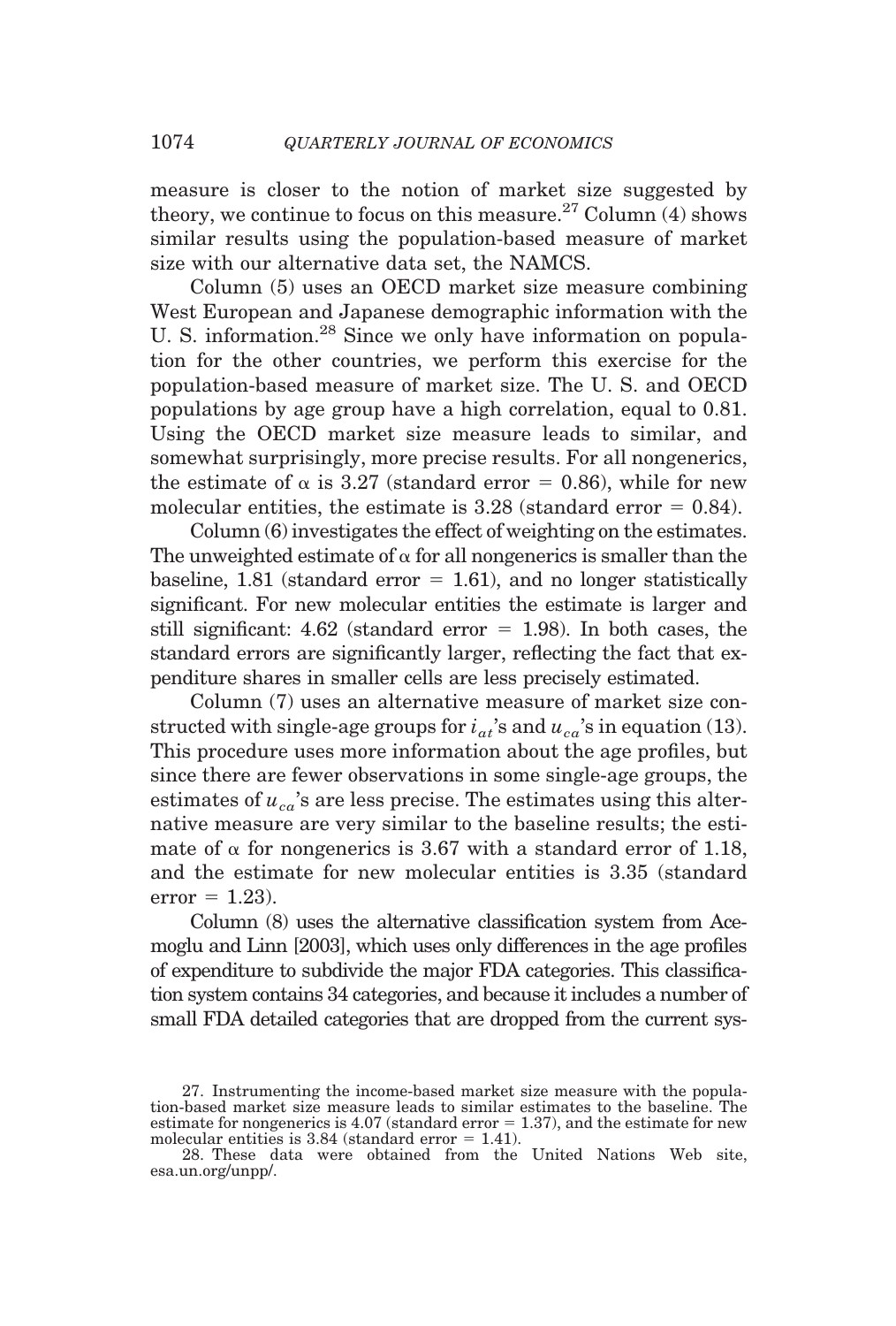

#### FIGURE IV

Approvals Residuals versus Market Size Residuals for New Molecular Entities

Approvals residuals and market size residuals are residuals from OLS regressions of log approvals and log income-based market size on category and time dummies, weighted by expenditure with five-year intervals. Fitted values are predicted approvals residuals obtained from the OLS regression in Table III, Panel B, column (9).

tem, there are now 106 more approvals (see Appendix 1). The estimate for nongenerics is similar to the baseline in column (1), 3.68 (standard  $error = 1.07$ , while the estimate for new molecular entities is smaller than the baseline and insignificant. However, with this classification system there is a stronger effect of lead market size on new molecular entities (and thus somewhat stronger evidence for anticipation effects). For example, the estimate of  $\alpha$  with new molecular entities and lead market size is  $6.81$  (standard error  $= 1.29$ ), which is significant at the 1 percent level (not reported).

Column (9) estimates the model in equation (12) with the Pakes-Griliches transformation using OLS. The results are similar to those in column (1). For nongenerics, the estimate of  $\alpha$  is 3.37 with a standard error of 1.75, and for new molecular entities, it is 3.54 with a standard error of 1.40. We also use the linear model to document that the relationship we observe is not driven by outliers. Figure IV shows the relationship between the residuals of new molecular entities versus the residuals of market size,  $\log M_{ct}$ , after drug category and time period dummies are removed. Observations are labeled by their drug category codes (see Appendix 2), and each code appears more than once, since there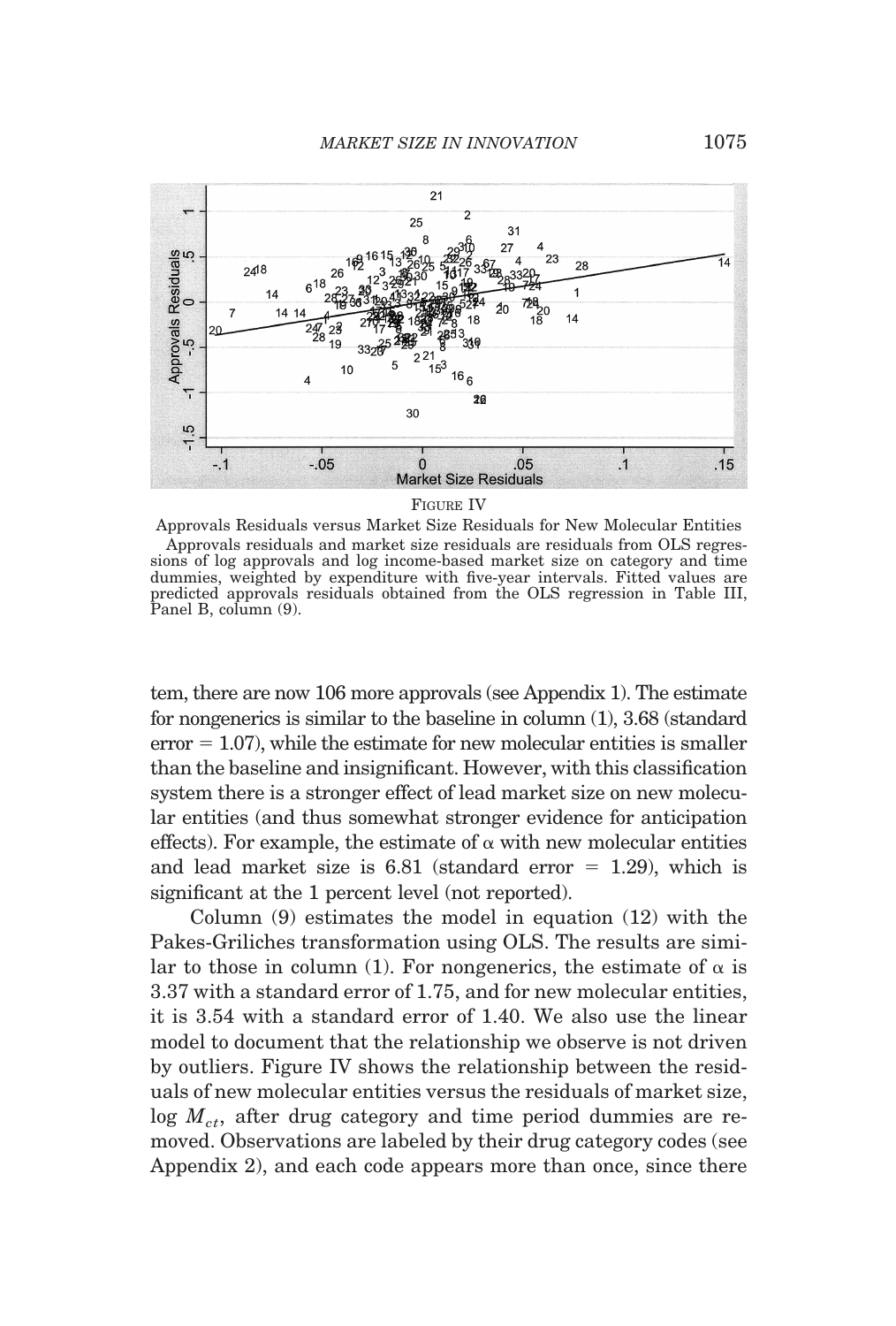are multiple periods. This figure shows that there are no major outliers (the figure for nongenerics is similar).29

Finally, column (10) checks the robustness of the results to dropping the Cardiac category, which includes the most diverse types of drugs. The exclusion of this category has little effect on the estimates.30

# *V.C. Potential Supply-Side Determinants of Innovation*

The first part of Table IV investigates the robustness of the baseline results to controlling for potential supply-side determinants of innovation, such as changes in scientific incentives or opportunities captured by the  $\delta_i$ 's in the theoretical model. Panel A reports results for nongenerics, while Panel B looks at new molecular entities.

First, recall that the major threat to our identification strategy is changes in the  $\delta_i$ 's (since permanent differences in  $\delta_i$ 's are already taken out by the drug category fixed effects). If the  $\delta_i$ 's vary over time, they are also likely to be serially correlated. Adding lags of log  $N_{ct}$  to our basic specifications is therefore a simple way to check the importance of these concerns.

Columns (1) and (2) of Table IV report the results of QML estimation of a lagged dependent variable specification of the form,

$$
(14)\quad E[N_{ct}|\zeta_c,\!\bar{X}_c,\!\bar{N}_c]
$$

$$
= \frac{\exp(\alpha \cdot \log M_{ct} + \psi \cdot \log \tilde{N}_{ct-1} + \nu \cdot d_{ct-1} + \mu_t)}{\Sigma_{\tau=1}^T \exp(\alpha \cdot \log M_{c\tau} + \psi \cdot \log \tilde{N}_{c\tau-1} + \nu \cdot d_{c\tau-1} + \mu_{\tau})} \bar{N}_c,
$$

where we use the notation in (11), and in particular,  $\bar{N}_{c} = \sum_{\tau=1}^{T} N_{c\tau}$  is the number of drugs approved in category  $c$  over the entire sample. Since  $N_{ct-1}$  can be equal to 0, we follow a procedure similar to that of Pakes and Griliches [1980], used in column (9) of Table III above, and define  $\tilde{N}_{ct-1} = N_{ct-1}$  if  $N_{ct-1} \ge$ 1 and  $\tilde{N}_{ct-1} = 1$  if  $N_{ct-1} = 0$ , and add the dummy  $d_{ct-1}$  that equals 1 when  $N_{ct-1} = 0$ . The estimate of  $\alpha$  for nongenerics in

<sup>29.</sup> Dropping the one category that appears as a slight outlier, category 14 (Anorexiants/CNS Stimulants), has no effect on the estimate, which only changes to 3.66 (standard error  $= 1.46$ ).

<sup>30.</sup> We have also experimented with dropping each of the other categories one at a time. The effect of market size on both nongenerics and new molecular entities remains significant at 5 percent in all cases, except when we drop Antibiotics. Without Antibiotics, the estimates are similar to the baseline results, but no longer significant. For nongenerics the estimate is  $1.72$  (standard error  $= 2.01$ ), and for new molecular entities,  $4.14$  (standard error = 2.59).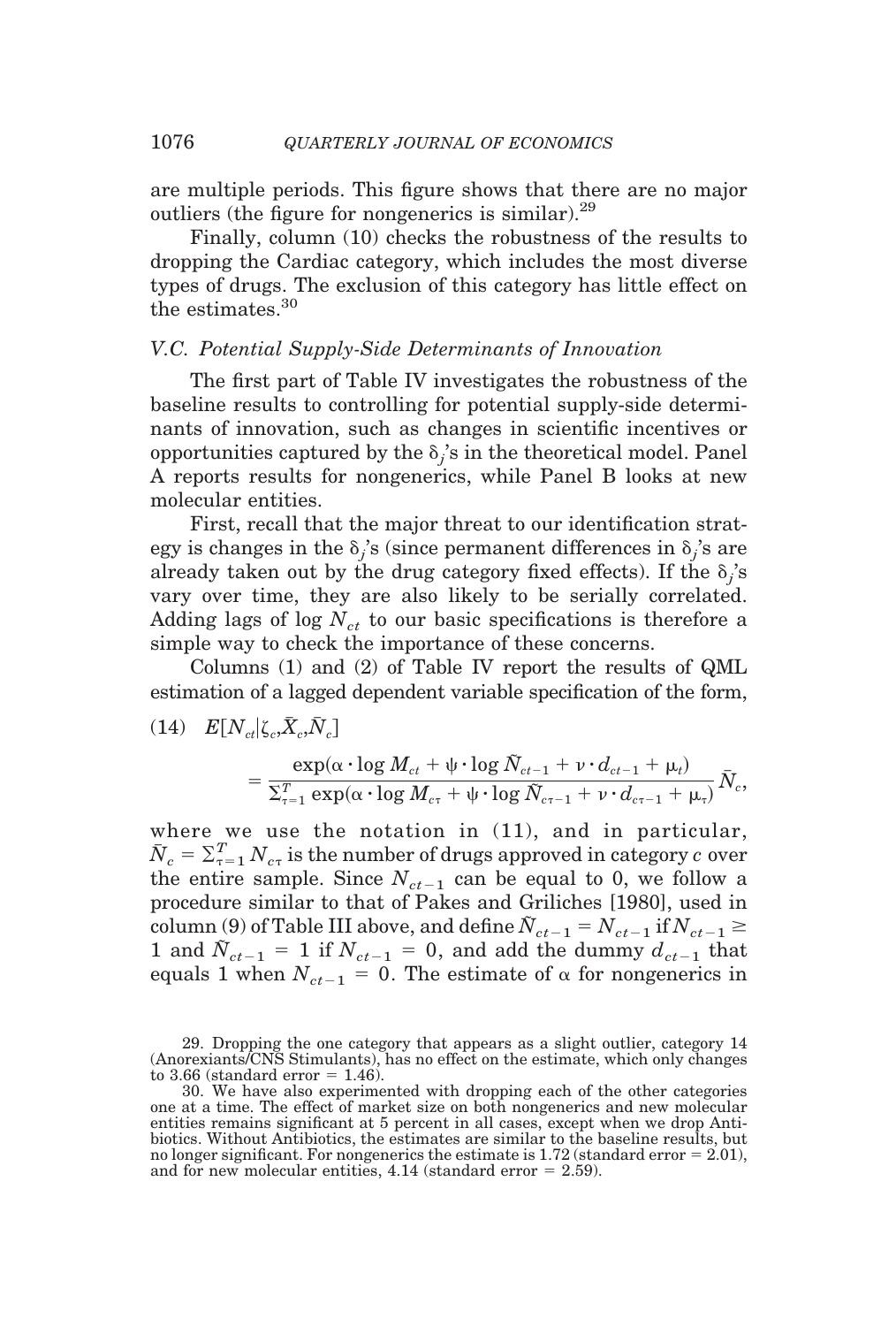Potexty 41. Street x-Street And DeMAND-Stpe Determinants of Innovation DETERMINANTS OF INNOVATION TABLE IV DEMAND-SIDE TABLE IV POTENTIAL SUPPLY-SIDE AND

B, computed from the FDA data set of New Drug Approvals. Market size is constructed as in Table II for columns  $(1)$ –(9) and  $(11)$ . All regressions include drug and time dummies, use the income-based measure of market size, and are weighted by expenditure. In column (2) the lagged dependent variable is instrumented with the twice lagged first difference of the dependent variable (see text). Column a count of total life-years lost due to diseases in the corresponding category and time interval. Column (4) includes the amount of funding from NH research grants in each category column (10) market size includes information on health-care coverage (see text). In column (11) current market size is instrumented with the market size of the same cobort five years Huber-White robust standard errors are in parentheses. The dependent variable is count of nongeneric drug approvals in Panel A and count of new molecular entities in Panel Huber-White robust standard errors are in parentheses. The dependent variable is count of nongeneric drug approvals in Panel A and count of new molecular entities in Panel a count of total life-years lost due to diseases in the corresponding category and time interval. Column (4) includes the amount of funding from NIH research grants in each category and time interval, calculated from the CRISP database. 1940/1970 trend is the log difference of drug approvals for category c between 1940 and 1970. In column (5) the 1940/1970<br>trend is interacted with period dummies (see trend is interacted with period dummies (see text). Major drug category trends are linear time trends interacted with dummies for the sixteen major drug categories (see text). In B, computed from the FDA data set of New Drug Approvals. Market size is constructed as in Table II for columns (1)–(9) and (11). All regressions include drug and time dummies, use the income-based measure of market size, and are weighted by expenditure. In column (2) the lagged dependent variable is instrumented with the twice lagged first difference of the dependent variable (see text). Life-years lost is years prior to age 65 for each death in the United States, calculated from the Mortality Detail Files (see text). Column (3) includes and time interval, calculated from the CRISP database. 1940/1970 trend is the log difference of drug approvals for category c between 1940 and 1970. In column (5) the 1940/1970 column (10) market size includes information on health-care coverage (see text). In column (11) current market size is instrumented with the market size of the same cohort five years earlier.

# *MARKET SIZE IN INNOVATION* 1077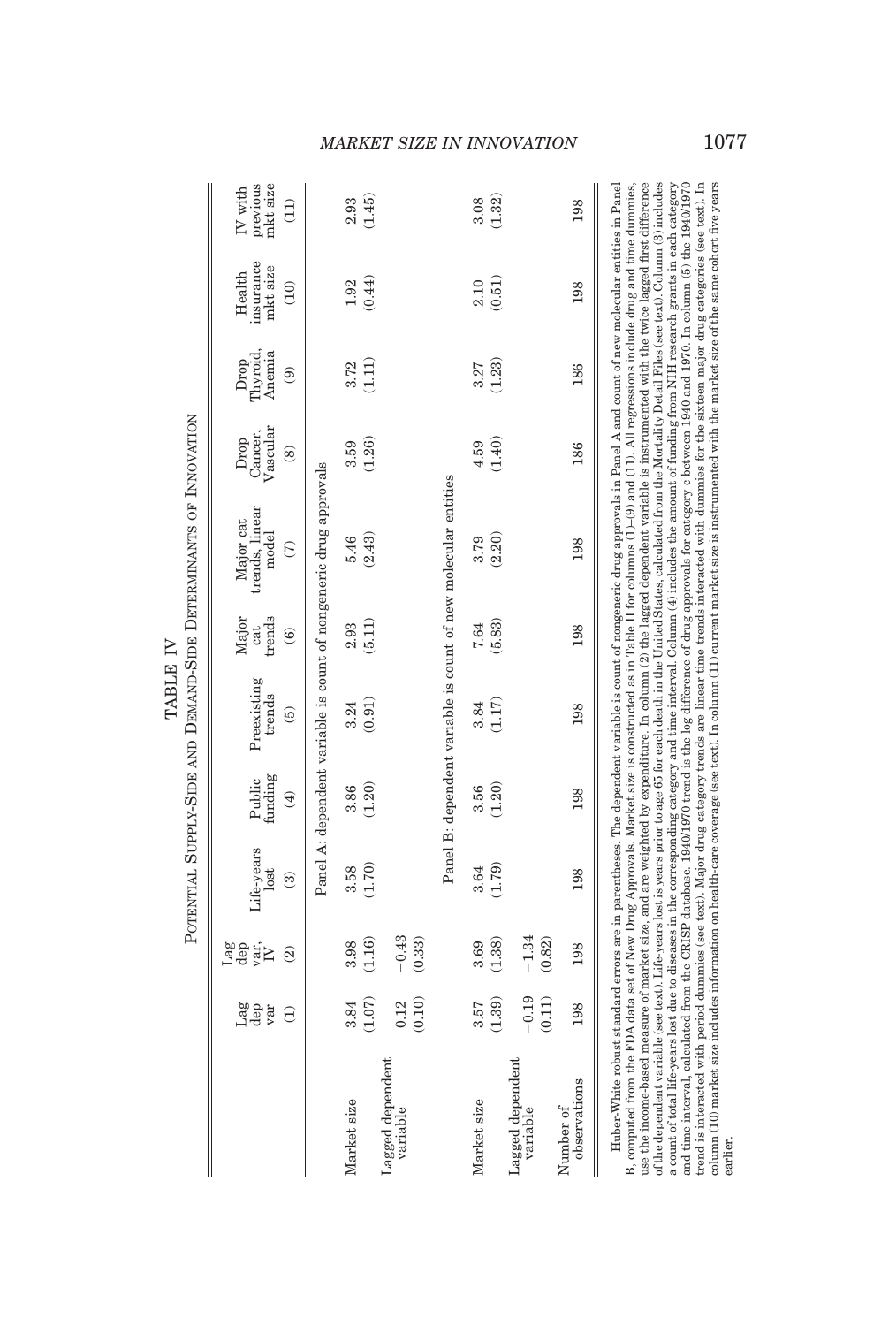this case is  $3.84$  (standard error  $= 1.07$ ), and the coefficient on lagged entry is  $0.12$  (standard error = 0.10), thus small and insignificant.31 The results for new molecular entities are similar.

The estimates in column (1) treat all right-hand-side variables as strictly exogenous. Because  $\log \tilde{N}_{ct-1}$  is endogenous, these estimates are inconsistent. As long as there is no additional autocorrelation in the errors, instrumenting for log  $\tilde{N}_{ct-1}$  with  $\Delta$  $\log \tilde{N}_{ct-2}$  would lead to consistent estimates.<sup>32</sup> Since the estimating equation in (14) is nonlinear, we perform this instrumentation strategy by adding the residuals from the first-stage regression as an additional right-hand-side variable to the second stage (see Wooldridge [2002] Chapter 19.5). Column (2) reports the results of this exercise. Once again, the coefficients are very similar to the baseline estimates in all three panels, and show no evidence of significant effects of lagged entry. For example, for nongenerics, the estimate of  $\alpha$  is 3.98 (standard error = 1.16), and for new molecular entities, the estimate is 3.69 (standard error  $=$ 1.38). Furthermore, as a direct check, we tested and found no evidence for serial correlation in the residuals from the estimation of equation (11) in Table II. Overall, the results show that the effect of potential market size on entry of nongenerics and new molecular entities is robust to controlling for lagged entry, and there is no evidence of residual serial correlation.

A plausible conjecture is that nonprofit incentives to develop drugs would be related to opportunities to save lives or cure major illnesses. Our second strategy controls for differences in the health benefits of new drugs across categories. New drugs in our data set include both drugs that are demanded by the consumers but do not "save lives," such as Prozac, Paxil, Vioxx, or Viagra, and those that actually save lives such as heart medicines or cancer treatments (see Lichtenberg [2002, 2003], on the effect of pharmaceutical innovations on declines in mortality). We esti-

Whether or not we use the pre-1970 data is not important for the results. Estimating the model in (14) without the pre-1970 data for nongenerics gives an estimate of  $\alpha$  of 3.75 (standard error = 1.93), and the lagged dependent variable is again very small and insignificant. The same is true for new molecular entities.

32. See, for example, Arellano and Bover [1995] and Blundell and Bond [1998]. We cannot use other commonly used moment restrictions, since equation  $(14)$  cannot be first-differenced.

<sup>31.</sup> In the estimates reported in columns (1) and (2) of Table IV, we use information on approvals before 1970 to construct lags, so the sample size remains the same as in the basic specifications. Because before 1970 we cannot distinguish generics and nongenerics (though we can identify new molecular entities), we use all approvals for the pre-1970 lags in Panel A.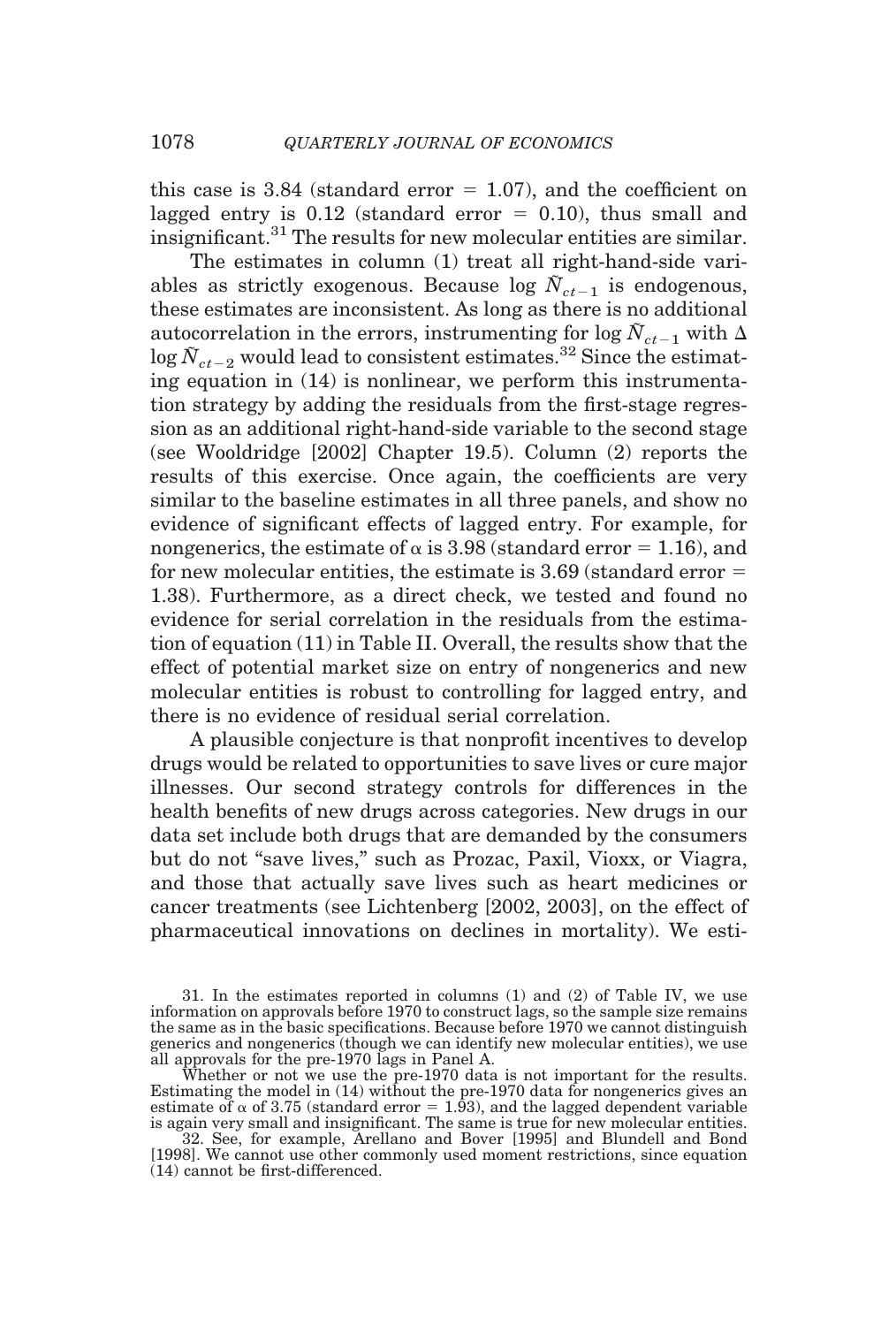mate the number of life-years lost corresponding to each drug category using the Mortality Detail Files from the National Center for Health Statistics from 1970–1998. Following Lichtenberg [2002], for each death we subtract the person's age from 65, then calculate the total number of life-years lost for all the deaths resulting from diseases related to drugs in each category.<sup>33</sup> Column (3) adds life-years lost to the right-hand side of our baseline regression models as a proxy for this source of nonprofit incentive to undertake research. The estimate of the effect of market size on nongenerics is now  $3.58$  (standard error  $= 1.70$ ), and the estimate for new molecular entities is  $3.64$  (standard error  $=$ 1.79). In all cases, the variable for life-years lost is not significant.

We also investigate the implications of differences in scientific funding for various drug categories. Using the Computer Retrieval of Information on Scientific Projects (CRISP) data set (details are contained in Lichtenberg [2001] and Acemoglu and Linn [2003]), we construct a variable measuring the total amount of federal funding for research in each drug category, and include this variable as a control. To the extent that government funding also responds to potential market size (for example, because drug companies have a greater tendency to apply for funding in areas where they plan to do research), this variable would be correlated with our market size measure. In practice, the correlation is low, and column (4) shows that the inclusion of this variable has little effect on our estimates. The estimate of the effect of market size is  $3.86$  (standard error  $=$  $1.20$ ) for nongenerics and  $3.56$  (standard error = 1.20) for new molecular entities. The funding variable itself is positive, but small and insignificant (not reported in the table).

Next, to control for potential trends in scientific opportunities across drug categories, we add proxies for preexisting trends. We  $\text{construct an estimate for preexisting trends as } \Delta_c = (\log N_{c,70} \log N_{c,40}$ , where  $\log N_{c,70}$  is the log approvals for category *c* in 1970 and  $\log N_{c,40}$  is the log approvals in 1940.<sup>34</sup> We then add a full set of interactions between  $\Delta_c$  and the time dummies. This specification therefore allows drug categories that have grown

<sup>33.</sup> For example, if someone dies at age 32, this counts as 33 life-years lost; people dying older than 65 receive no weight in this calculation. Since many of our categories contain diseases or conditions that do not lead to death, we obtain several empty cells.

<sup>34.</sup> Because we cannot distinguish between nongenerics and generics before 1970, in Panel A, we use total approvals before 1970. Also, since there were no new molecular entities approved in the 1940 period, in Panel B we construct the preexisting trend using 1950 and 1970 approvals of new molecular entities.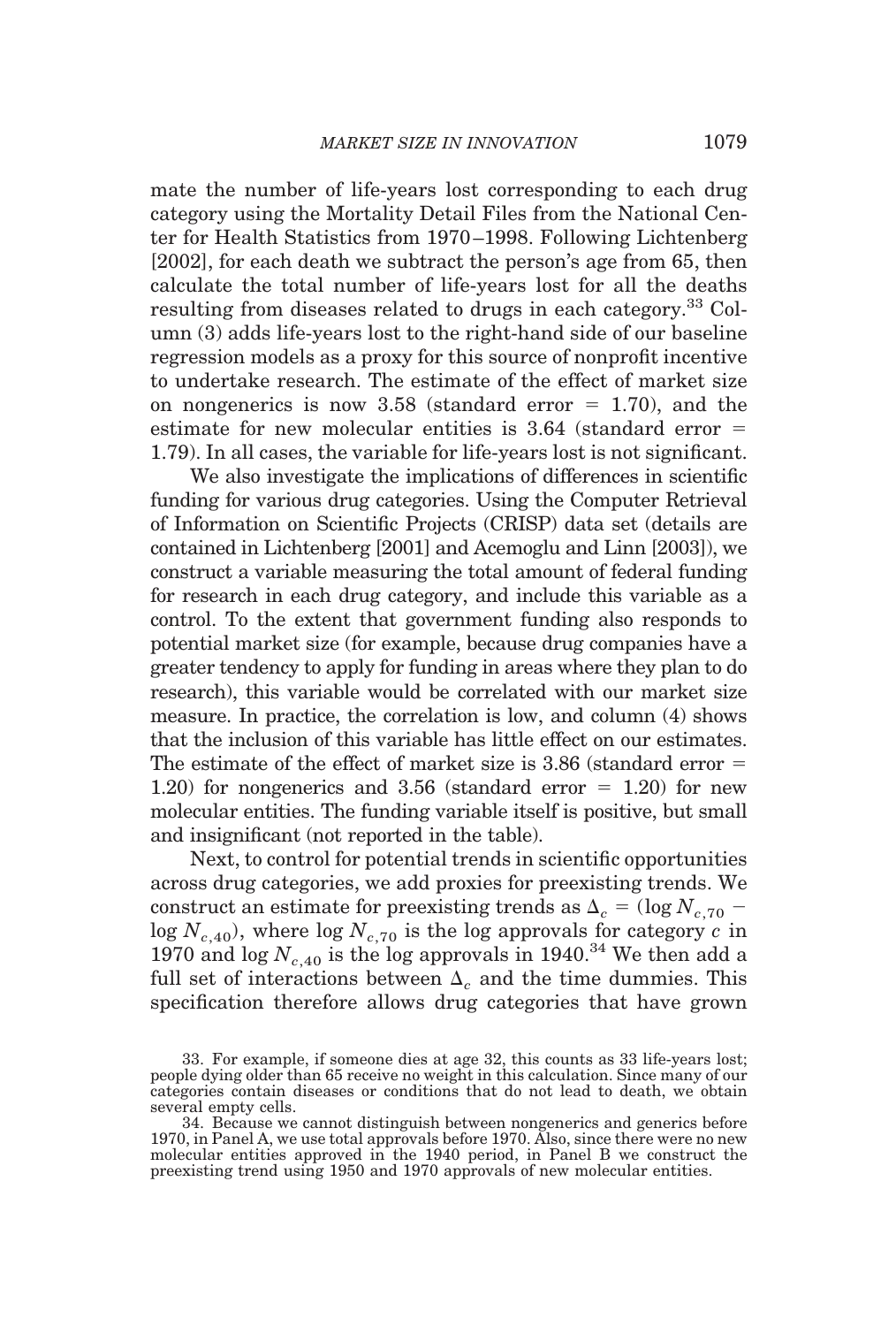differentially between 1940 and 1970 to also grow at different rates in the later periods. Column (5) reports the results of this exercise. The estimates are very similar to the baseline in all three panels. These results are perhaps not surprising, since pre-1970 approvals are considerably noisier and do not distinguish between generics and nongenerics, thus are only an imperfect control for preexisting trends.

An alternative, and substantially more demanding, strategy is to include in-sample linear time trends. To do so, we add linear time trends for each of the sixteen major FDA categories. We expect technological differences to be well approximated by the sixteen major drug categories, which are based on broad therapeutic intent. The estimates, reported in column (6), are quantitatively similar to the baseline, but no longer significant because the standard errors are larger, reflecting the fact that changes in market size due to demographic trends are relatively smooth, and thus highly colinear with the time trends (nevertheless, the estimate for new molecular entities is significant if we use lead market size). Since distinguishing between linear time trends and changes in market size may be more difficult with the nonlinear model in (11), we also estimate the model in (12) with linear time trends using OLS. The results, reported in column (7), are also similar to the baseline, and now the estimate for nongenerics is significant at 5 percent, and the estimate for new molecular entities is significant at 10 percent.

We also investigate the potential effects of recent advances in biotechnology, such as the use of recombinant DNA or other technological changes, which may correspond to changes in the  $\delta_j$ 's in terms of our model. In column (8) we drop the categories of Cancer and Vascular, which, according to the FDA approval list, have witnessed the entry of the greatest number of orphan drugs (presumably by biotechnology firms). In addition, there is anecdotal evidence that biotechnology firms were first active in producing insulin (the Thyroid and Glucose category) and in the Anemia category, so in column  $(9)$  we drop these two categories.<sup>35</sup> In both cases, the estimates are very similar to our baseline results.

Finally, to see whether the advent of biotechnology or other technological advances of the past two decades have changed the

<sup>35.</sup> Biotechnology firms have also been active in producing human growth factor, but since there are only a small number of individuals using these drugs in the MEPS, these drugs are not included in our approvals data set.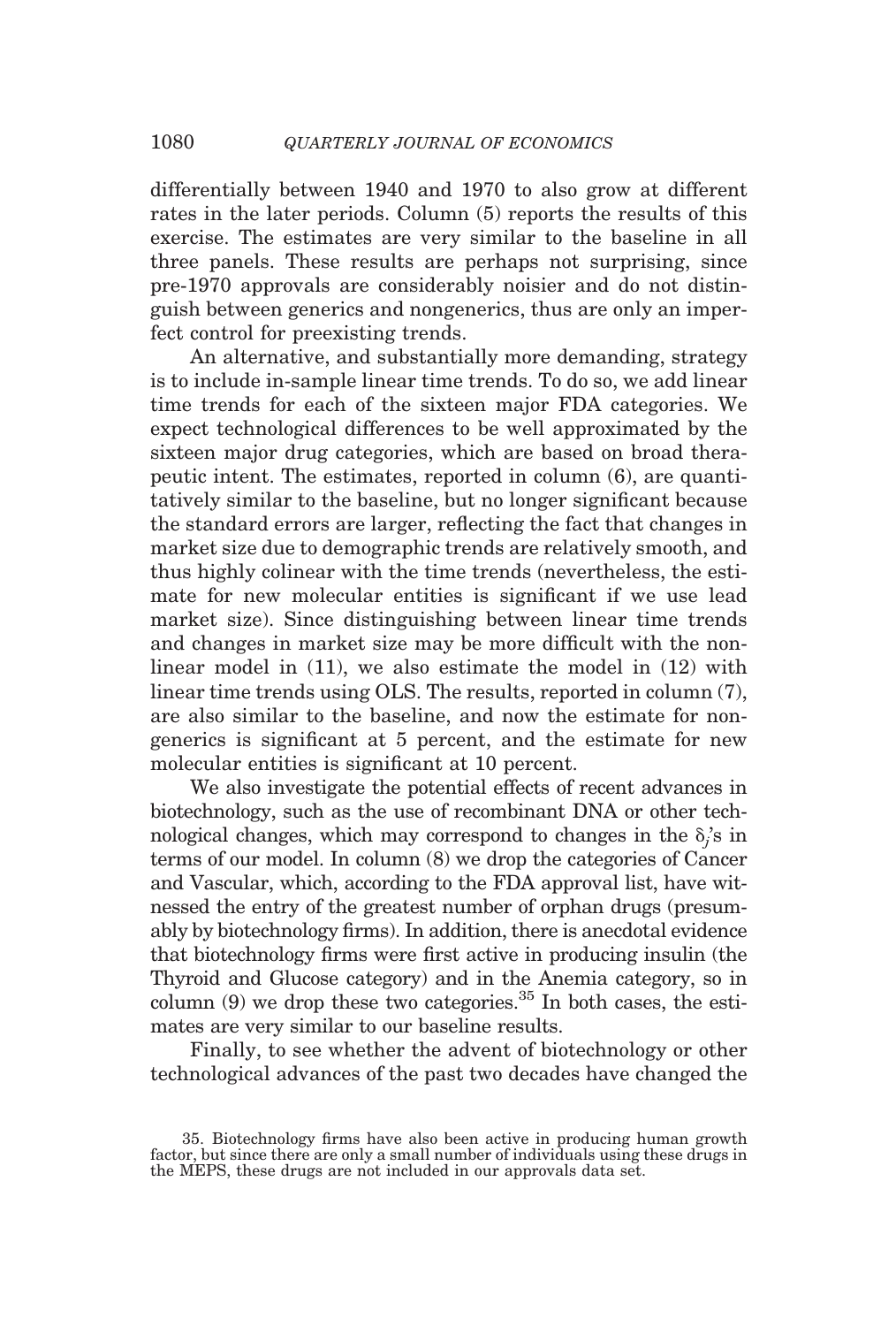relationship between market size and entry of new drugs, we estimate our baseline models including an interaction between a post-1985 (or post-1990) dummy and market size. Our estimates show no evidence of significant interactions.36

The results in this subsection therefore document that a number of controls for supply-side factors have little effect on our main finding regarding the effect of market size on entry of nongeneric drugs and new molecular entities. Although these results are not conclusive on the effect of scientific or other supply-side factors in pharmaceutical research, they suggest that the effect of potential market size on entry and innovation is relatively robust.

### *V.D. Changes in Health Insurance Coverage*

Our market size measure only exploits changes in potential market size driven by demographic trends. Another source of variation in market size comes from changes in coverage of drug expenditure in private or public health insurance programs. During our sample period, there were significant changes in the coverage of drug expenditures in health insurance plans. For example, the percentage of  $60<sup>+</sup>$  year-olds with private insurance rose from 60 percent to 75 percent between 1974 and 1996 (authors' calculations). We now investigate the effect of including information on health insurance coverage in our market size measure.

We use the National Health Interview Survey (NHIS, 1974 –1996) to construct a market size measure incorporating information on health insurance coverage as follows:  $\tilde{M}_{ct} = \sum_{a} u_{ca} \cdot i_{at} \cdot f_{at}$ , where  $f_{at}$  is the fraction of those of age  $a$ in period *t* with private health insurance, and  $u_{ca}$  and  $i_{at}$  are as defined above. Because there is no consistent information on prescription drug coverage, we assign prescription coverage to any individual with both doctor and surgical coverage. Prescription drug coverage is highly correlated with this measure in the years we can observe it. In column (10) we use  $\log \tilde{M}_{ct}$  as our market size measure instead of  $\log M_{ct}$ . This leads to similar, and somewhat more precise, results. For nongenerics, the estimate of  $\alpha$  is 1.92 with standard error 0.44, while for new molecular entities, it is  $2.10$  (standard error  $= 0.51$ ). Despite the greater

<sup>36.</sup> For example, in a specification parallel to the model for nongenerics in column (1) of Table II, the estimate of  $\alpha$  is 4.29 (s.e. = 1.66), and the interaction<br>with the post-1985 dummy is -0.13 (s.e. = 0.18), thus small and insignificant. For new molecular entities, the estimate of  $\alpha$  is 4.00 (s.e. = 1.46), and the post-1985 interaction is  $-0.10$  (s.e.  $= 0.13$ ).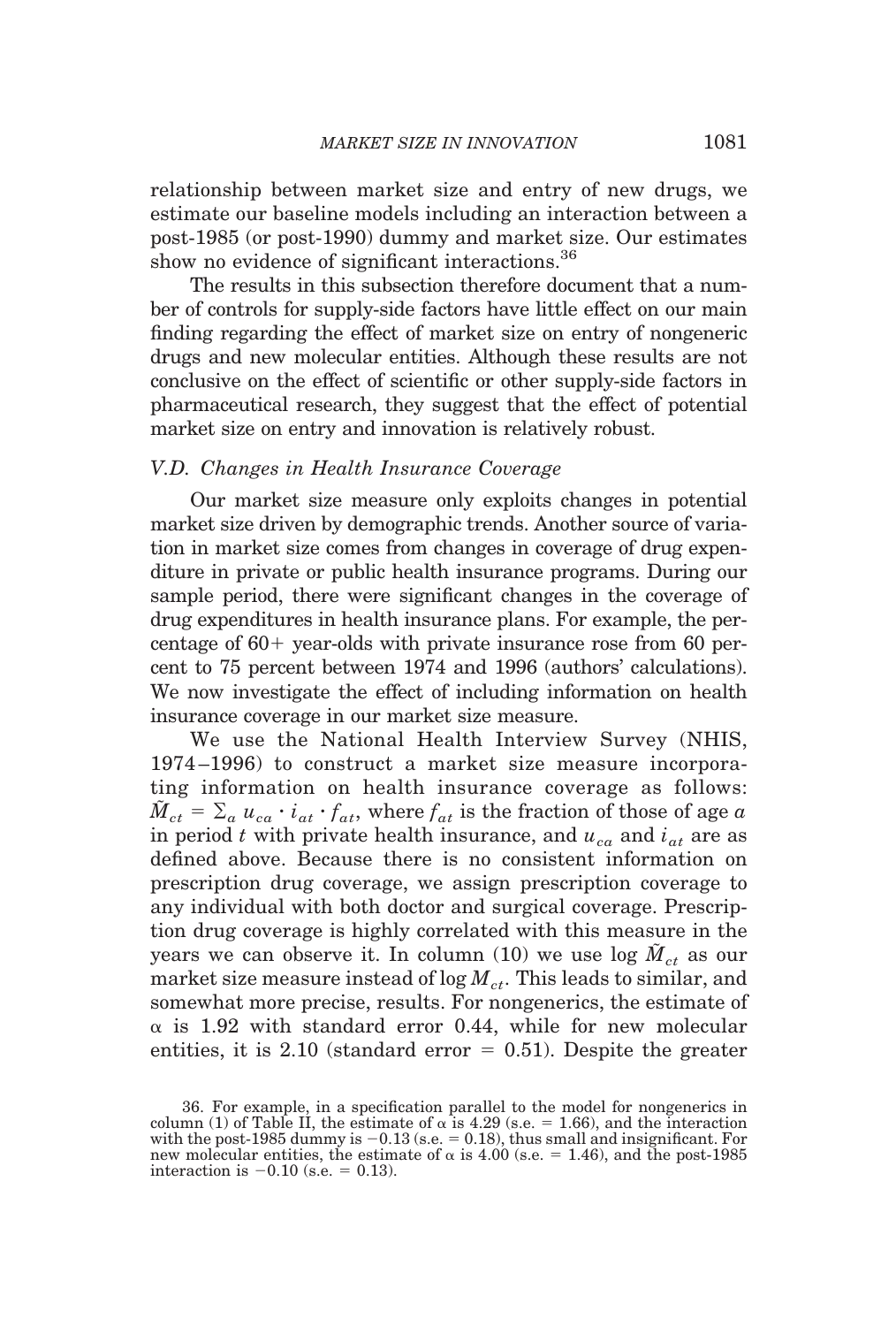precision of these results, we have more confidence in our baseline estimates, since the measure  $\tilde{M}_{ct}$  effectively assigns 0 expenditure to those without insurance and relies on information on drug coverage imputed from doctor and surgical coverage.

# *V.E. Reverse Causality*

Lichtenberg [2002, 2003] shows that new drugs have increased the average age at death. This introduces the potential for reverse causality whereby the market size for successful drugs may be endogenously larger, because their users live longer. This is unlikely to be a first-order concern, since drug-induced changes in population are small relative to the demographic changes that we are exploiting. Nevertheless, we address this issue by instrumenting for current population using the corresponding population from five years before. For example, we use the income of 50–54 year-olds in 1975 as an instrument for the income of 55–59 year-olds in 1980. The fraction of 50–54 year-olds is highly correlated with the fraction of 55–59 year-olds five years later, but is unaffected by new drugs that are developed in the intervening five years. As described above, the instrumental-variables procedure is performed by adding the residuals from the first-stage as an additional right-hand-side variable (see Wooldridge [2002]).

These instrumental-variables estimates, reported in column (11) of Table IV, are similar to the baseline results and show no evidence of reverse causality. For nongenerics, the estimate of  $\alpha$ is  $2.93$  (standard error  $= 1.45$ ), and for new molecular entities, the estimate is  $3.08$  (standard error  $= 1.32$ ).

### *V.F. Patents*

The results so far show a large and robust effect of potential market size on entry of nongeneric drugs and new molecular entities, and suggest a strong link between market size and innovation. In this subsection we briefly investigate the relationship between market size and another measure of pharmaceutical innovation, patents.<sup>37</sup>

We obtained data on pharmaceutical patents from Thomson

<sup>37.</sup> Firms typically apply for a patent prior to the clinical trial stage of drug development, or about 5–10 years before the drug is approved, and therefore lose a significant fraction of the life of the patent before it can begin marketing the drug. Part of the 1984 Hatch-Waxman Act allowed pharmaceutical companies to apply to the FDA for an extension of the life of their patents, if they could show that they lost marketing time while waiting for approval. The maximum extension is five years, and depends, among other things, on the length of the FDA approval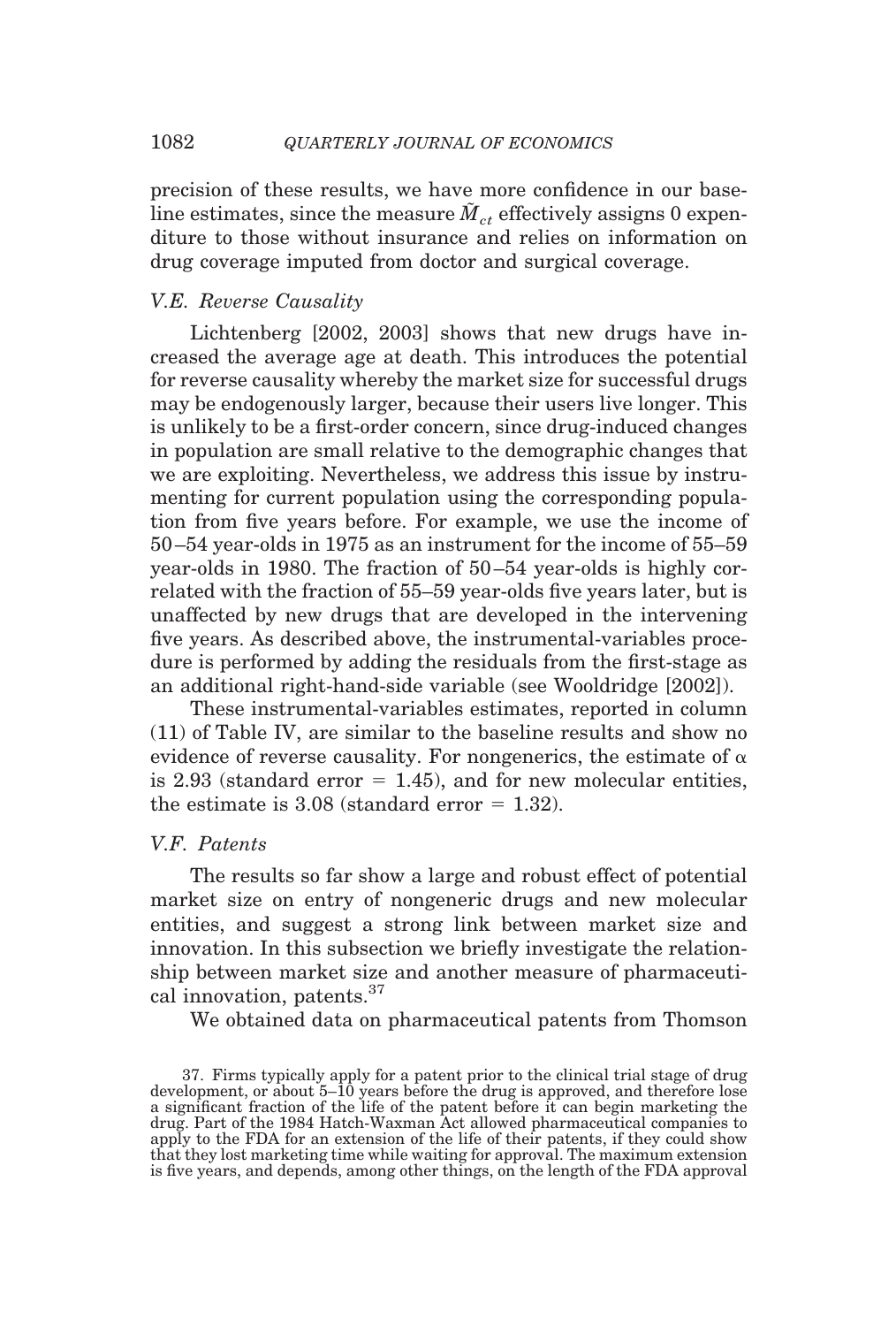Derwent Inc., and with the help of a specialist at this company, we mapped these patents into our classification system.<sup>38</sup> Using these data, we found no significant relationship between market size and patents, which might be due to a variety of reasons.<sup>39</sup> First, this result may simply reflect the imperfect match between the patent data and the FDA categories, especially bearing in mind the potential use of certain chemical structures in multiple drug lines. Second, the significant costs and uncertainty involved in the development of new molecules and patentable products may be creating substantial attenuation (e.g., a drug intended for the 1990s may be patented in the 1980s or 1990s, depending on delays in the research process). Third, pharmaceutical companies may respond to profit incentives more during the later stages of the research process than during the earlier stages. Finally, because U. S. patents include those taken by foreign companies, they may be more responsive to OECD demand than to U. S. demand. To investigate the last possibility, we estimated the relationship between changes in OECD market size derived from European, Japanese, and U. S. demographic changes. In this case, we find a significant relationship between five- or ten-years leads of OECD market size and patents. With the five-year lead of market size, the estimate of  $\alpha$  is 3.49 (standard error = 1.02) and with the ten-year lead, the estimate is  $5.02$  (standard error  $=$  $0.63$ .<sup>40</sup> Although this result suggests that OECD demand may be more important for patents, we are currently unable to make more progress in distinguishing between these various explanations, and the weaker results for patents remain a puzzle.

# VI. CONCLUDING REMARKS

This paper investigates the response of entry of new drugs and pharmaceutical innovation to changes in potential market

process. Overall, companies have a maximum of fourteen years of patent protection after FDA approval.

We were unable to obtain data for a sufficient number of categories for another possible proxy for pharmaceutical innovation, clinical trials.

<sup>38.</sup> We could not use the data from the Hall-Jaffe-Trachtenberg patent data set (see Jaffe, Trachtenberg, and Henderson [2002]) because we were unable to map their classification based on chemical structure to our drug categories.

<sup>39.</sup> Finkelstein [2004] also finds weaker results for vaccine patents than for later stages of development.

<sup>40.</sup> Part of the difference between the U. S. and OECD results is driven by the fact that we are using income-based measures for the U. S. and the population-based measures for the OECD. Using the population-based measure for the U. S. lead market size with patents yields a coefficient of  $2.34$  (standard error  $= 4.63$ ).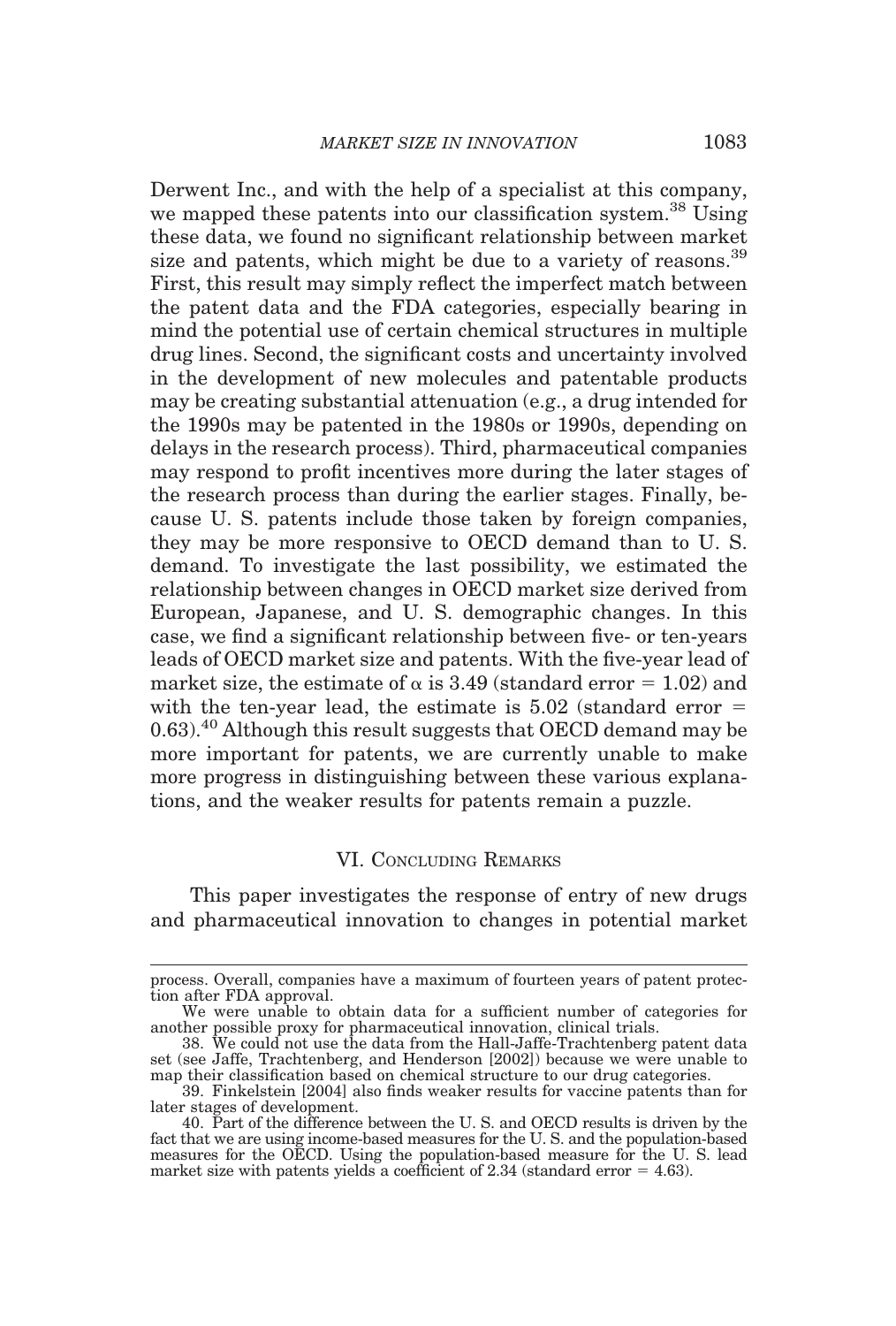size driven by demographic changes. Our results indicate that a 1 percent increase in the potential market size for a drug category leads to approximately a 4 percent growth in the entry of new nongeneric drugs and new molecular entities.

The effect of market size on entry of new drugs and new molecular entities, if further proved to be robust, has important implications both for research on the pharmaceutical industry, and for the endogenous growth and directed technical change literatures. It provides evidence that, as posited by these models, R&D and technological change are directed toward more profitable areas. These findings also imply that there may be little pharmaceutical research toward drugs with small markets, especially toward those intended for groups with limited ability to pay, which is a key premise of recent work by Kremer [2002]. Based on this premise, Kremer suggests that there need to be selective government incentives for developing drugs against malaria and other third-world diseases.

We view this research as part of a broader investigation of the effects of profit incentives on innovation. Evidence from a single industry may be nonrepresentative, for example, because pharmaceuticals may be more research oriented than other industries. Future research investigating the response of innovation and entry of new products to market size both in specific industries and at the economywide level is necessary to substantiate the results presented here.

## APPENDIX 1

# *A. Medical Expenditure Panel Survey (MEPS) and Construction of the Drug Classification System*

The MEPS is an annual survey of randomly sampled households; we use the 1996, 1997, and 1998 surveys. We obtain each person's age, the name and national drug code of the prescription drug(s) used, and total expenditure (there are multiple records for people who use more than one prescription drug). Over the three years we have about 500,000 drugs used and about 85,000 individuals. Expenditure information includes out-of-pocket expenses, as well as amounts paid by insurance companies and government payments (e.g., Medicaid and worker's compensation). These data are collected from the pharmacies and medical providers listed by the respondents.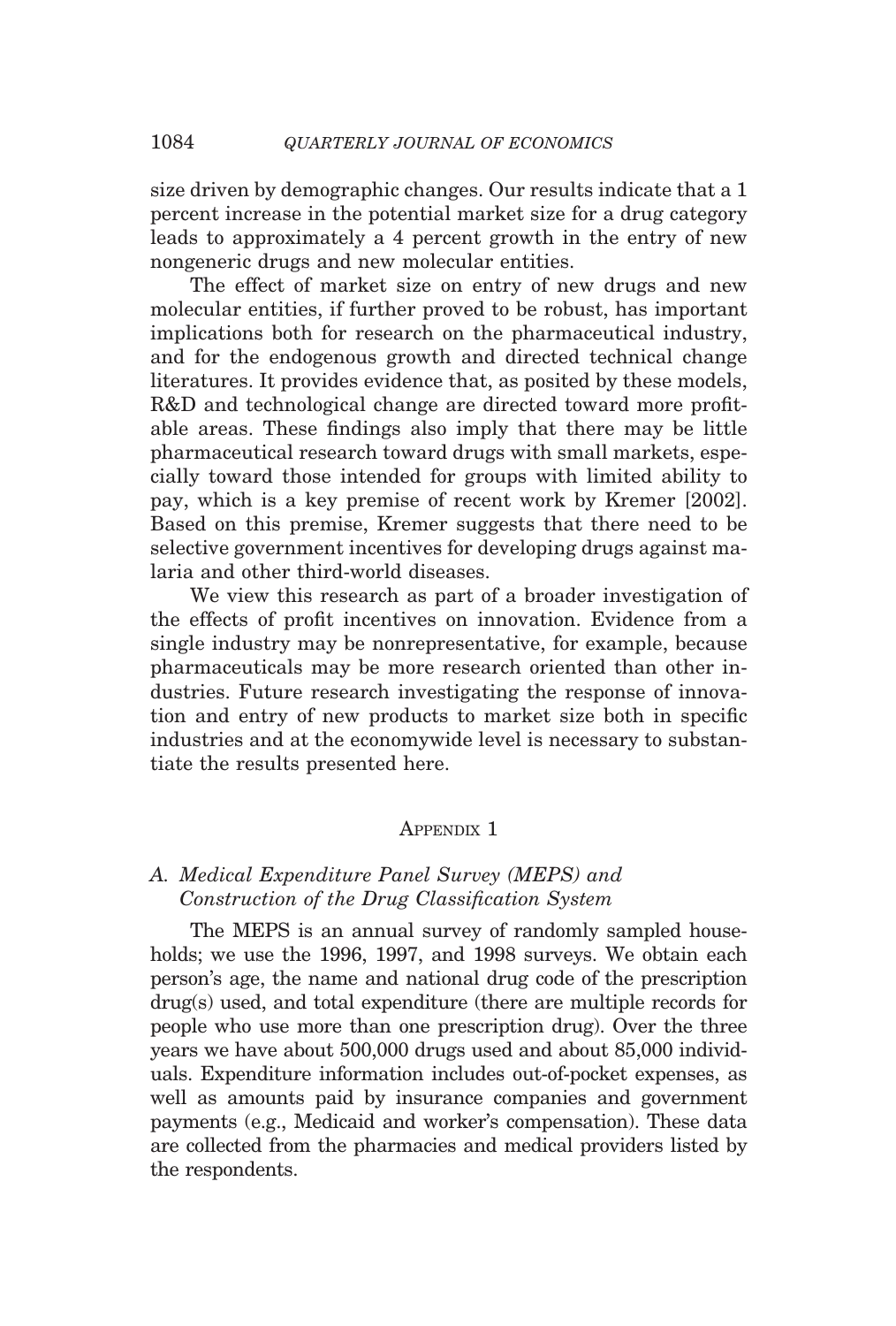We begin with the 159 therapeutic categories, obtained from the FDA's National Drug Code (NDC) Directory. The names of these categories can be found in the second column of Appendix 2. The NDC Directory contains a file with the therapeutic category for most FDA-approved drugs currently on the market. We assign each drug in the MEPS to one of the 159 categories by matching it by national drug code with a drug in the NDC file. We cannot match about 10 percent of the drugs mentioned in the MEPS; these are usually not commonly used drugs, and make up less than 5 percent of the total drugs used.

Drug expenditure shares and use per person are calculated by computing drug expenditure and use by five-year age group, and then dividing by the income and population of the age group. We use the population numbers from the MEPS (so use per person is the weighted average of use per person of respondents in the MEPS), but income estimates from the CPS. We prefer the CPS income estimates because the MEPS income data are likely to contain greater measurement error; in the MEPS the sample is smaller, wage and salary incomes for almost half of the sample are imputed either based on broad income ranges or other information, nonwage incomes were generally imputed, and the imputation methods changed between the 1996 –1997 and 1998 surveys. Nevertheless, the results are almost identical if we construct expenditure shares for individuals in the survey (i.e., without using CPS information in the same way as we do for use per person). For example, the estimate of the effect of market size on the entry of nongenerics is  $4.08$  (standard error  $= 1.31$ ), and the estimate for new molecular entities is  $3.59$  (standard error = 1.35). We also checked the robustness of our results using an alternative market size measure constructed with single-age groups, and the results are reported in Table III. We prefer the measure using five-year age groups, since there are only a few observations in some single-age groups in the MEPS.

The FDA has assigned the 159 categories to one of twenty major therapeutic categories. As noted in the text, we drop four major categories: Anesthetics, Antidotes, Radiopharmaceuticals, and Miscellaneous.41 Within each major category we first subdivide catego-

<sup>41.</sup> We also drop several minor categories when there are not sufficient observations to estimate a reliable age profile. We use about 1,000 observations as our cutoff rule. We obtain this number from observing that only categories with more than 1,000 observations have fairly smooth age profiles.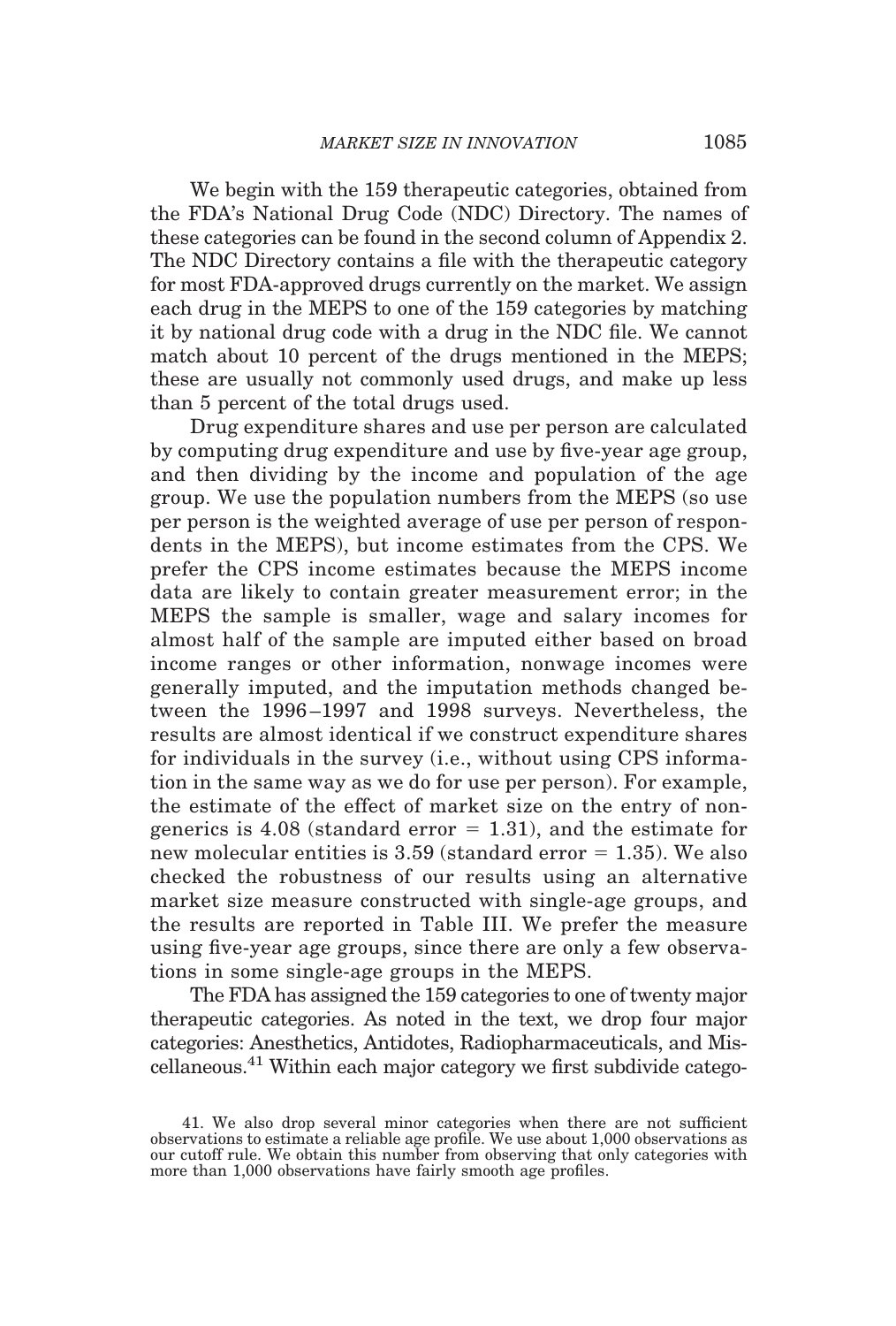ries whose drugs have different indications (we determine drugs' indications by searching by name on the National Institute of Health Web site, www.nlm.nih.gov/medlineplus/druginformation.html). For categories that have not been subdivided based on indications, we then divide them if there is sufficient heterogeneity in the age profile of users for subcategories. Appendix 2 shows that we create subcategories when there is considerable age variation within broad categories. For example, within the Hormones major category, Estrogens/Progestins are used predominantly by 30–60 year-olds, while Contraceptives are used fairly evenly by 0–30 yearolds and 30–60 year-olds. This classification system differs somewhat from the working paper version, in which we divided major classes based entirely on age structure. The previous system includes several FDA categories that are dropped from the current one: the CNS Miscellaneous, Hyperlipidemia and Calcium Metabolism categories, which contain drugs used for heterogeneous conditions, and several categories that would have been subdivided based on drug indications, but had fewer than 1000 observations in the MEPS. The details of the previous classification system are in Acemoglu and Linn [2003], and Table III, column (8), reports results using this older classification.

# *B. Drug Approvals from the FDA*

The list of FDA drug approvals were obtained by Lichtenberg and Virahbak [2002] under the Freedom of Information Act. We thank Frank Lichtenberg for generously sharing these data with us. Over-the-counter drugs and orphan drugs (of which only a few can be matched) are excluded. Biologics, which go through a separate approval process, are not in this data set.

We match drugs in the approval list to FDA categories by drug name and FDA approval number. Since 1970, 14,432 of 16,772 prescription drugs (86 percent) approved are matched, while before 1970, the match rate is about 51 percent. This motivates our focus on drug approvals between 1970 and 2000. Drugs that have the same approval number as a previously approved drug and drugs for which the corresponding FDA category is dropped because of insufficient observations in the MEPS are excluded. Finally, we drop drugs with the same name, MEPS category, and company as a previously approved drug.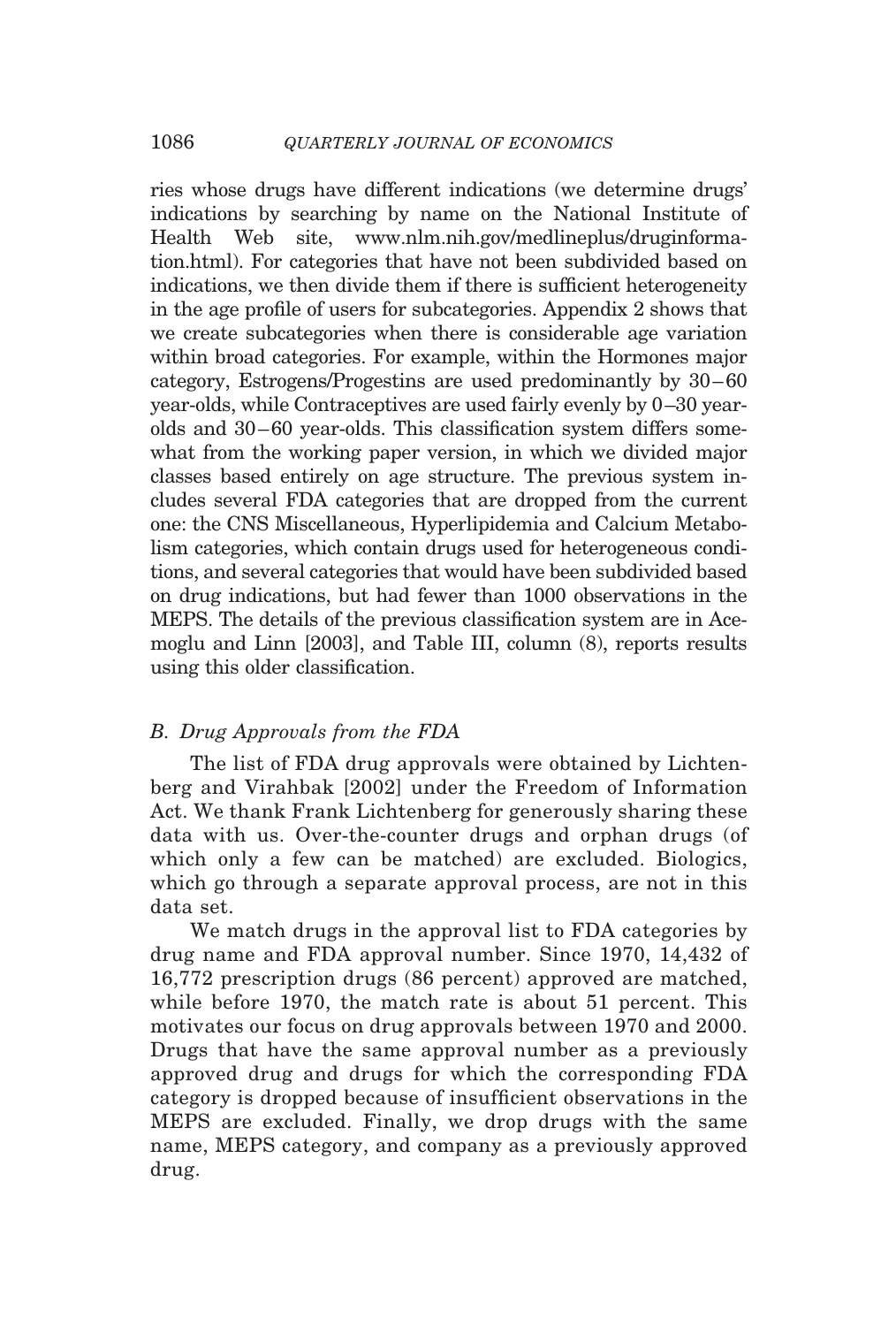# *MARKET SIZE IN INNOVATION* 1087

|                |                              | Expenditure share $\times$ 1000<br>{Share of expenditure by<br>age group in total expenditure<br>in brackets |           |            | Age group                   |
|----------------|------------------------------|--------------------------------------------------------------------------------------------------------------|-----------|------------|-----------------------------|
| Class          | Description                  | $0 - 30$                                                                                                     | $30 - 60$ | $60+$      | with largest<br>expenditure |
|                |                              | 0.95                                                                                                         | 0.62      | 0.90       |                             |
| $\mathbf{1}$   | Antibiotics                  | ${0.41}$                                                                                                     | ${0.40}$  | ${0.19}$   | $0 - 30$                    |
|                |                              | 0.03                                                                                                         | 0.36      | 0.05       |                             |
| $\overline{2}$ | Antivirals                   | ${0.05}$                                                                                                     | ${0.91}$  | ${0.04}$   | $30 - 60$                   |
|                |                              | 0.01                                                                                                         | 0.05      | 0.08       |                             |
| 3              | Antiparasitics               | ${0.10}$                                                                                                     | ${0.60}$  | ${0.29}$   | $30 - 60$                   |
|                |                              | 0.26                                                                                                         | 0.23      | 0.38       |                             |
| $\overline{4}$ | Antifungals                  | ${0.32}$                                                                                                     | ${0.44}$  | ${0.24}$   | $30 - 60$                   |
|                |                              | 0.00                                                                                                         | 0.00      | 0.01       |                             |
| 5              | Anemia                       | ${0.07}$                                                                                                     | ${0.47}$  | ${0.47}$   | $60+$                       |
|                |                              | 0.00                                                                                                         | 0.06      | 0.77       |                             |
| 6              | Anticoagulants               | ${0.01}$                                                                                                     | ${0.19}$  | ${0.80}$   | $60+$                       |
|                |                              | 0.00                                                                                                         | 0.03      | 0.58       |                             |
| 7              | Glaucoma                     | ${0.01}$                                                                                                     | ${0.14}$  | ${0.85}$   | $60+$                       |
|                |                              | 0.17                                                                                                         | 0.89      | 2.87       |                             |
| 8              | <b>Acid/Peptic Disorders</b> | ${0.06}$                                                                                                     | ${0.46}$  | ${0.49}$   | $60+$                       |
|                |                              | 0.00                                                                                                         | 0.01      | 0.03       |                             |
| 9              | Antidiarrheals, Laxatives    | ${0.07}$                                                                                                     | ${0.45}$  | ${0.49}$   | $60+$                       |
|                |                              | 0.03                                                                                                         | 0.72      | 4.68       |                             |
| 10             | Cardiac                      | ${0.01}$                                                                                                     | ${0.32}$  | ${0.67}$   | $60+$                       |
|                |                              | 0.12                                                                                                         | 1.24      | 7.00       |                             |
| 11             | Vascular                     | ${0.02}$                                                                                                     | ${0.34}$  | ${0.64}$   | $60+$                       |
|                | Sedatives/Hypnotics,         | 0.05                                                                                                         | 0.25      | 0.58       |                             |
| 12             | Antianxiety                  | ${0.06}$                                                                                                     | ${0.54}$  | ${0.40}$   | $30 - 60$                   |
|                | Antipsychotics/Antimanics,   | 0.46                                                                                                         | 1.64      | 1.28       |                             |
| 13             | Antidepressants              | ${0.13}$                                                                                                     | ${0.70}$  | ${0.18}$   | $30 - 60$                   |
|                |                              | 0.08                                                                                                         | 0.05      | 0.01       |                             |
| 14             | Anorexiants/CNS Stimulants   | ${0.52}$                                                                                                     | ${0.45}$  | ${0.03}$   | $0 - 30$                    |
|                |                              |                                                                                                              |           |            |                             |
| 15             | Vitamins/Minerals            | 0.00                                                                                                         | 0.01      | 0.05       | $60+$                       |
|                |                              | ${0.07}$                                                                                                     | ${0.36}$  | ${0.58}$   |                             |
|                | Electrolyte Replenishment/   | 0.01                                                                                                         | 0.05      | 0.46       |                             |
| 16             | Regulation, Water Balance    | ${0.03}$                                                                                                     | ${0.26}$  | $\{0.71\}$ | $60+$                       |
|                |                              | 0.05                                                                                                         | 0.05      | 0.14       |                             |
| 17             | Adrenal Corticosteroids      | ${0.26}$                                                                                                     | ${0.40}$  | ${0.34}$   | $30 - 60$                   |
|                |                              | 0.00                                                                                                         | 0.01      | 0.07       |                             |
| 18             | Androgens/Anabolic Steroids  | ${0.03}$                                                                                                     | ${0.21}$  | ${0.77}$   | $60+$                       |
|                |                              | 0.31                                                                                                         | 0.71      | 0.97       |                             |
| 19             | Estrogens/Progestins         | ${0.17}$                                                                                                     | ${0.58}$  | ${0.26}$   | $30 - 60$                   |
|                |                              | 0.11                                                                                                         | 0.08      | 0.00       |                             |
| 20             | Contraceptives               | ${0.47}$                                                                                                     | ${0.52}$  | ${0.01}$   | $30 - 60$                   |
|                | Blood Glucose Regulators,    | 0.08                                                                                                         | 0.75      | 2.90       |                             |
| 21             | Thyroid/Antithyroid          | ${0.03}$                                                                                                     | ${0.43}$  | ${0.54}$   | $60+$                       |
|                |                              | 0.01                                                                                                         | 0.02      | 0.06       |                             |
| 22             | <b>Topical Steroids</b>      | ${0.21}$                                                                                                     | ${0.36}$  | ${0.43}$   | $60+$                       |
|                |                              | 0.01                                                                                                         | 0.01      | 0.02       |                             |
| 23             | Topical Anti-Infectives      | ${0.32}$                                                                                                     | ${0.41}$  | ${0.27}$   | $30 - 60$                   |

APPENDIX 2: SUMMARY OF DISEASE CLASSIFICATION AND DRUG EXPENDITURE BY AGE GROUP

 $\overline{\phantom{0}}$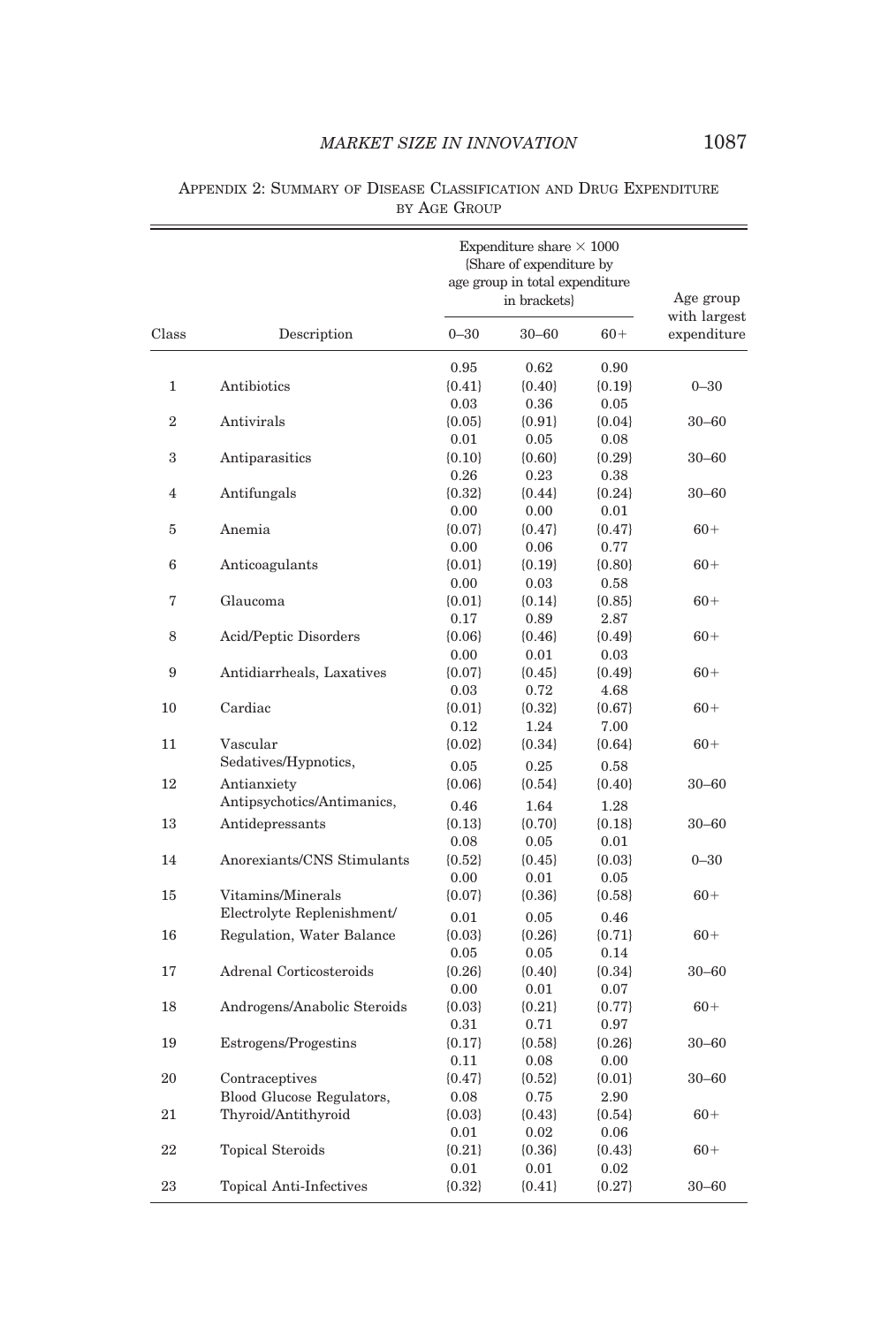|       | Description                       | Expenditure share $\times$ 1000<br>Share of expenditure by<br>age group in total expenditure<br>in brackets |           |          | Age group<br>with largest |
|-------|-----------------------------------|-------------------------------------------------------------------------------------------------------------|-----------|----------|---------------------------|
| Class |                                   | $0 - 30$                                                                                                    | $30 - 60$ | $60+$    | expenditure               |
|       | Extrapyramidal Movement           | 0.00                                                                                                        | 0.03      | 0.29     |                           |
| 24    | Disorders                         | ${0.01}$                                                                                                    | ${0.25}$  | ${0.74}$ | $60+$                     |
|       | Skeletal Muscle<br>Hyperactivity, | 0.21                                                                                                        | 0.46      | 0.39     |                           |
| 25    | Anticonvulsants                   | ${0.19}$                                                                                                    | ${0.64}$  | ${0.18}$ | $30 - 60$                 |
|       |                                   | 0.20                                                                                                        | 0.29      | 0.84     |                           |
| 26    | Oncolytics                        | ${0.19}$                                                                                                    | ${0.42}$  | ${0.39}$ | $30 - 60$                 |
|       | Ocular Anti-Infective/Anti-       | 0.05                                                                                                        | 0.04      | 0.14     |                           |
| 27    | Inflammatory                      | ${0.29}$                                                                                                    | ${0.32}$  | ${0.39}$ | $60+$                     |
|       |                                   | 0.01                                                                                                        | 0.01      | 0.02     |                           |
| 28    | <b>Topical Otics</b>              | ${0.41}$                                                                                                    | ${0.30}$  | ${0.28}$ | $0 - 30$                  |
|       |                                   | 0.02                                                                                                        | 0.02      | 0.08     |                           |
| 29    | Vertigo/Motion Sickness           | ${0.19}$                                                                                                    | ${0.38}$  | ${0.42}$ | $60+$                     |
|       |                                   | 0.27                                                                                                        | 1.08      | 2.09     |                           |
| 30    | Pain Relief                       | ${0.09}$                                                                                                    | ${0.55}$  | ${0.35}$ | $30 - 60$                 |
|       |                                   | 0.38                                                                                                        | 0.39      | 1.28     |                           |
| 31    | Antiasthmatics/Broncodilators     | ${0.23}$                                                                                                    | ${0.37}$  | ${0.40}$ | $60+$                     |
|       | Nasal Decongestants,              | 0.05                                                                                                        | 0.07      | 0.08     |                           |
| 32    | Antitussives, Cold Remedies       | ${0.23}$                                                                                                    | ${0.57}$  | ${0.20}$ | $30 - 60$                 |
|       | Antihistamines, Inhalation/       | 0.36                                                                                                        | 0.51      | 0.64     |                           |
| 33    | Nasal                             | ${0.25}$                                                                                                    | ${0.53}$  | ${0.22}$ | $30 - 60$                 |

APPENDIX 2: (*CONTINUED*)

All data are from the MEPS, 1996–1998. Construction of the 33 categories is described in Appendix 1. Each category includes the indicated FDA subcategories. Expenditure share is the total expenditure on drugs in the category divided by the total income of users in that age group. Share of expenditure by age group is the fraction of total expenditure in the category accounted for by the age group. In this table shares of expenditure by category are calculated for 30-year broad age groups. Age group with largest expenditure is the broad age group with the greatest expenditure on the corresponding category.

MASSACHUSETTS INSTITUTE OF TECHNOLOGY

### **REFERENCES**

Acemoglu, Daron, "Why Do New Technologies Complement Skills? Directed Technical Change and Wage Inequality," *Quarterly Journal of Economics,* CXIII (1998), 1055–1090.

——, "Directed Technical Change," *Review of Economic Studies,* LXIX (2002), 781–810.

——, "Labor- and Capital-Augmenting Technical Change," *Journal of European Economic Associations,* I (2003), 1–37.

Acemoglu, Daron, and Joshua Linn, "Market Size in Innovation: Theory and Evidence from the Pharmaceutical Industry," NBER Working Paper No. 10038, 2003.

Aghion, Philippe, and Peter Howitt, "A Model of Growth through Creative Destruction," *Econometrica,* LX (1992), 323–351.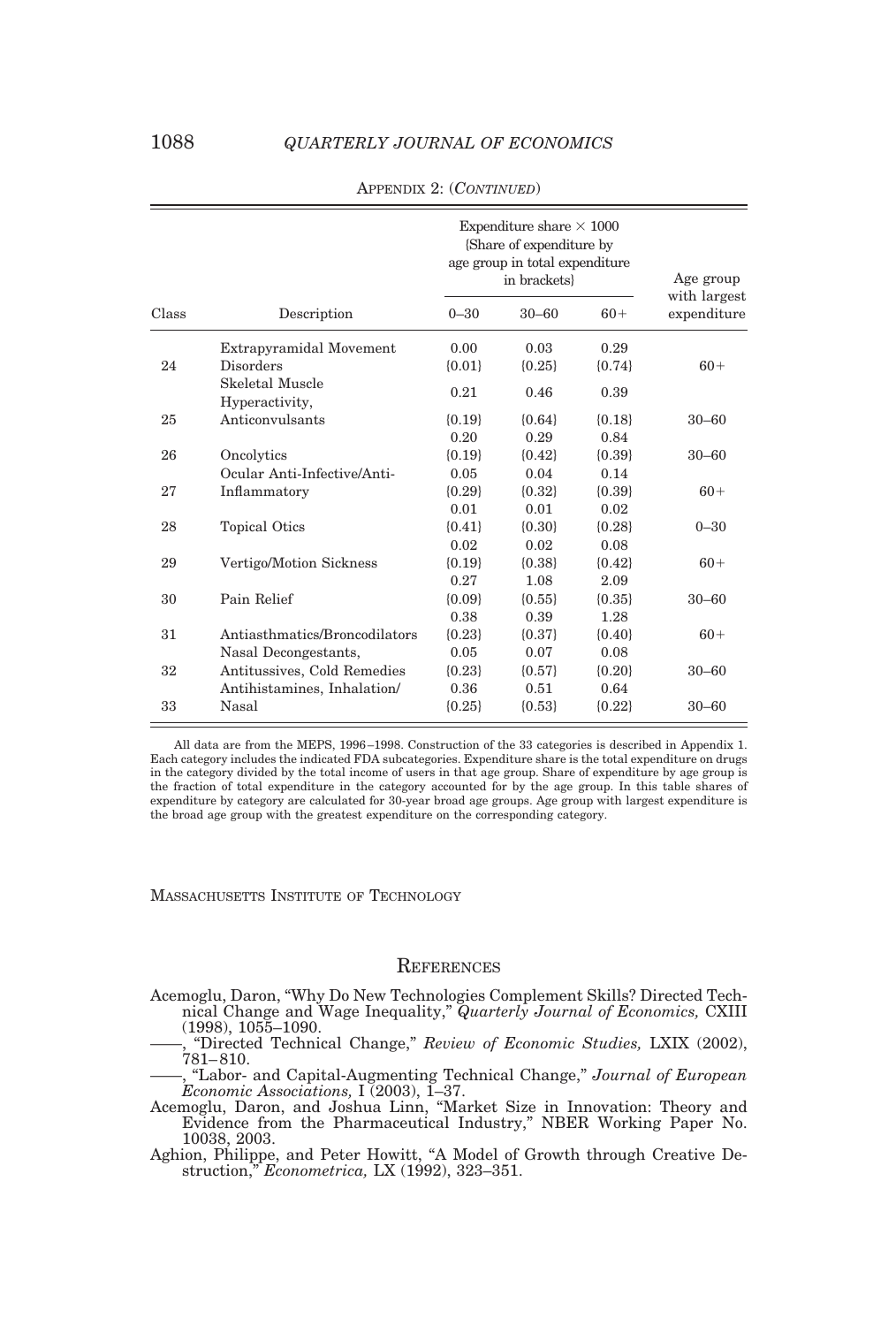- Arellano, Manuel, and Olympia Bover, "Another Look at the Instrumental-Variable Estimation of Error-Components Models," *Journal of Econometrics,* LXVIII (1995), 29–52.
- Arrow, Kenneth J., "The Economic Implications of Learning-by-Doing," *Review of Economic Studies,* XXIX (1962), 155–173.
- Blundell, Richard, and Stephen Bond, "Initial Conditions and Moment Restrictions in Dynamic Panel Data Models," *Journal of Econometrics,* LXXXVII (1998), 115–144.
- Cerda, Rodrigo, "Drugs, Market Size and Population," University of Chicago, Ph.D. thesis, 2003.
- Cockburn, Iain, and Rebecca Henderson, "Scale and Scope in Drug Development: Unpacking the Advantages of Size in Pharmaceutical Research," *Journal of Health Economics,* XX (2001), 1033–1057.
- Cockburn, Iain, Rebecca Henderson, and Scott Stern, "The Diffusion of Science-Driven Drug Discovery: Organizational Change in Pharmaceutical Research," NBER Working Paper No. 7359, 1999.
- Danzon, Patricia M., Sean Nicholson, and Nuno Sousa Pereira, "Productivity in Pharmaceutical-Biotechnology R&D: The Role of Experience in Alliances," NBER Working Paper No. 9615, 2003.
- DellaVigna, Stefano, and Joshua Pollet, "Attention, Demographics and the Stock Market," University of California at Berkeley, mimeo, 2004.
- DiMasi, Joseph A., Ronald W. Hansen, and Louis Lasagna, "Cost of Innovation in the Pharmaceutical Industry," *Journal of Health Economics,* X (1991), 107–142.
- DiMasi, Joseph A., Ronald W. Hansen, and Henry G. Grabowski, "The Price of Innovation: New Estimates of Drug Development Costs," *Journal of Health Economics,* XXII (2003), 151–185.
- Drandakis, E., and Edmund Phelps, "A Model of Induced Invention, Growth and Distribution," *Economic Journal,* LXXV (1965), 823–840.
- Dranove, David, and David Meltzer, "Do Important Drugs Reach the Market Sooner?" *RAND Journal of Economics,* XXV (1994), 402–423.
- Finkelstein, Amy, "Static and Dynamic Effects of Health Policy: Evidence from the Vaccine Industry," *Quarterly Journal of Economics,* CXIX (2004), 527–564.
- Galambos, Louis, and Jeffrey Sturchio, "Pharmaceutical Firms and the Transition to Biotechnology: A Study in Strategic Innovation," *Business History Review,* LXXII (1998), 250–278.

Gambardella, Alfonso, *Science and Innovation: The U. S. Pharmaceutical Industry During the 1980s* (Cambridge, UK: Cambridge University Press, 2000).

- Griliches, Zvi, "Hybrid Corn: An Exploration in the Economics of Technological Change," *Econometrica,* XXV (1957), 501–522.
- Grossman, Gene, and Elhanan Helpman, *Innovation and Growth in the Global Economy* (Cambridge, MA: MIT Press, 1991).
- Hausman, Jerry, Bronwyn H. Hall, and Zvi Griliches, "Econometric Models for Count Data with an Application to the Patents-R&D Relationship," *Econometrica,* LII (1984), 909–938.
- Hayami, Yujiro, and Vernon Ruttan, "Factor Prices and Technical Change in Agricultural Development: The U. S. and Japan, 1880–1960," *Journal of Political Economy,* LXXVII (1970), 1115–1141.
- Henderson, Rebecca, and Iain Cockburn, "Scale, Scope and Spillovers: The Determinants of Research Productivity in Drug Discovery," *Rand Journal of Economics,* XXVII (1996), 32–59.
- IMS, "World Review" at www.ims-global.com/insight/report/market\_growth/ report0600.htm. 2000
- Jaffe, Adam, Manuel Trajtenberg, and Rebecca Henderson, *Patents, Citations, and Innovations* (Cambridge, MA: MIT Press, 2002).
- Kennedy, Charles, "Induced Bias in Innovation and the Theory of Distribution," *Economic Journal,* LXXIV (1964), 541–547.
- Kling, Jim, "From Hypertension to Angina to Viagra," *Modern Drug Discovery,* I (1998), 31–38.
- Kremer, Michael, "Pharmaceuticals and the Developing World," *Journal of Economic Perspectives,* XVI (2002), 67–90.